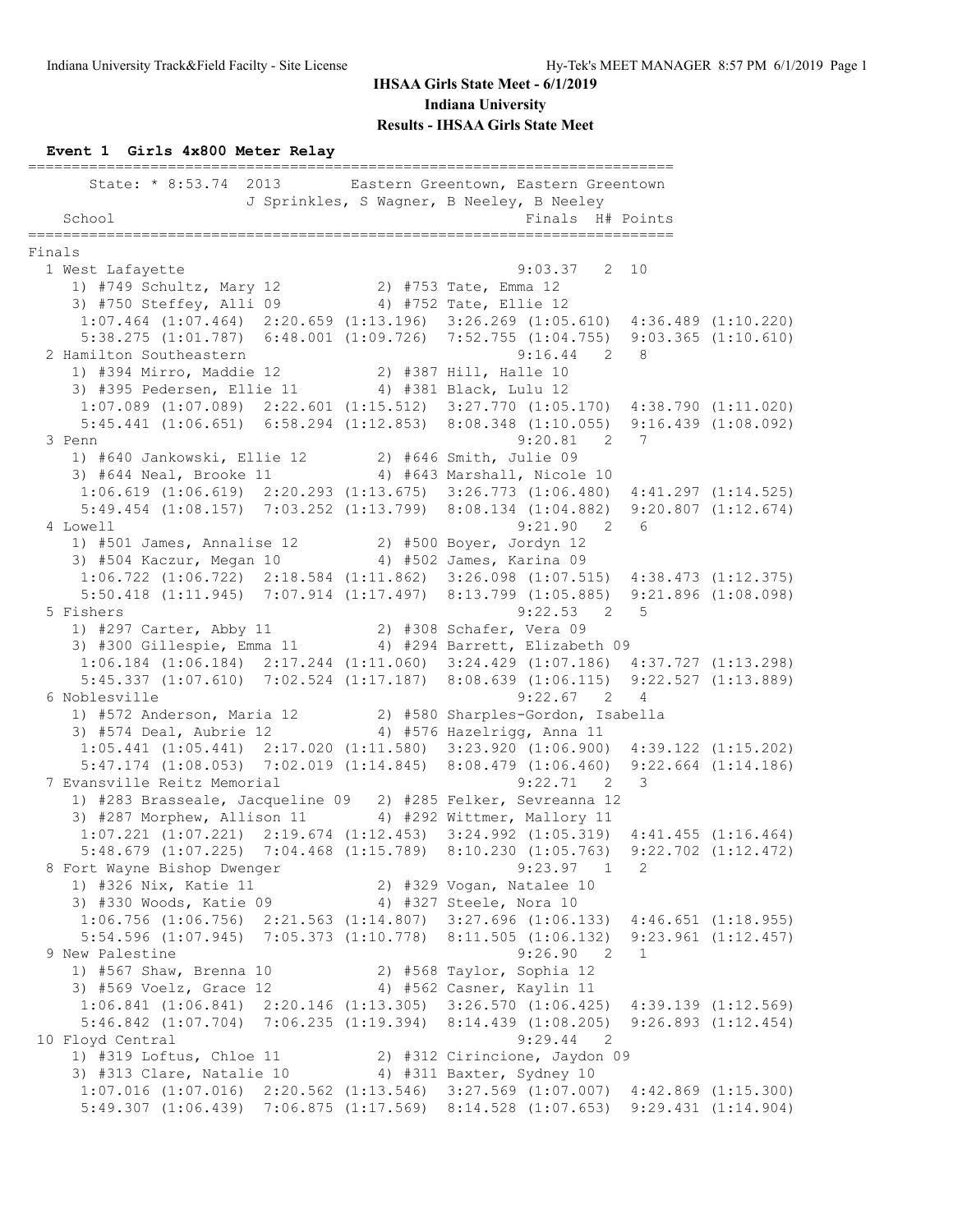**....Event 1 Girls 4x800 Meter Relay**

 11 Bloomington North 9:31.19 2 1) #120 Clark, Kayli 11 2) #119 Carver, Mackenzie 11 3) #117 Armstrong, Abbey 11 4) #118 Cakmak, Bea 09 1:06.971 (1:06.971) 2:20.257 (1:13.286) 3:26.994 (1:06.738) 4:39.091 (1:12.097) 5:48.444 (1:09.353) 7:09.269 (1:20.825) 8:17.464 (1:08.196) 9:31.182 (1:13.718) 12 Carmel 9:33.68 2 1) #173 Hand, Emily 11 2) #171 Christie, Annie 10 3) #174 Hunter, Martha 11 4) #172 Haines, Sydney 11 1:06.835 (1:06.835) 2:23.395 (1:16.560) 3:28.461 (1:05.066) 4:48.129 (1:19.669) 5:55.434 (1:07.305) 7:11.859 (1:16.425) 8:17.949 (1:06.090) 9:33.675 (1:15.727) 13 Mishawaka 9:34.18 1 1) #524 Quintana, Faith 12 2) #521 Ibarra, Rachel 12 3) #529 Young, Kyra 12 4) #518 Beshara, Sarah 09 1:08.261 (1:08.261) 2:20.019 (1:11.758) 3:27.046 (1:07.027) 4:39.045 (1:12.000) 5:49.797 (1:10.753) 7:08.806 (1:19.010) 8:16.502 (1:07.696) 9:34.175 (1:17.673) 14 Lawrence North 9:35.67 2 1) #484 Ludington, Carol 09 2) #482 Greer, Sarah 12 3) #483 Grider, Gabby 12 4) #480 Dean, Grace 12 1:05.622 (1:05.622) 2:24.642 (1:19.020) 3:30.876 (1:06.235) 4:46.040 (1:15.165) 5:59.258 (1:13.218) 7:19.054 (1:19.797) 8:23.633 (1:04.579) 9:35.669 (1:12.037) 15 Chesterton 9:37.90 1 1) #202 Craycraft, Ashley 11 2) #200 Clancy, Frances 10 3) #207 Malackowski, Nalani 10 4) #206 Krol, Kara 12 1:08.562 (1:08.562) 2:20.227 (1:11.665) 3:30.076 (1:09.850) 4:47.759 (1:17.683) 5:58.521 (1:10.762) 7:16.811 (1:18.290) 8:25.524 (1:08.714) 9:37.896 (1:12.372) 16 Norwell 9:38.99 1 1) #631 Fuelling, Kaylee 10 2) #632 Lambert, Sydney 11 3) #633 Mahnensmith, Sarah 10 4) #626 Bales, Lauren 10 1:06.965 (1:06.965) 2:20.980 (1:14.015) 3:29.856 (1:08.876) 4:49.787 (1:19.932) 5:58.220 (1:08.433) 7:16.852 (1:18.633) 8:25.835 (1:08.983) 9:38.986 (1:13.152) 17 Bloomington South 9:40.97 2 1) #137 Hagar, Aviv 10 2) #136 Furr, Anneke 11 3) #141 Rauh, Zoe 12 4) #142 Rensink, Phoebe 12 1:07.004 (1:07.004) 2:25.371 (1:18.368) 3:29.625 (1:04.255) 4:45.146 (1:15.521) 5:54.681 (1:09.535) 7:13.968 (1:19.287) 8:23.337 (1:09.370) 9:40.964 (1:17.628) 18 Carroll (Fort Wayne) 9:42.79 1 1) #184 Hansen, Brooke 09 2) #181 Ellingson, Kathleen 12 3) #178 Christman, Shelby 10 4) #179 Clements, Mallory 11 1:08.315 (1:08.315) 2:24.896 (1:16.582) 3:33.233 (1:08.337) 4:55.366 (1:22.133) 6:05.963 (1:10.598) 7:20.476 (1:14.514) 8:27.396 (1:06.920) 9:42.782 (1:15.386) 19 Zionsville 9:43.15 1 1) #773 Settle, Anna 11 2) #764 Browne, Taylor 10 3) #767 McCooey, Reagan 11 4) #763 Allen, Margaret 11 1:10.361 (1:10.361) 2:30.379 (1:20.019) 3:41.598 (1:11.220) 4:58.568 (1:16.970) 6:10.052 (1:11.485) 7:24.171 (1:14.120) 8:32.311 (1:08.140) 9:43.147 (1:10.836) 20 East Central 9:43.48 1 1) #241 Greiwe, Lily 12 2) #249 Wedding, Emilee 11 3) #245 Lengerich, Ellie 10  $\,$  4) #238 Fey, Emma 12  $1:09.611\;\; (1:09.611)\quad \ 2:30.195\;\; (1:20.584)\quad \ 3:41.395\;\; (1:11.200)\quad \ 5:01.805\;\; (1:20.410)$  6:05.690 (1:03.885) 7:20.641 (1:14.952) 8:27.871 (1:07.230) 9:43.479 (1:15.609) 21 Brebeuf Jesuit 9:53.78 1 1) #158 Simmons, Zoe 11 2) #156 O'Donnell, Katie 12 3) #152 Gardner, Kelly 11 4) #150 Caffrey, Allison 10 1:10.346 (1:10.346) 2:27.104 (1:16.758) 3:41.874 (1:14.770) 4:58.961 (1:17.087) 6:11.611 (1:12.650) 7:29.155 (1:17.545) 8:39.617 (1:10.463) 9:53.780 (1:14.163)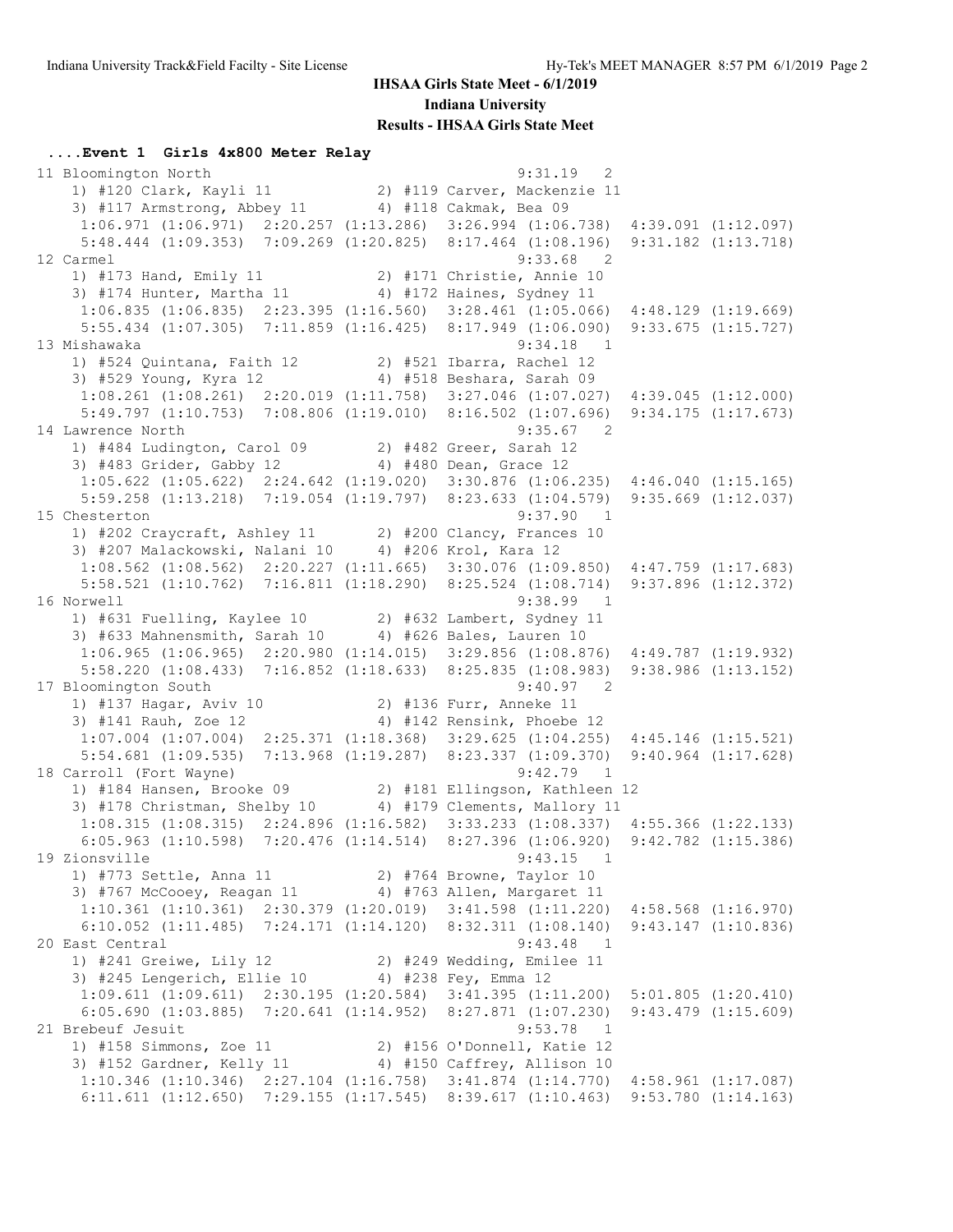**....Event 1 Girls 4x800 Meter Relay**

 22 Franklin Central 9:57.65 2 1) #360 Comastri, Audrey 11 2) #361 Coney, Emma 12 3) #363 Farmer, Cami 09 4) #367 Welch, Sydney 12 1:07.309 (1:07.309) 2:23.115 (1:15.807) 3:30.316 (1:07.201) 4:49.114 (1:18.799) 6:02.372 (1:13.258) 7:21.852 (1:19.480) 8:38.331 (1:16.480) 9:57.646 (1:19.315) 23 North Central (Indianapolis) 10:03.50 1 1) #594 Jackson, Adrianne 09 2) #585 Baker, Ellen 10 3) #590 Green, Gabriele 11 4) #587 Boyd, Adrianna 11 1:08.560 (1:08.560) 2:22.189 (1:13.630) 3:31.262 (1:09.074) 5:04.531 (1:33.270) 6:16.831 (1:12.300) 7:37.080 (1:20.249) 8:44.317 (1:07.238) 10:03.492 (1:19.175) 24 Edgewood 10:06.11 1 1) #261 Werner, Olivia 10 2) #258 Meyer, Kaylee 12 3) #260 Sherfield, Claire 09 4) #254 Bitner, Emma 09 1:08.850 (1:08.850) 2:26.126 (1:17.277) 3:37.217 (1:11.091) 5:06.784 (1:29.567) 6:17.896 (1:11.113) 7:36.032 (1:18.136) 8:46.524 (1:10.492) 10:06.101 (1:19.578) 25 Lake Central 10:11.60 1 1) #464 Kulacz, Krista 09 2) #466 Martisek, Abby 10 3) #461 Knestrict, Riley 10 4) #474 Zubeck, Lillian 11 1:11.364 (1:11.364) 2:33.861 (1:22.498) 3:49.016 (1:15.155) 5:11.881 (1:22.865) 6:26.172 (1:14.292) 7:45.761 (1:19.589) 8:56.231 (1:10.470) 10:11.594 (1:15.364) 26 Wawasee 10:44.58 1 1) #739 Mayhew, Bailey 10 2) #734 Cox, Courtney 09 3) #737 Kryder, Cameron 09 4) #742 Smith, McKenzie 12 1:10.426 (1:10.426) 2:32.029 (1:21.603) 3:44.640 (1:12.611) 5:07.597 (1:22.958) 6:27.682 (1:20.085) 8:04.658 (1:36.976) 9:17.305 (1:12.647) 10:44.571 (1:27.267) 27 New Albany 11:12.54 1 1) #556 Thompson, Laney 12 2) #543 Andrews, Laura 10 3) #555 Thompson, Hadley 09 4) #544 Barbieri, Caroline 10 1:11.721 (1:11.721) 2:39.306 (1:27.585) 3:54.101 (1:14.795) 5:17.188 (1:23.088) 6:38.796 (1:21.609) 8:18.076 (1:39.280) 9:43.871 (1:25.795) 11:12.531 (1:28.661)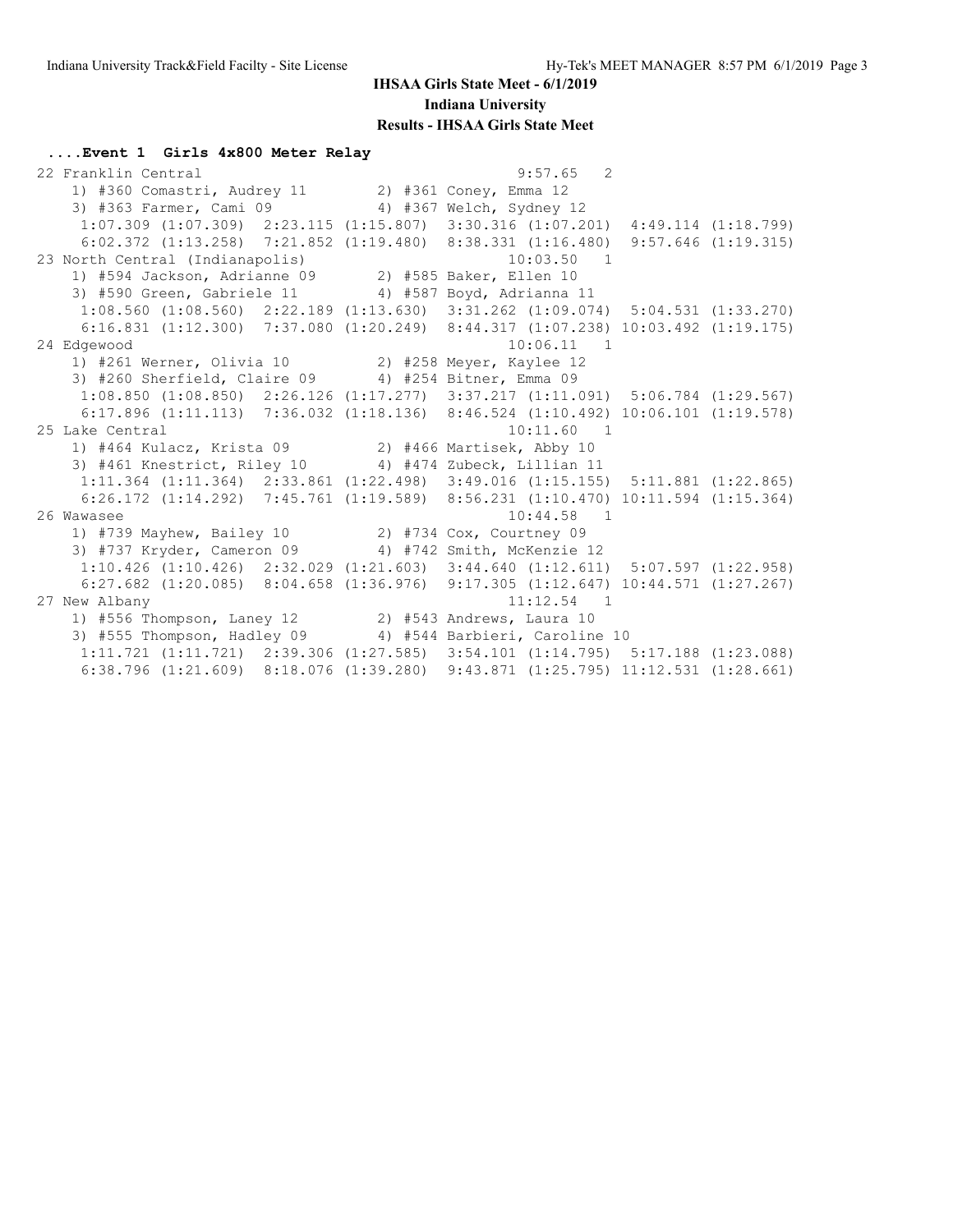# **Event 2 Girls 100 Meter Dash**

**9 Advance: Top 2 Each Heat plus Next 3 Best Times**

|        |       |                                             | State: * 11.50 6/3/2016 Lynna Irby, Pike<br>State: * 11.41 2018 Lynna Irby, Pike |                       |          |                |
|--------|-------|---------------------------------------------|----------------------------------------------------------------------------------|-----------------------|----------|----------------|
|        | Name  |                                             | Year School                                                                      | Prelims Wind H#       |          |                |
|        |       | Preliminaries                               |                                                                                  |                       |          |                |
|        |       | 1 # 197 Yeast, Kiyah                        | 11 Center Grove                                                                  | 11.610 1.6            |          | 2              |
|        |       | 2 # 155 Killebrew, Semira 12 Brebeuf Jesuit |                                                                                  | $11.730 - 0.8$ 1      |          |                |
|        |       | 3 # 586 Blue-Williams, Sk 11 North Centra   |                                                                                  | $12.00Q - 0.1$ 3      |          |                |
|        |       | 4 # 341 Brown, Tionna                       | 11 Fort Wayne Northrop                                                           | $11.63Q$ $1.6$ 2      |          |                |
|        | $5$ # | 153 Hearn, Hanna                            | 12 Brebeuf Jesuit                                                                | $12.080 - 0.8$ 1      |          |                |
|        | 6 #   | 476 Herbert, Taylor                         | 10 Lawrence Central                                                              | $12.13Q - 0.1$ 3      |          |                |
|        | 7#    | 600 Robinson, Alyssa-                       | 12 North Centra                                                                  | 11.69q    1.6         |          | $\overline{2}$ |
|        | $8 +$ | 510 Bozeman, Romella                        | 11 Merrillville                                                                  | $12.20q - 0.8$ 1      |          |                |
|        | 9#    | 722 Hoosier, Prommyse                       | 12 Warren Central                                                                | $12.21q$ 1.6 2        |          |                |
| 10#    |       | 754 Thomas, Lauren                          | 12 West Lafayette                                                                | $12.26 -0.8$ 1 12.251 |          |                |
| 11#    |       | 648 Barque, Hannah                          | 11 Perry Meridian 12.26 -0.8 1 12.254                                            |                       |          |                |
| 12#    |       | 730 Williams, Cierra                        | 11 Warren Central                                                                | $12.27 -0.8$ 1        |          |                |
| 13#    |       | 273 Brigham, Tionne                         | 12 Evansville Bosse                                                              | 12.30 1.6 2           |          |                |
| 14#    |       | 685 Pittman, Claire                         | 12 SB Washington 12.32 -0.8 1 12.315                                             |                       |          |                |
| 15#    |       | 149 Palmer, Jessica                         | 12 Bowman Academy 12.32 1.6 2 12.317                                             |                       |          |                |
|        | 16 #  | 522 Johnson, Paishenc                       | 11 Mishawaka                                                                     | $12.33 - 0.1$ 3       |          |                |
| 17#    |       | 111 Springer, Daija                         | 12 Avon                                                                          | $12.36 -0.1$ 3        |          |                |
| 18#    |       | 444 Winford, Aa'leiah                       | 11 Jeffersonville                                                                | $12.37 -0.1$ 3        |          |                |
|        |       | 19 # 675 Williams, Ligia                    | 10 Rock Creek Academy 12.41 -0.1 3                                               |                       |          |                |
| 20#    |       | 307 Scally, Ella                            | 09 Fishers                                                                       | $12.44 - 0.8$ 1       |          |                |
| 21#    |       | 405 Guerrero, Victori                       | 11 Highland                                                                      | 12.58                 | $-0.1$   | $\overline{3}$ |
| $22 +$ |       | 495 Davis, Karis                            | $09$ Leo                                                                         | $12.60$ $1.6$         |          | $\overline{2}$ |
| 23#    |       | 168 Snodgrass, Brookl                       | 12 Brownstown Central                                                            | 12.70 1.6             |          | $\overline{2}$ |
|        |       | 24 # 549 Grant, Mariah                      | 12 New Albany                                                                    | 12.76                 | $-0.8$ 1 |                |
|        |       | 25 # 277 Lander, Mallory                    | 10 Evansville Bosse 12.84                                                        |                       | $-0.1$ 3 |                |
|        |       | 26 # 683 Smith, Alison                      | 09 South Adams                                                                   | 12.88                 | $-0.1$ 3 |                |
| 27#    |       | 531 Petty, Carlondrea                       | 12 Mishawaka Marian                                                              | 12.97                 | 1.6      | $\overline{2}$ |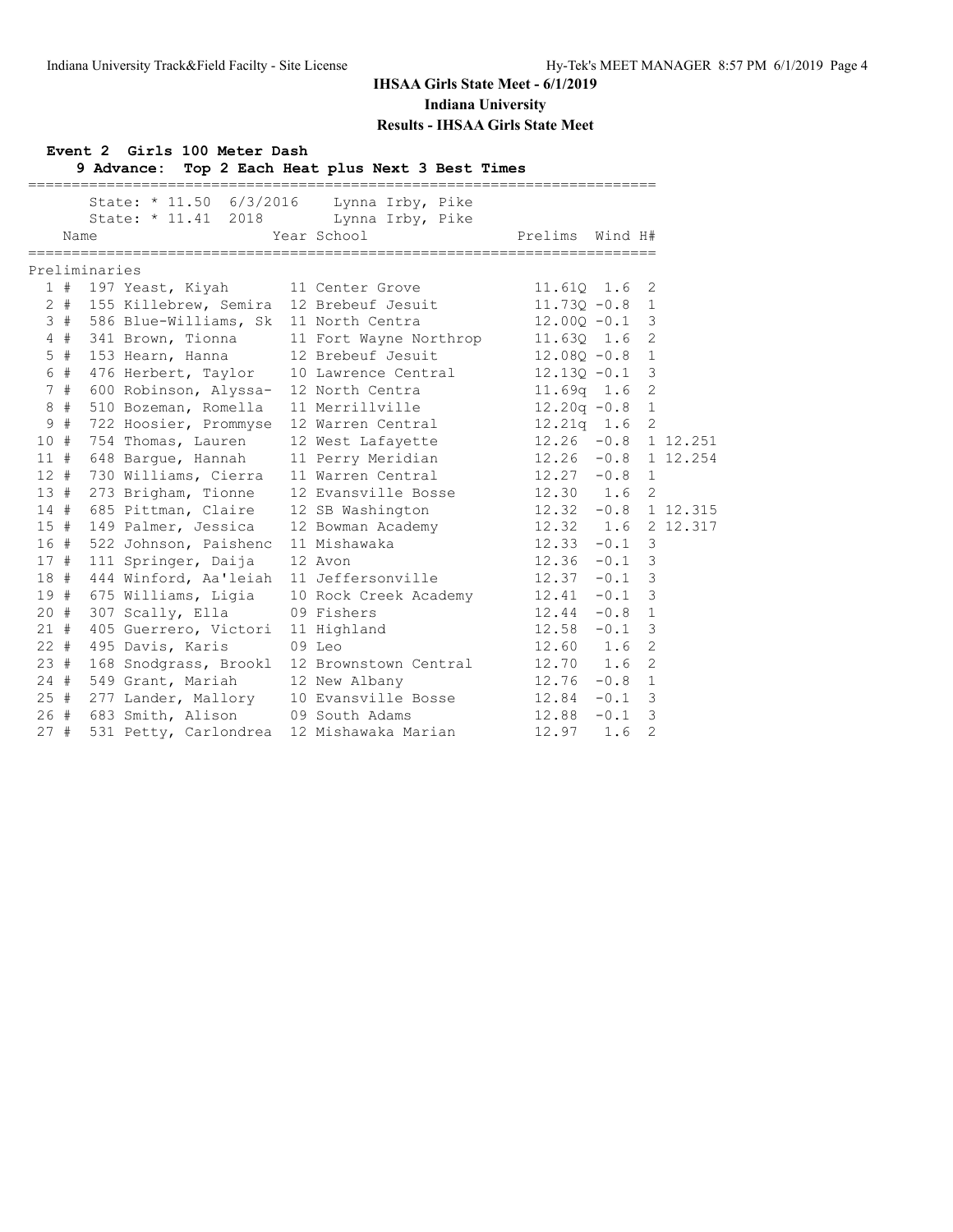|        |      | Event 2 Girls 100 Meter Dash                   |                                                     |                  |        |                |
|--------|------|------------------------------------------------|-----------------------------------------------------|------------------|--------|----------------|
|        |      | State: * 11.50 6/3/2016<br>State: * 11.41 2018 | Lynna Irby, Pike<br>Lynna Irby, Pike<br>Year School | Finals           |        | Wind Points    |
|        | Name |                                                |                                                     |                  |        |                |
| Finals |      |                                                |                                                     |                  |        |                |
| 1#     |      | 155 Killebrew, Semira 12 Brebeuf Jesuit        |                                                     | $11.63 - 1.5$ 10 |        |                |
| $2 +$  |      | 341 Brown, Tionna                              | 11 Fort Wayne Northrop                              | $11.90 - 1.5$    |        | 8              |
| 3#     |      | 197 Yeast, Kiyah                               | 11 Center Grove                                     | $11.98 - 1.5$    |        | 7              |
| 4#     |      | 586 Blue-Williams, Sk                          | 11 North Centra                                     | $12.04 - 1.5$    |        | $\sqrt{2}$     |
| 5#     |      | 600 Robinson, Alyssa-                          | 12 North Centra                                     | $12.05 - 1.5$    |        | 5              |
| 6#     |      | 476 Herbert, Taylor                            | 10 Lawrence Central                                 | 12.11            | $-1.5$ | $\overline{4}$ |
| 7#     |      | 153 Hearn, Hanna                               | 12 Brebeuf Jesuit                                   | 12.15            | $-1.5$ | 3              |
| 8#     |      | 510 Bozeman, Romella                           | 11 Merrillville                                     | $12.35 - 1.5$    |        | $\mathcal{P}$  |
| 9      | #    | 722 Hoosier, Prommyse                          | 12 Warren Central                                   | 1:04.17          | $-1.5$ |                |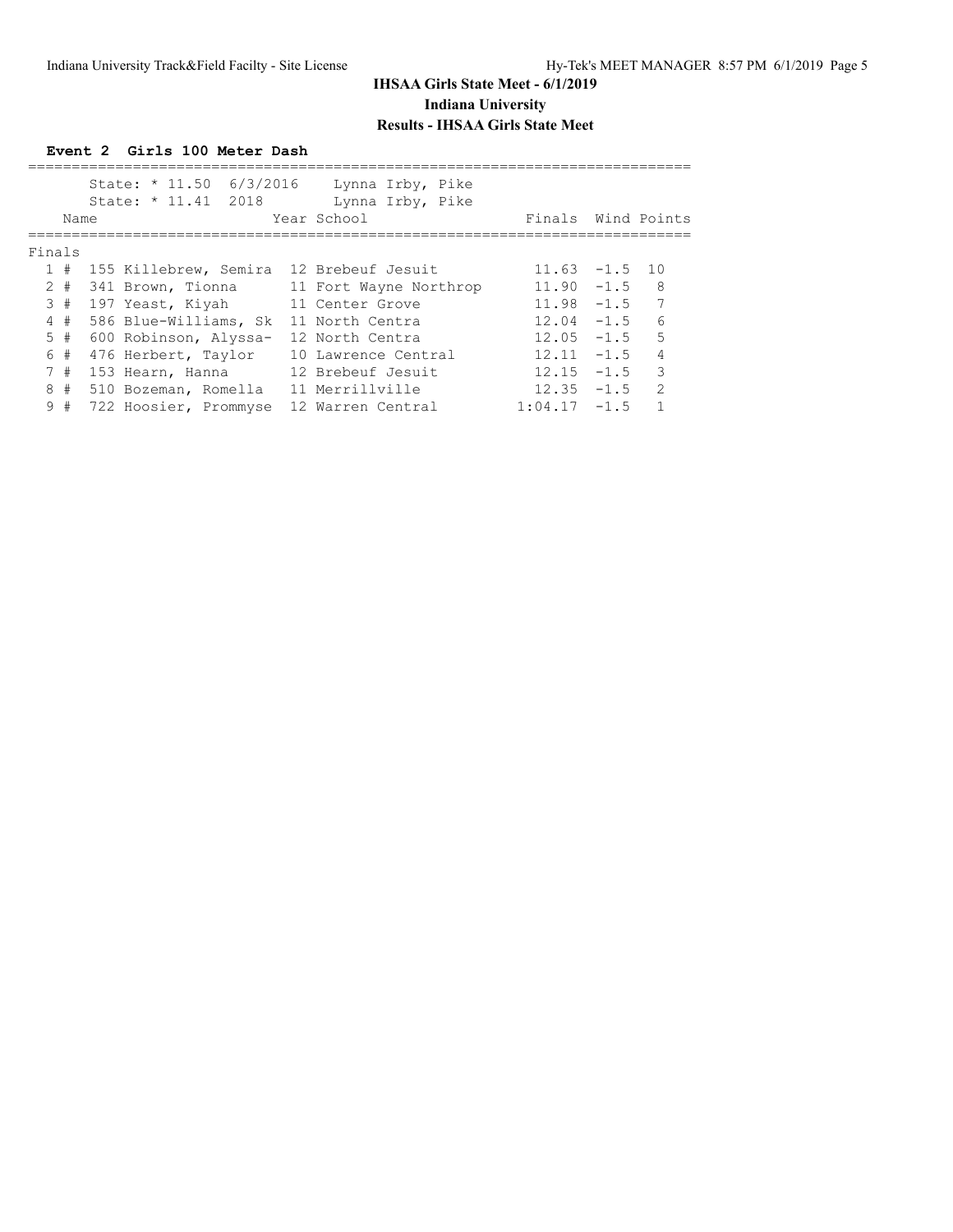#### **Event 3 Girls 100 Meter Hurdles**

**9 Advance: Top 2 Each Heat plus Next 3 Best Times**

|     | Name |               |                                            | State: * 13.93 6/1/2018 Destiny Washington, Lake Central<br>Year School | =========================<br>Prelims<br>Wind H# |  |
|-----|------|---------------|--------------------------------------------|-------------------------------------------------------------------------|-------------------------------------------------|--|
|     |      | Preliminaries |                                            |                                                                         |                                                 |  |
|     |      |               | 1 # 726 Talley, K'Ja 11 Warren Central     |                                                                         | 14.390 1.4<br>2                                 |  |
|     |      |               | 2 # 602 Robinson, Chanler 11 North Centra  |                                                                         | $14.60Q - 0.3$ 1                                |  |
|     | 3#   |               | 101 Hudson, Jordenne                       | 12 Andrean                                                              | 14.850 1.4 3 14.848                             |  |
|     | 4#   |               |                                            | 636 Sakeuh, Patience 11 Pendleton Heights                               | $14.650$ $1.4$<br>2                             |  |
|     |      |               | 5 # 661 Ricker-Hurley, Ka 11 Pike          |                                                                         | $14.87Q - 0.3$ 1                                |  |
|     | 6 #  |               | 669 Utterback, Olivia                      | 11 Plainfield                                                           | 14.920 1.4<br>3                                 |  |
|     | 7#   |               | 345 Kirkwood, Dylan                        | 12 Fort Wayne Northrop                                                  | 14.85q 1.4 2 14.848                             |  |
|     | 8#   |               | 515 Yanders, Jordan                        | 10 Merrillville                                                         | 14.89q 1.4 2                                    |  |
|     | 9#   |               | 418 Barnes, Beth                           | 12 Chatard                                                              | 14.99q -0.3 1 14.984                            |  |
|     |      |               | 10 # 509 Switzer, Shianne 11 McCutcheon    |                                                                         | 14.99  1.4  2  14.987                           |  |
|     |      |               | 11 # 477 Parchman, Ayana                   | 12 Lawrence Central                                                     | 15.04 1.4 3                                     |  |
|     | 12#  |               | 347 Patterson, Morgan                      | 09 Fort Wayne Northrop 15.07 1.4                                        | 2                                               |  |
|     |      |               | 13 # 496 Williams, Jaylynn                 | 12 Lighthouse Cpa                                                       | $15.22 -0.3$ 1 15.212                           |  |
|     |      |               | 14 # 126 Kante, Kyla                       | 09 Bloomington North                                                    | $15.22 -0.3$ 1 15.217                           |  |
|     |      |               | 15 # 517 Bagarus, Rylin                    | 12 Mishawaka                                                            | 15.32 1.4 2 15.317                              |  |
|     |      |               | 16 # 407 Buck, Sophia                      | 12 Homestead                                                            | 15.32 1.4 3 15.318                              |  |
|     |      |               | 17 # 217 Stoltz, Mackenzie 11 Cloverdale   |                                                                         | 15.42 1.4 3                                     |  |
| 18# |      |               | 765 Gietl, Camryn                          | 11 Zionsville                                                           | $15.49 - 0.3$<br>$\mathbf{1}$                   |  |
|     |      |               | 19 # 475 Tuerff, Riley 12 LaPorte          |                                                                         | $15.51$ $1.4$<br>3                              |  |
|     |      |               |                                            | 20 # 762 Jackson, Isabella 10 Whiteland Community                       | $15.54$ 1.4<br>3                                |  |
|     | 21#  |               | 694 Sickbert, Grace                        | 11 Southridge                                                           | $15.66 - 0.3$<br>$\mathbf{1}$                   |  |
|     |      |               | 22 # 194 Riley, Julia                      | 12 Center Grove                                                         | 16.08 1.4<br>$\overline{2}$                     |  |
| 23# |      |               | 281 Zigenfus, Victori                      | 12 EV Mater Dei                                                         | 16.18<br>$-0.3$<br>$\mathbf{1}$                 |  |
|     |      |               | 24 # 219 Schaefer, Mariah                  | 12 Columbia City 16.30 1.4                                              | 3                                               |  |
|     |      |               | 25 # 618 Pfefferkorn, Maka 10 Northwestern |                                                                         | $16.35$ $1.4$<br>$\overline{2}$                 |  |
|     |      |               | 26 # 144 Wilder, Ramey 11 Boonville        |                                                                         | 16.93<br>$-0.3$<br>$\mathbf{1}$                 |  |
| 27# |      |               | 441 Henry, Marriya                         | 12 Jeffersonville                                                       | 16.94<br>3<br>1.4                               |  |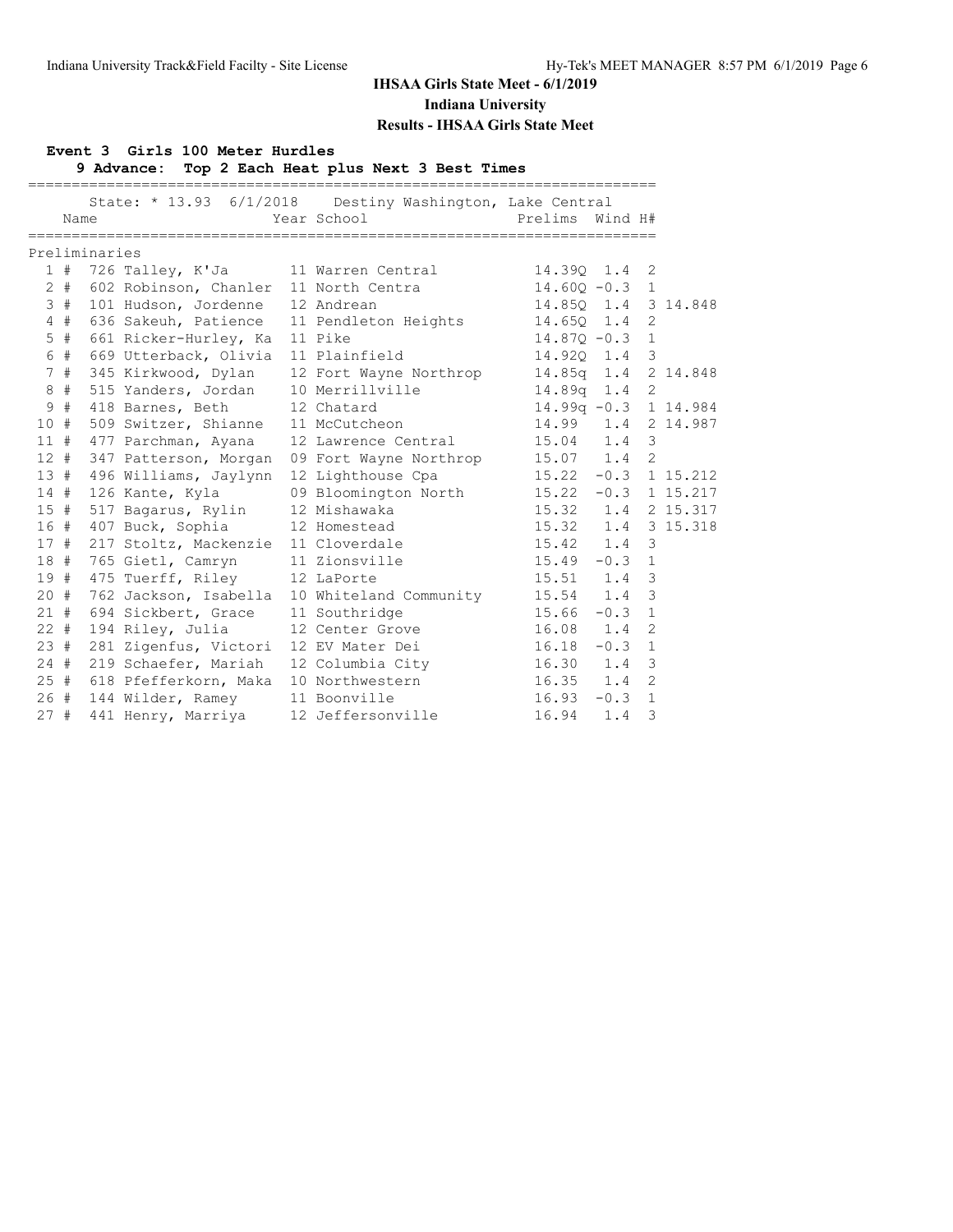### **Event 3 Girls 100 Meter Hurdles**

|        | Name  | State: * 13.93 6/1/2018               | Destiny Washington, Lake Central<br>Year School | Finals Wind Points |        |                |
|--------|-------|---------------------------------------|-------------------------------------------------|--------------------|--------|----------------|
| Finals |       |                                       |                                                 |                    |        |                |
|        | 1#    | 602 Robinson, Chanler 11 North Centra |                                                 | 14.25              | $-0.1$ | 1 O            |
|        | $2 +$ | 726 Talley, K'Ja                      | 11 Warren Central                               | 14.29              | $-0.1$ | 8              |
|        | 3#    | 101 Hudson, Jordenne                  | 12 Andrean                                      | 14.45              | $-0.1$ |                |
|        | 4#    | 636 Sakeuh, Patience                  | 11 Pendleton Heights                            | 14.62              | $-0.1$ | 6              |
|        | 5#    | 345 Kirkwood, Dylan                   | 12 Fort Wayne Northrop                          | 14.63              | $-0.1$ | 5              |
|        | 6#    | 661 Ricker-Hurley, Ka                 | 11 Pike                                         | 14.65              | $-0.1$ | $\overline{4}$ |
|        | 7#    | 418 Barnes, Beth                      | 12 Chatard                                      | 14.84              | $-0.1$ | 3              |
|        | 8#    | 669 Utterback, Olivia                 | 11 Plainfield                                   | 15.06              | $-0.1$ | $\mathcal{D}$  |
| -- #   |       | 515 Yanders, Jordan                   | 10 Merrillville                                 | <b>DNF</b>         | $-0.1$ |                |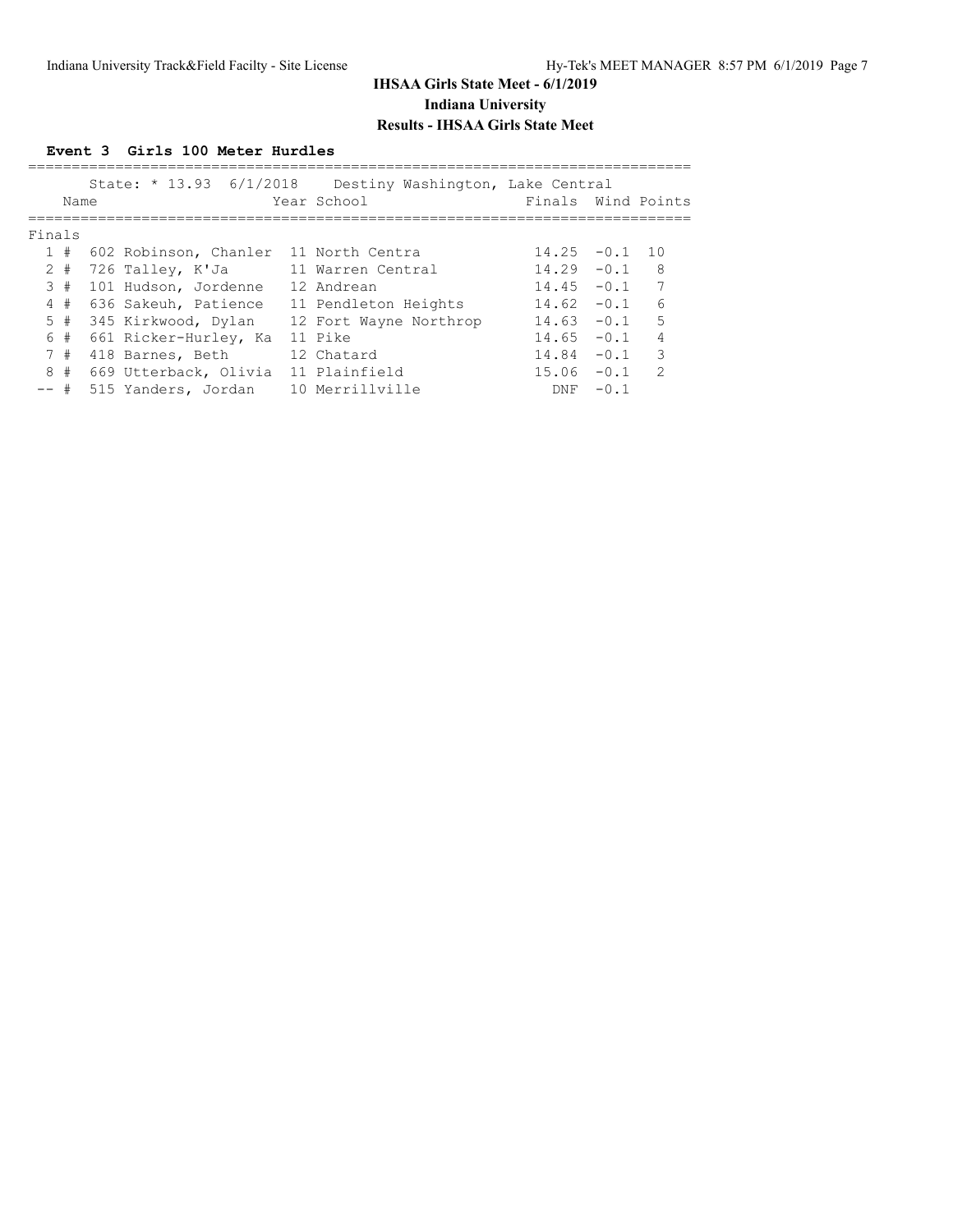#### **Event 4 Girls 200 Meter Dash**

**9 Advance: Top 2 Each Heat plus Next 1 Best Times**

|        | Name  |               |                                         | State: * 23.12 1986 Maicel Malone, North Central Indpls<br>Year School | Prelims        | Wind H# |                |
|--------|-------|---------------|-----------------------------------------|------------------------------------------------------------------------|----------------|---------|----------------|
|        |       |               |                                         |                                                                        |                |         |                |
|        |       | Preliminaries |                                         |                                                                        |                |         |                |
|        |       |               | 1 # 589 Elliott, Ramiah 09 North Centra |                                                                        | 24.070         | 0.3     | 3              |
|        | $2 +$ |               | 155 Killebrew, Semira 12 Brebeuf Jesuit |                                                                        | 24.22Q         | 0.4     | $\mathbf{1}$   |
|        | 3#    |               | 600 Robinson, Alyssa- 12 North Centra   |                                                                        | $24.350 - 0.4$ |         | $\overline{4}$ |
|        | 4#    |               | 197 Yeast, Kiyah                        | 11 Center Grove                                                        | 24.410         | 1.1     | 2              |
|        | $5$ # |               |                                         | 341 Brown, Tionna 11 Fort Wayne Northrop                               | 24.440         | 0.4     | $\mathbf{1}$   |
|        | 6 #   |               | 115 Simmons, Kacyra 09 Ben Davis        |                                                                        | $24.550$ 0.3   |         | $\mathcal{S}$  |
|        | 7#    |               | 648 Barque, Hannah                      | 11 Perry Meridian                                                      | $24.58Q - 0.4$ |         | $\overline{4}$ |
| 8      | #     |               | 586 Blue-Williams, Sk                   | 11 North Centra                                                        | 24.600         | 1.1     | 2              |
| 9      | #     |               | 662 Ross, Jailyn                        | 12 Pike                                                                | $24.81q$ 0.4   |         | $\mathbf{1}$   |
| 10#    |       |               | 444 Winford, Aa'leiah 11 Jeffersonville |                                                                        | 24.82          | 0.3     | 3              |
| $11$ # |       |               | 522 Johnson, Paishenc                   | 11 Mishawaka                                                           | 25.05          | 1.1     | $\overline{2}$ |
| $12 +$ |       |               | 380 Barker, Alyssa                      | 10 Hamilton SE                                                         | 25.09 0.3      |         | 3              |
| 13#    |       |               | 675 Williams, Ligia                     | 10 Rock Creek Academy                                                  | $25.20 -0.4 4$ |         |                |
| 14#    |       |               | 760 Turner, Amaya                       | 10 Wheeler                                                             | $25.22 -0.4$ 4 |         |                |
| $15$ # |       |               | 350 Gorman, Payton                      | 11 Fort Wayne Snider                                                   | $25.31$ 0.3    |         | 3              |
| 16#    |       |               | 307 Scally, Ella                        | 09 Fishers                                                             | 25.36          | 1.1     | $\overline{2}$ |
| 17#    |       |               | 720 Berry, Miracle                      | 11 Warren Central                                                      | 25.38          | 0.4     | $\mathbf{1}$   |
|        | 18#   |               | 272 Lane, Kaylee                        | 12 Elwood Community                                                    | 25.41          | 1.1     | 2              |
| 19#    |       |               | 511 Davis, Caiyla                       | 11 Merrillville                                                        | 25.49          | 0.3     | $\mathcal{E}$  |
| $20 +$ |       |               | 110 Springer, Alana                     | 09 Avon                                                                | 25.50          | 0.4     | $\overline{1}$ |
| $21 +$ |       |               | 605 Meurer, Makinzi                     | 12 North Knox                                                          | 25.80          | $-0.4$  | $\overline{4}$ |
| $22 +$ |       |               | 116 Abram, Hadley                       | 11 Bloomington North                                                   | 25.82          | $-0.4$  | $\overline{4}$ |
| 23#    |       |               | 549 Grant, Mariah                       | 12 New Albany                                                          | 25.95          | 0.4     | $\mathbf{1}$   |
| $24 +$ |       |               | 608 Heerschop, Shelby 11 Northridge     |                                                                        | 26.07          | 1.1     | 2              |
|        | 25#   |               | 271 Reeves, Mya                         | 11 Elkhart Memorial                                                    | 26.39          | 0.4     | $\mathbf{1}$   |
|        | 26#   |               | 693 Neukam, Kenzie 12 Southridge        |                                                                        | 26.41          | 0.3     | 3              |
|        | 27#   |               | 721 Covington, Mikeis 12 Warren Central |                                                                        | 26.70          | $-0.4$  | $\overline{4}$ |
| 28#    |       |               | 459 Fritz, Melissa                      | 10 Lake Central                                                        | 27.00          | 1.1     | $\overline{2}$ |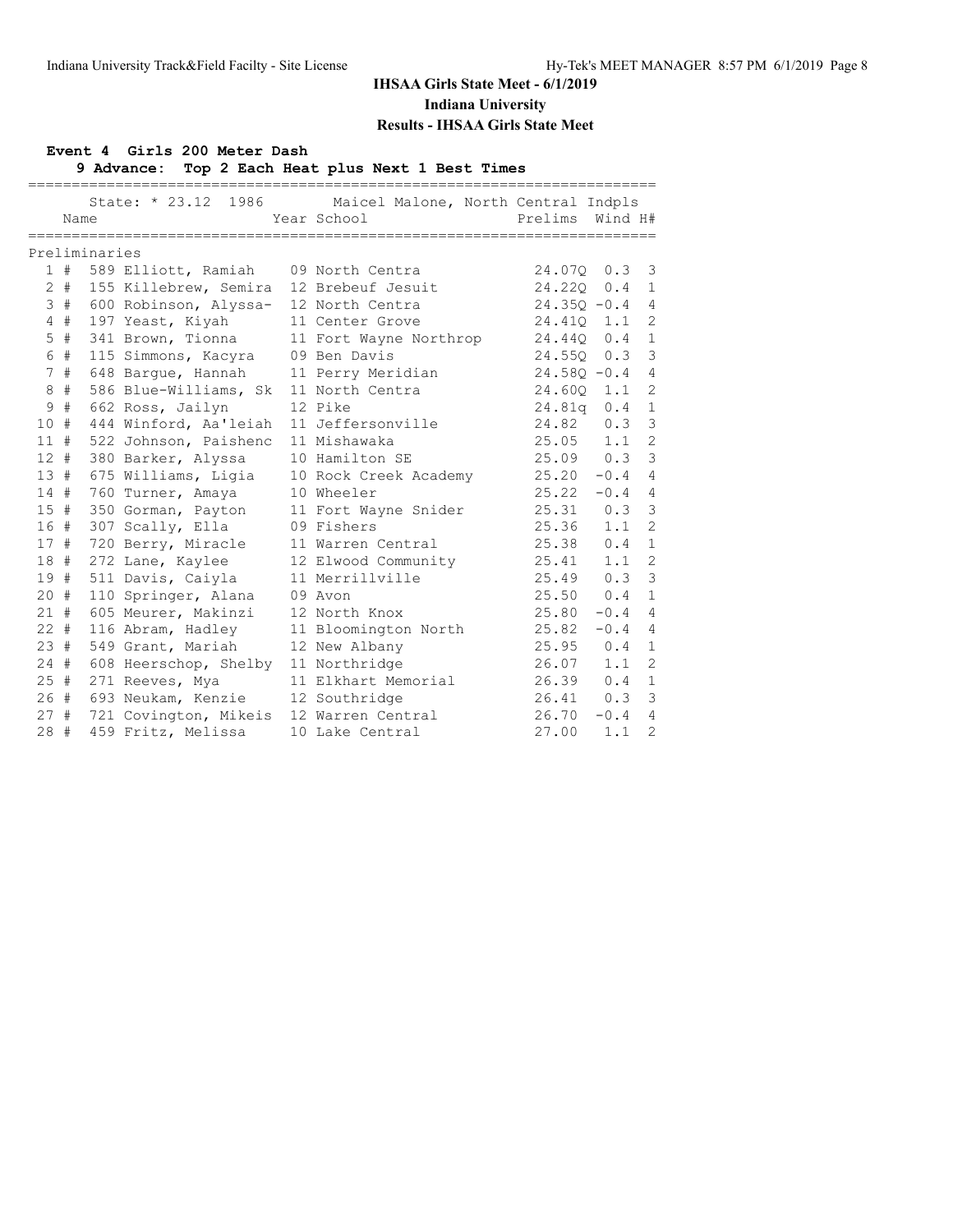**Event 4 Girls 200 Meter Dash**

|        | Name  | State: * 23.12 1986                     | Maicel Malone, North Central Indpls<br>Year School | Finals Wind Points |               |                 |
|--------|-------|-----------------------------------------|----------------------------------------------------|--------------------|---------------|-----------------|
| Finals |       |                                         |                                                    |                    |               |                 |
|        | 1#    | 589 Elliott, Ramiah 09 North Centra     |                                                    | 23.67              | $-0.5$ 10     |                 |
|        | $2 +$ | 155 Killebrew, Semira 12 Brebeuf Jesuit |                                                    | 23.97              | $-0.5$        | -8              |
|        | 3#    | 586 Blue-Williams, Sk                   | 11 North Centra                                    | 24.20              | $-0.5$        | 7               |
|        | 4#    | 600 Robinson, Alyssa-                   | 12 North Centra                                    | 24.35              | $-0.5$        | $6\overline{6}$ |
|        | 5#    | 648 Barque, Hannah                      | 11 Perry Meridian                                  | 24.49              | $-0.5$        | -5              |
|        | 6#    | 115 Simmons, Kacyra                     | 09 Ben Davis                                       |                    | $24.59 - 0.5$ | $\overline{4}$  |
|        | 7#    | 341 Brown, Tionna                       | 11 Fort Wayne Northrop                             | 24.59              | $-0.5$        | $\mathcal{S}$   |
|        | 8#    | 662 Ross, Jailyn                        | 12 Pike                                            | 25.02              | $-0.5$        | $\mathcal{L}$   |
|        | 9#    | 197 Yeast, Kiyah                        | 11 Center Grove                                    | 47.88              | $-0.5$        |                 |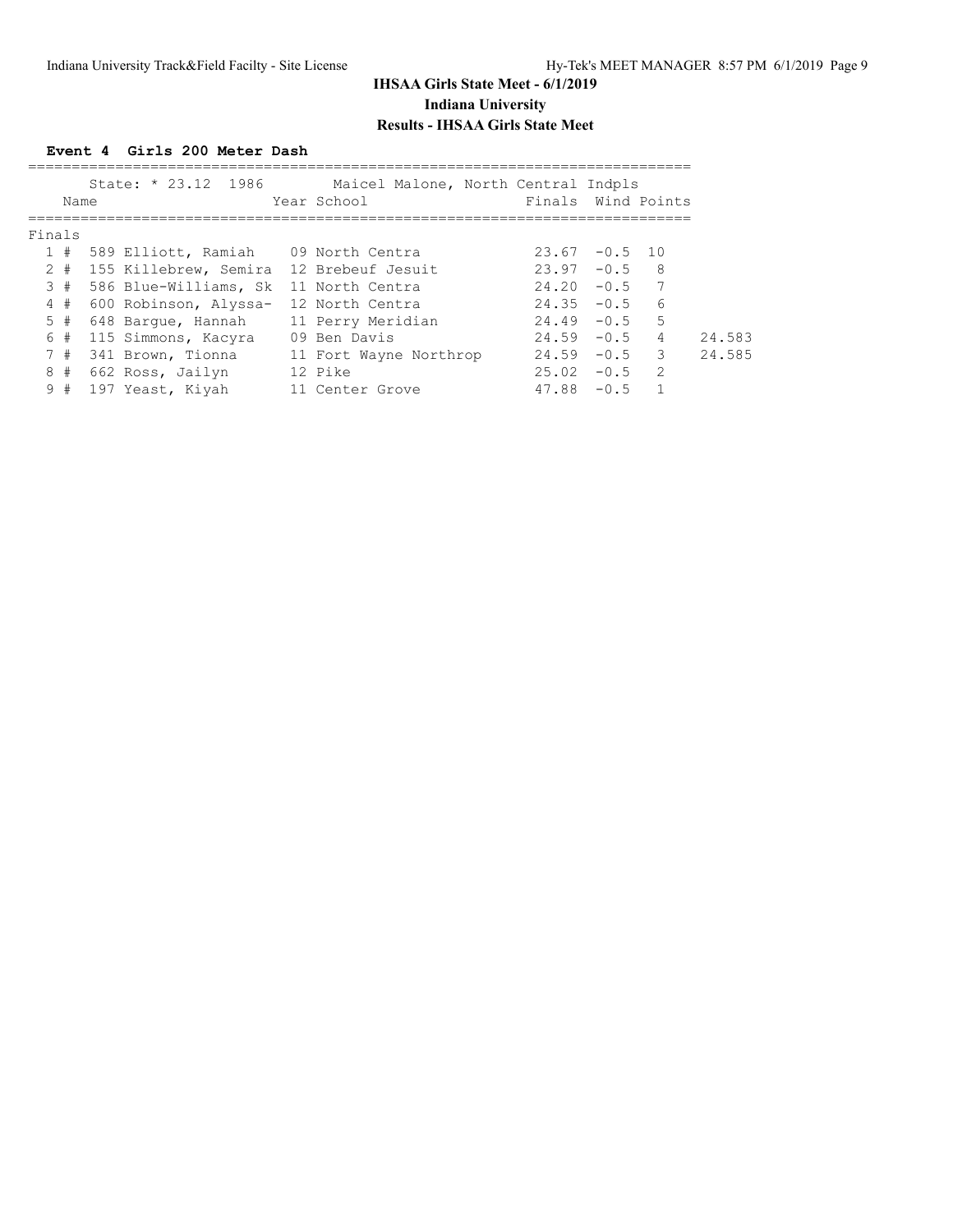**Event 5 Girls 1600 Meter Run**

| ========================<br>State: * 4:43.46 2011<br>Waverly Neer, Culver Acade<br>Year School<br>Finals Points<br>Name |                                                 |
|-------------------------------------------------------------------------------------------------------------------------|-------------------------------------------------|
|                                                                                                                         |                                                 |
| 09 Huntington North<br>1 # 417 Wiley, Addison<br>4:46.93 10                                                             |                                                 |
| $1:06.863$ $(1:06.863)$<br>2:20.260 (1:13.397) 3:35.648 (1:15.388) 4:46.926 (1:11.279)                                  |                                                 |
| 2 # 165 Lynch, Abigail<br>10 Brownsburg<br>4:48.19                                                                      | 8                                               |
| $1:06.592$ $(1:06.592)$<br>2:19.973(1:13.381)                                                                           | $3:35.088$ $(1:15.115)$ $4:48.184$ $(1:13.097)$ |
| 3 # 425 Wehrle, Mariah<br>11 Ritter<br>4:57.56                                                                          | $\overline{7}$                                  |
| $1:10.663$ $(1:10.663)$<br>$3:47.883$ $(1:19.735)$<br>$2:28.148$ $(1:17.486)$                                           | $4:57.551$ $(1:09.669)$                         |
| 4 # 366 Reedus, Jada<br>12 Franklin Central<br>4:59.43                                                                  | 6                                               |
| $1:08.369$ $(1:08.369)$<br>$2:27.493$ $(1:19.124)$<br>3:48.053(1:20.560)                                                | $4:59.425$ $(1:11.373)$                         |
| 5 # 170 Bates, Phoebe<br>11 Carmel<br>4:59.96                                                                           | - 5                                             |
| $1:09.301$ $(1:09.301)$<br>$2:27.688$ $(1:18.388)$<br>$3:47.793$ $(1:20.105)$                                           | $4:59.953$ $(1:12.160)$                         |
| 5:00.05<br>6 # 753 Tate, Emma<br>12 West Lafayette                                                                      | $\overline{4}$                                  |
| $1:11.458$ $(1:11.458)$<br>$2:28.239$ $(1:16.782)$<br>$3:47.746$ $(1:19.507)$                                           | $5:00.048$ $(1:12.302)$                         |
| 7 # 436 Skorge, Alyssa<br>12 Jasper<br>5:00.45                                                                          | 3                                               |
| $2:28.908$ $(1:17.930)$<br>$3:48.067$ $(1:19.159)$<br>$1:10.979$ $(1:10.979)$                                           | $5:00.450$ $(1:12.384)$                         |
| 8 # 377 Mitchell, Maria<br>10 Hamilton Heights<br>5:00.48                                                               | $\overline{\phantom{0}}^2$                      |
| $1:11.226$ $(1:11.226)$<br>2:28.450(1:17.225)<br>3:48.543(1:20.093)                                                     | $5:00.479$ $(1:11.937)$                         |
| 9 # 265 Dyer, Morgan<br>11 Elkhart Memorial<br>5:00.51                                                                  | $\overline{1}$                                  |
| $1:10.144$ $(1:10.144)$<br>$2:28.209$ $(1:18.065)$<br>$3:47.586$ $(1:19.377)$                                           | $5:00.509$ $(1:12.924)$                         |
| 10 # 162 Dixon, Brooke<br>11 Brownsburg<br>5:01.73                                                                      |                                                 |
| $2:26.951$ $(1:17.345)$<br>$3:48.037$ $(1:21.086)$<br>$1:09.606$ $(1:09.606)$                                           | $5:01.721$ $(1:13.685)$                         |
| 11 # 387 Hill, Halle<br>10 Hamilton SE<br>5:03.85                                                                       |                                                 |
| $3:50.707$ $(1:20.701)$<br>1:11.963(1:11.963)<br>2:30.006(1:18.043)                                                     | $5:03.845$ $(1:13.139)$                         |
| 5:05.65<br>12 # 679 Chase, Ashton<br>12 Seymour                                                                         |                                                 |
| $1:12.422$ $(1:12.422)$<br>$2:30.231$ $(1:17.810)$<br>3:51.023 (1:20.793)                                               | $5:05.649$ $(1:14.626)$                         |
| 13 # 541 Blaesing, Maria<br>5:07.88<br>11 Munster                                                                       |                                                 |
| $3:48.270$ $(1:19.494)$<br>$1:09.895$ $(1:09.895)$<br>$2:28.777$ $(1:18.882)$                                           | $5:07.878$ $(1:19.609)$                         |
| 14 # 373 Hanna, Brenner<br>10 Greensburg<br>5:09.58                                                                     |                                                 |
| $1:11.618$ $(1:11.618)$<br>2:29.127(1:17.509)<br>$3:49.182$ $(1:20.055)$                                                | 5:09.578 (1:20.397)                             |
| 15 # 226 Burgos, Jaelyn<br>10 Crown Point<br>5:10.91                                                                    |                                                 |
| $1:12.863$ $(1:12.863)$<br>$3:55.458$ $(1:22.660)$<br>$2:32.798$ $(1:19.935)$                                           | $5:10.909$ $(1:15.452)$                         |
| 16 # 715 Gilliana, Ava<br>11 Valparaiso<br>5:11.91                                                                      |                                                 |
| $2:35.038$ $(1:19.896)$<br>$3:56.672$ $(1:21.635)$<br>$1:15.142$ $(1:15.142)$                                           | $5:11.905$ $(1:15.234)$                         |
| 11 Carroll (For<br>5:12.31<br>17 # 182 Fruchey, Monroe                                                                  |                                                 |
| $2:29.406$ $(1:16.959)$<br>$3:49.966$ $(1:20.560)$<br>$1:12.448$ $(1:12.448)$                                           | $5:12.302$ $(1:22.336)$                         |
| 18 # 283 Brasseale, Jacque 09 EV Reitz Memoria<br>5:13.25                                                               |                                                 |
| $1:11.818$ $(1:11.818)$<br>2:29.953(1:18.136)<br>$3:52.402$ $(1:22.449)$                                                | $5:13.250$ $(1:20.849)$                         |
| 19 #<br>118 Cakmak, Bea<br>09 Bloomington North<br>5:13.48                                                              |                                                 |
| $1:12.303$ $(1:12.303)$<br>$2:32.508$ $(1:20.205)$<br>$3:55.308$ $(1:22.800)$                                           | $5:13.473$ $(1:18.165)$                         |
| 20 # 524 Quintana, Faith<br>5:15.89<br>12 Mishawaka                                                                     |                                                 |
| $1:12.823$ $(1:12.823)$<br>2:31.548 (1:18.726)<br>$3:55.043$ $(1:23.495)$                                               | $5:15.888$ $(1:20.845)$                         |
| 21 # 180 Duffus, Zoe<br>10 Carroll (For<br>5:17.70                                                                      |                                                 |
| $1:14.801$ $(1:14.801)$<br>2:29.730 (1:14.930)<br>$3:51.773$ $(1:22.044)$                                               | $5:17.697$ $(1:25.924)$                         |
| 22 # 676 Flick, Ashley<br>09 Roncalli<br>5:21.30                                                                        |                                                 |
| $1:12.848$ $(1:12.848)$<br>2:37.188 (1:24.340)<br>$4:04.128$ $(1:26.940)$                                               | $5:21.293$ $(1:17.165)$                         |
| 156 O'Donnell, Katie<br>12 Brebeuf Jesuit<br>5:23.72<br>23#                                                             |                                                 |
| $1:16.020$ $(1:16.020)$<br>$2:36.266$ $(1:20.246)$<br>$4:00.213$ $(1:23.947)$                                           | $5:23.719$ $(1:23.507)$                         |
| 5:24.85<br>24 # 428 Carr, Gracie<br>11 Cathedral                                                                        |                                                 |
| $1:13.744$ $(1:13.744)$<br>$2:36.352$ $(1:22.608)$<br>$4:00.709$ $(1:24.358)$                                           | $5:24.845$ $(1:24.136)$                         |
| 25 # 437 Vanmeter, Andi<br>5:28.01<br>09 Jasper                                                                         |                                                 |
| $1:13.258$ $(1:13.258)$<br>2:35.368 (1:22.110)<br>$4:02.214$ $(1:26.846)$                                               | $5:28.002$ $(1:25.788)$                         |
| 26 # 133 Brummett, Olivia<br>10 Bloomington South<br>5:37.06                                                            |                                                 |
| $1:12.885$ $(1:12.885)$<br>2:35.693(1:22.808)<br>4:06.377(1:30.685)                                                     | $5:37.058$ $(1:30.682)$                         |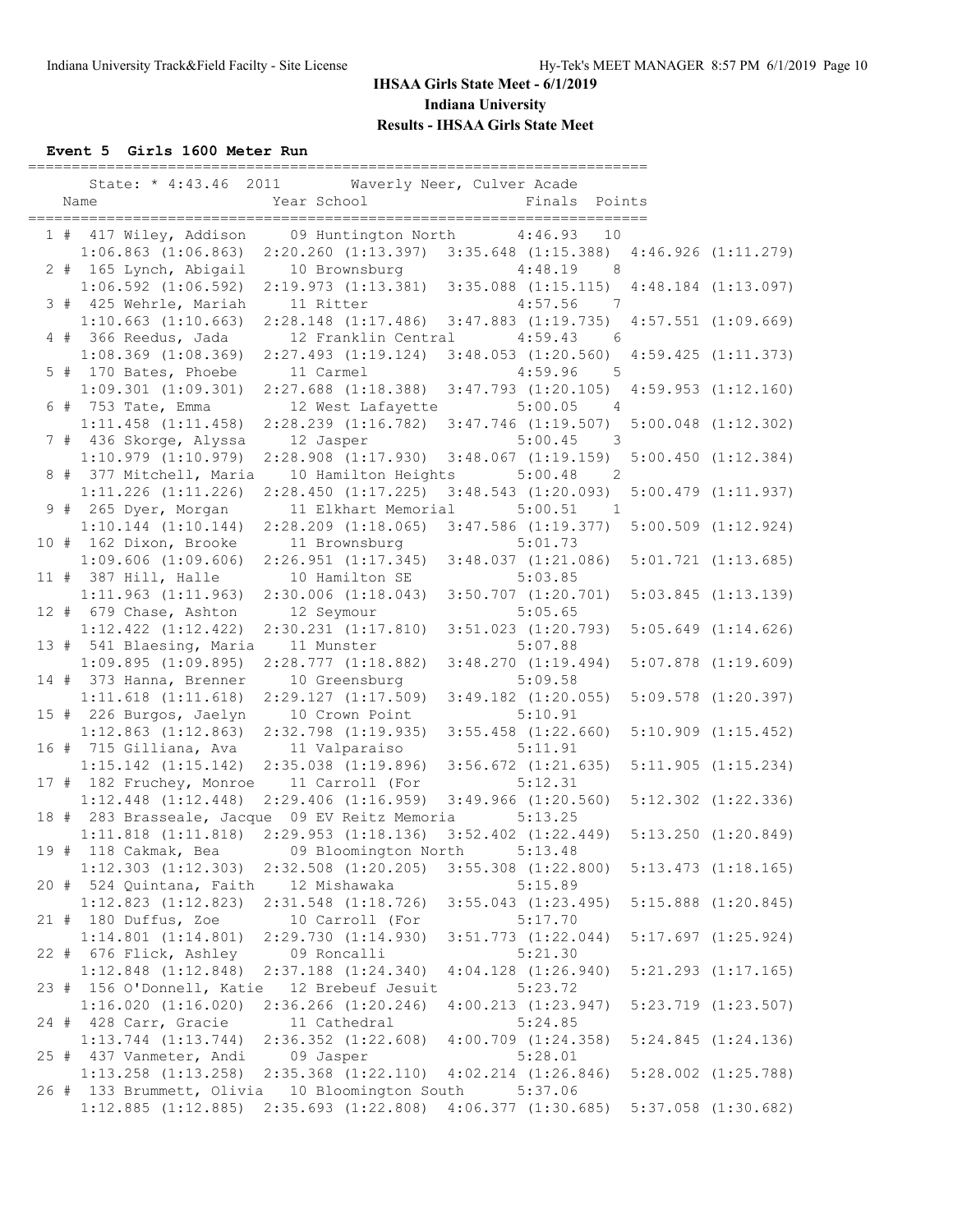### **....Event 5 Girls 1600 Meter Run**

 27 # 218 Oddou, Lillie 11 Columbia City 5:37.39 1:13.039 (1:13.039) 2:38.106 (1:25.067) 4:08.618 (1:30.513) 5:37.382 (1:28.764)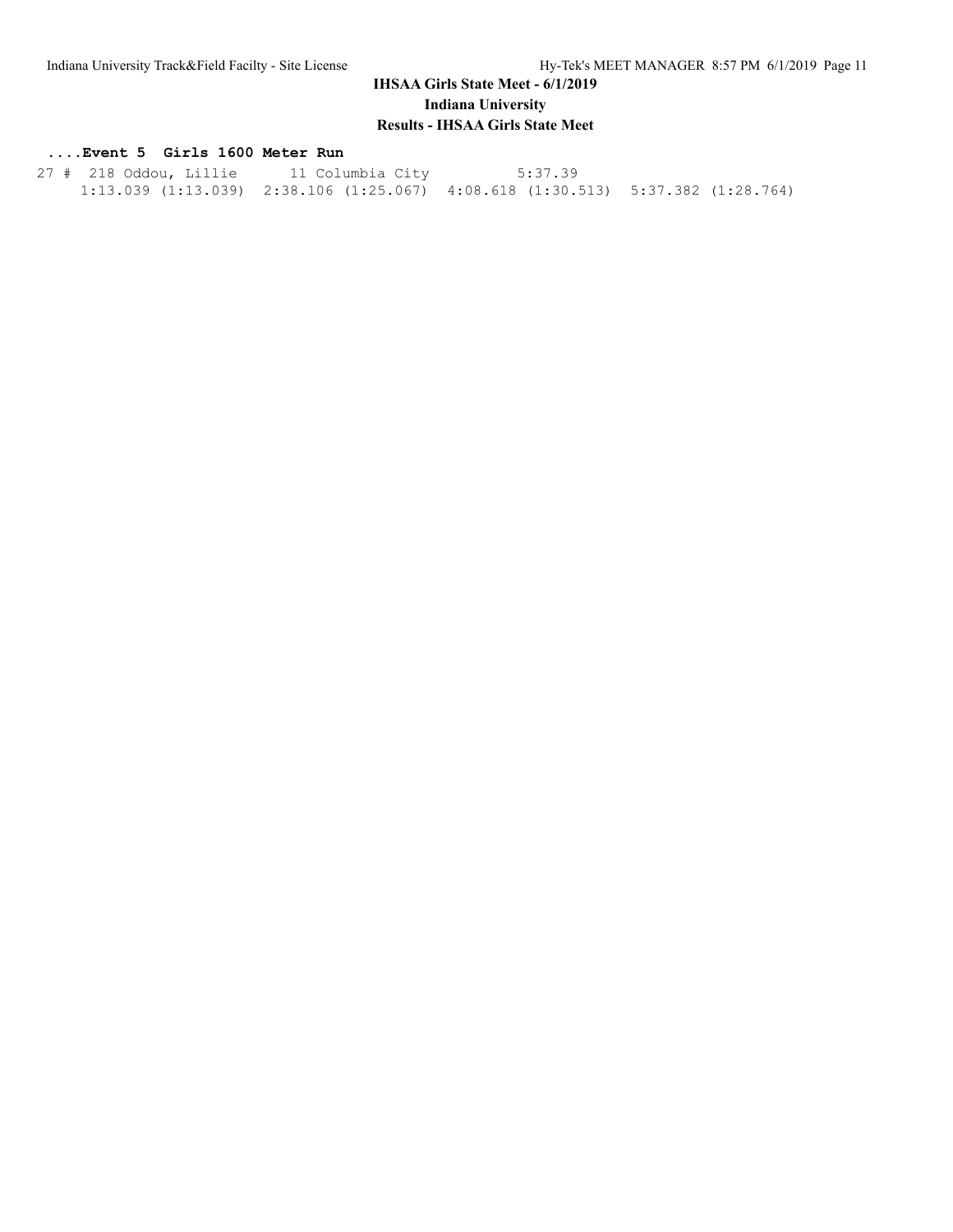#### **Event 6 Girls 4x100 Meter Relay**

| State: * 45.75<br>2003<br>Ft Wayne Northrup                  |    |                                       |             |
|--------------------------------------------------------------|----|---------------------------------------|-------------|
| Adams, Rox, Carr, Robinson<br>School                         |    | Finals<br>H# Points                   |             |
|                                                              |    |                                       |             |
| 1 North Central (Indianapolis)                               |    | 3<br>10<br>45.77                      |             |
| 1) #589 Elliott, Ramiah 09                                   |    | 2) #586 Blue-Williams, Skylynn 11     |             |
| 3) #600 Robinson, Alyssa-Simone 12 4) #596 Maddox, Jadeyn 11 |    |                                       |             |
| 2 Merrillville                                               |    | 47.25<br>3                            | 8           |
| 1) #513 McHenry, Payton 12                                   |    | 2) #511 Davis, Caiyla 11              |             |
| 3) #515 Yanders, Jordan 10                                   |    | 4) #510 Bozeman, Romella 11           |             |
| 3 Hamilton Southeastern                                      |    | 47.41<br>3                            | 7           |
| 1) #382 Burgess, Olivia 11                                   |    | 2) #386 Hammons, Mya 12               |             |
| 3) #396 Sydnor, Tierra 12                                    |    | 4) #380 Barker, Alyssa 10             |             |
| 4 Zionsville                                                 |    | 47.58<br>3                            | 6           |
| 1) #765 Gietl, Camryn 11                                     |    | 2) #769 Nazarov, Michelle 09          |             |
| 3) #772 Robinson, Lily 09                                    |    | 4) #778 Yovanovich, Sophia 09         |             |
| 5 Warren Central                                             |    | 47.72<br>-3                           | 5           |
| 1) #720 Berry, Miracle 11                                    |    | 2) #724 James, Dorionna 11            |             |
| 3) #723 Humphrey, Tacoria 10                                 |    | 4) #725 Sullivan, Zoe 11              |             |
| 6 Pike                                                       |    | 48.04<br>2                            | 4           |
| 1) #659 Miller, Ja'Niyah 11                                  |    | 2) #660 Randolph, Sydney 09           |             |
| 3) #661 Ricker-Hurley, Kamrin 11                             |    | 4) #662 Ross, Jailyn 12<br>48.12<br>2 | 3           |
| 7 Indianapolis Cathedral<br>1) #430 Miller, Kennedy 12       |    | 2) #432 Parchman, Alexis 10           |             |
| 3) #431 Mintze, Myjah 10                                     |    | 4) #433 Pitts, Kaylah 10              |             |
| 8 Fort Wayne Northrop                                        |    | 48.19<br>3                            | 2           |
| 1) #347 Patterson, Morgan 09                                 |    | 2) #348 Scott, J'Asia 09              |             |
| 3) #343 Irby, Jo'Deci 12                                     |    | 4) #341 Brown, Tionna 11              |             |
| 9 Fishers                                                    |    | 48.40<br>3                            | $\mathbf 1$ |
| 1) #307 Scally, Ella 09                                      |    | 2) #299 Donaldson, Myah 10            |             |
| 3) #302 Lewis, Gabby 11                                      |    | 4) #303 May, Grace 12                 |             |
| 10 Lafayette Jefferson                                       |    | 48.68<br>-3                           |             |
| 1) #451 Haskins, Nykela 12                                   |    | 2) #449 Beckford, Courtney 12         |             |
| 3) #453 Stephany, Julie-ann 11                               |    | 4) #452 Killebrew, Mykah 09           |             |
| 11 Bowman Academy                                            |    | 48.69<br>2                            |             |
| 1) #145 Clemons, Cherish 12                                  |    | 2) #148 Haggard, Christian 11         |             |
| 3) #147 Freeman, Samaria 09                                  |    | 4) #149 Palmer, Jessica 12            |             |
| 12 Evansville Bosse                                          |    | 48.72<br>$\overline{\phantom{0}}^2$   |             |
| 1) #275 Funches, Antania 10                                  |    | 2) #277 Lander, Mallory 10            |             |
| 3) #279 Williams, BreAsia 11                                 | 4) | #273 Brigham, Tionne 12               |             |
| 13 Fort Wayne Wayne                                          |    | 48.93<br>1                            |             |
| 1) #358 Xayarath, Erica 12                                   |    | 2) #356 Tyler, Ashanti 09             |             |
| 3) #354 Hurse, Myshell 09                                    |    | 4) #352 Chapman, Anah 12              |             |
| 14 Lebanon                                                   |    | 49.18<br>2                            |             |
| 1) #490 Nino, Sara 11                                        |    | 2) #489 Montgomery, Hallie 10         |             |
| 3) #492 Stogsdill, Summer 10                                 |    | 4) #488 Funk, Kara 12                 |             |
| 15 Mooresville                                               |    | 49.27<br>$\overline{\phantom{0}}^2$   |             |
| 1) #533 Bombei, Emily 11                                     |    | 2) #534 Bradford, Alysha 09           |             |
| 3) #536 Denny, Madelynn 09                                   |    | 4) #535 Brimmage, Olivia 11           |             |
| 16 Southridge                                                |    | 49.31<br>$\overline{\phantom{0}}^2$   |             |
| 1) #693 Neukam, Kenzie 12                                    |    | 2) #695 Steckler, Monica 10           |             |
| 3) #692 Meece, Grace 11<br>17 Jeffersonville                 |    | 4) #694 Sickbert, Grace 11<br>49.33 1 |             |
| 1) #443 Todd, Tamia 12                                       |    | 2) #442 Tate, Callista 12             |             |
| 3) #438 Baker, Ahmya 10                                      |    | 4) #444 Winford, Aa'leiah 11          |             |
|                                                              |    |                                       |             |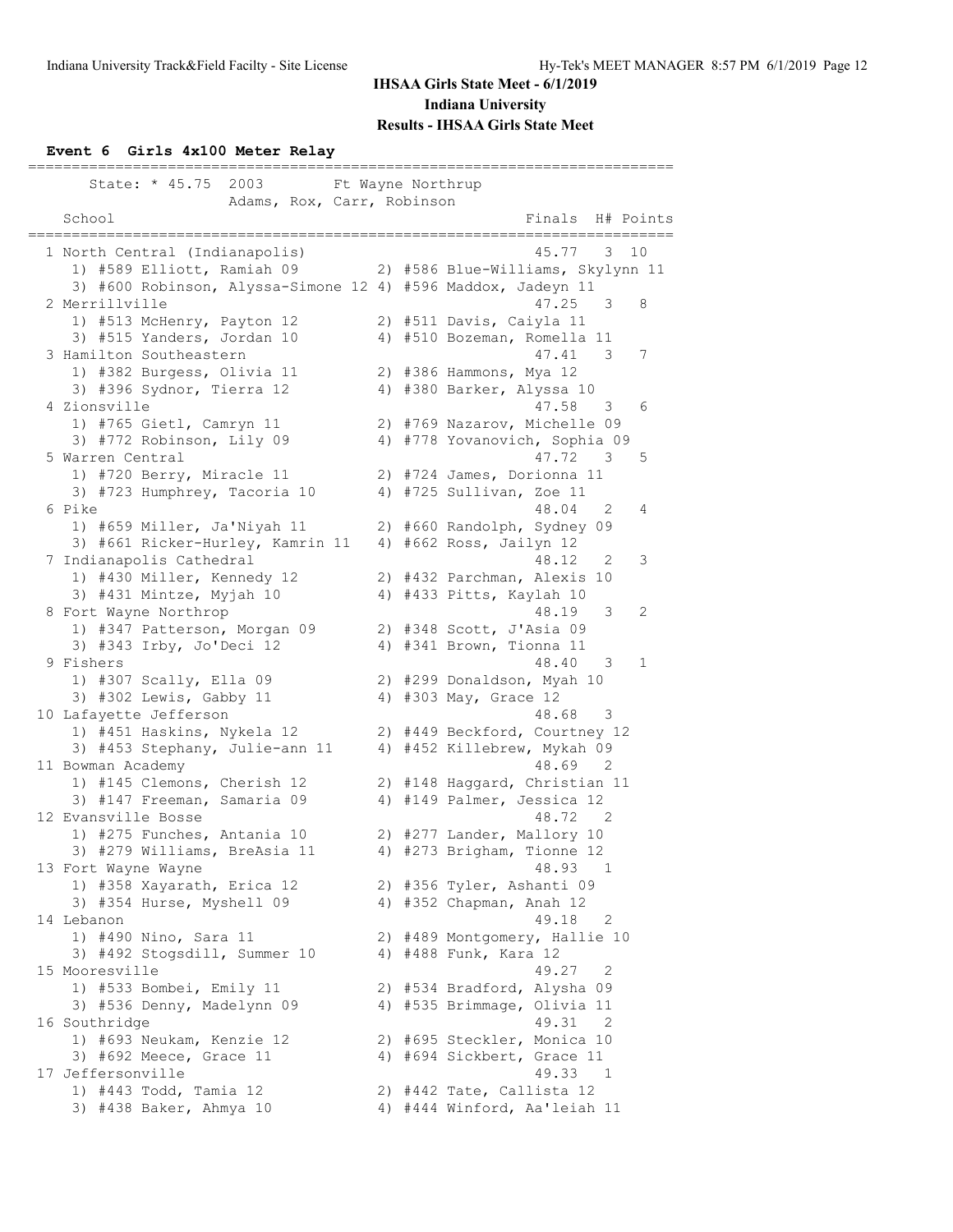### **....Event 6 Girls 4x100 Meter Relay**

| 18 Bloomington North                                         |  | 49.41 1                           |
|--------------------------------------------------------------|--|-----------------------------------|
| 1) #130 Storm, Taylor 11                                     |  | 2) #129 Roberts, Javenique 11     |
| 3) #122 Feagans, Sydney 11                                   |  | 4) #116 Abram, Hadley 11          |
| 19 Mishawaka                                                 |  | 49.44 2 49.431                    |
| 1) #523 Jones, India 10                                      |  | 2) #522 Johnson, Paishence 11     |
| 3) #528 Udongo, Ambriyana 11                                 |  | 4) #527 Smith, DeiJana 12         |
| 20 Lake Central                                              |  | 49.44 1 49.438                    |
| 1) #457 Eklund, Cara 10                                      |  | 2) #460 Johnson, LaTreasure 10    |
| 3) #468 Mitchell, Breanne 09                                 |  | 4) #459 Fritz, Melissa 10         |
| 21 East Central                                              |  | 49.44 1 49.440                    |
| 1) #246 Lobenstein, Brianna 12                               |  | 2) #248 Rosemeyer, Alicia 11      |
| 3) #238 Fey, Emma 12                                         |  | 4) #242 Grimm, Eva 12             |
| 22 Terre Haute South Vigo                                    |  | 49.68 1                           |
| 1) #700 Edinburgh, Chaiela 12                                |  | 2) #705 Loftus, Cami 10           |
| 3) #704 Kerr, Emily 12                                       |  | 4) #703 Jones, Courtney 09        |
| 23 Elkhart Memorial                                          |  | 49.75<br>$\sim$ 1                 |
| 1) #264 Axsom, Madison 09                                    |  | 2) #269 Naqy, Laila 11            |
| 3) #271 Reeves, Mya 11                                       |  | 4) #263 Anderson, Emily 10        |
| 24 New Albany                                                |  | 49.89 2                           |
| 1) #558 White, Shalandria 09                                 |  | 2) #548 Gordon, Elise 10          |
| 3) #552 Morris, Dasha 09                                     |  | 4) #549 Grant, Mariah 12          |
| 25 Angola                                                    |  | 50.22 1                           |
| 1) #102 Almond, Ashaunti 10                                  |  | 2) #106 Rodriguez Lugo, Laura 12  |
| 3) #107 Sawyer-Ewing, Anna-Bella 1 4) #104 Luna, Michelle 12 |  |                                   |
| 26 Center Grove                                              |  | 50.38<br>$\overline{\phantom{a}}$ |
| 1) #194 Riley, Julia 12                                      |  | 2) #196 Williams, Riko 12         |
| 3) #197 Yeast, Kiyah 11                                      |  | 4) #192 Pace, Myana 10            |
| 27 Northwood                                                 |  | 50.52 1                           |
| 1) #619 Hartman, Reagan 11                                   |  | 2) #622 Martz, Emma 09            |
| 3) #624 Parisi, Lexi 12                                      |  | 4) #620 Hershberger, Riley 12     |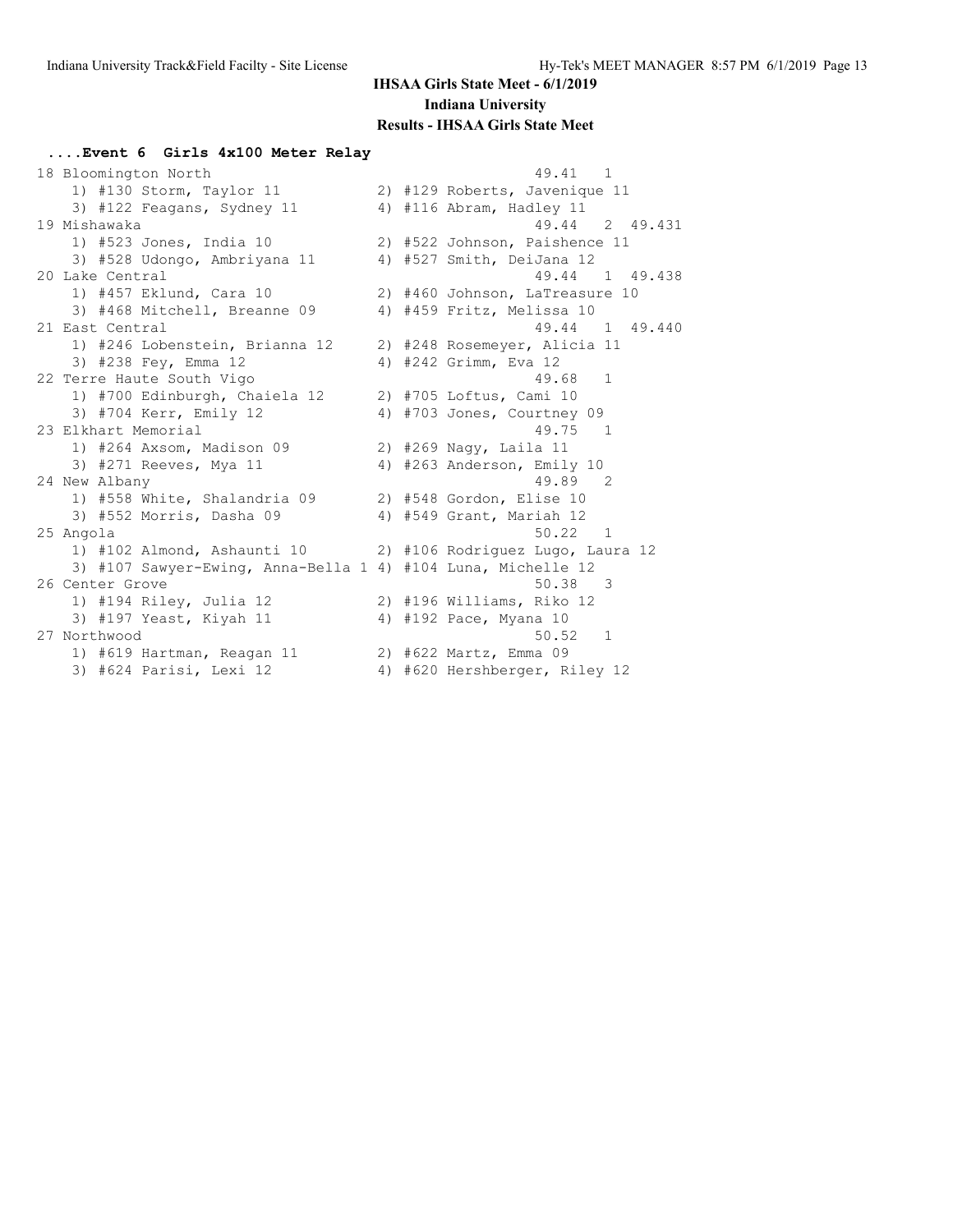**Event 7 Girls 400 Meter Dash**

|     | Name   |                           | State: * 52.42 1986 Maicel Malone, North Central Indpls<br>Year School States                  | Finals H# Points |                |                          |        |
|-----|--------|---------------------------|------------------------------------------------------------------------------------------------|------------------|----------------|--------------------------|--------|
|     |        |                           | 1 # 589 Elliott, Ramiah 09 North Centra 53.30                                                  |                  | 3              | 10                       |        |
|     |        |                           | 2 # 754 Thomas, Lauren 12 West Lafayette 54.92 3 8                                             |                  |                |                          |        |
|     |        | 3 # 760 Turner, Amaya     | 10 Wheeler                                                                                     | 55.09 1 7        |                |                          |        |
|     | 4#     | 476 Herbert, Taylor       | 10 Lawrence Central 55.20 3                                                                    |                  |                | $6\overline{6}$          |        |
|     | $5$ #  | 730 Williams, Cierra      | 11 Warren Central 56.23 2 5                                                                    |                  |                |                          |        |
|     |        | 6 # 652 Hunter, Iyanla    | 12 Perry Meridian 56.35 3 4                                                                    |                  |                |                          |        |
|     |        | 7 # 350 Gorman, Payton    | 11 Fort Wayne Snider 56.44 3 3                                                                 |                  |                |                          |        |
|     | 8#     | 272 Lane, Kaylee          | 12 Elwood Community 56.53 3                                                                    |                  |                | $\overline{\phantom{0}}$ |        |
|     | 9#     | 566 Reid, Jordan          | 11 New Palestine 56.71 2 1                                                                     |                  |                |                          | 56.705 |
|     |        |                           |                                                                                                |                  |                | 56.710                   |        |
|     |        |                           | 10 # 397 Wans, Regan 09 Hamilton SE 56.71 3<br>11 # 572 Anderson, Maria 12 Noblesville 57.31 3 |                  |                |                          |        |
|     |        | 12 # 542 Brown, Imani     | 11 Munster                                                                                     | 57.43            | $\mathbf{1}$   |                          |        |
|     |        |                           | 13 # 135 Davis, Amiyah 10 Bloomington South 57.44                                              |                  | 2              |                          |        |
|     |        |                           | 14 # 416 Swing, Haley 12 Homestead 57.60                                                       |                  | 2              |                          |        |
|     |        | 15 # 677 Sonderman, Emily | 11 Roncalli                                                                                    | $57.81$ 2        |                | 57.802                   |        |
|     | 16 #   | 758 Ernsberger, Aleka     | 11 Westview 57.81 2                                                                            |                  |                | 57.807                   |        |
|     |        | 17 # 400 Clopton, Aaliyah | 12 Hammond Morton 58.09                                                                        |                  | $\mathbf{1}$   |                          |        |
|     |        | 18 # 645 Pennix, Jemmia   | 12 Penn                                                                                        | 58.38            | $\mathbf{1}$   |                          |        |
|     |        |                           | 19 # 401 Lohmeyer, Jaylie 09 Harrison (We 58.83                                                |                  | $\mathbf{1}$   |                          |        |
|     | $20 +$ | 403 Burns, Jenna          |                                                                                                |                  | $\overline{2}$ |                          |        |
|     |        | 21 # 616 Siples, Eden     | 12 Heritage Hills 59.07<br>12 Northview 59.11                                                  |                  | $\mathbf{1}$   |                          |        |
|     |        |                           | 22 # 672 Jones-taylor, Ave 12 Princeton Community 59.27                                        |                  | 2              |                          |        |
|     | 23#    | 269 Nagy, Laila           | 11 Elkhart Memorial 59.43                                                                      |                  | $\mathbf{1}$   |                          |        |
|     |        | 24 # 440 Cofie, Tara      | 10 Jeffersonville 59.62                                                                        |                  | $\mathbf{1}$   |                          |        |
|     |        | 25 # 229 Anderson, Erin   | 12 Culver Academies 59.70                                                                      |                  | $\mathbf{1}$   |                          |        |
| 26# |        | 559 Winslow, Riley        | 11 New Albany                                                                                  | 1:00.46          | $\overline{2}$ |                          |        |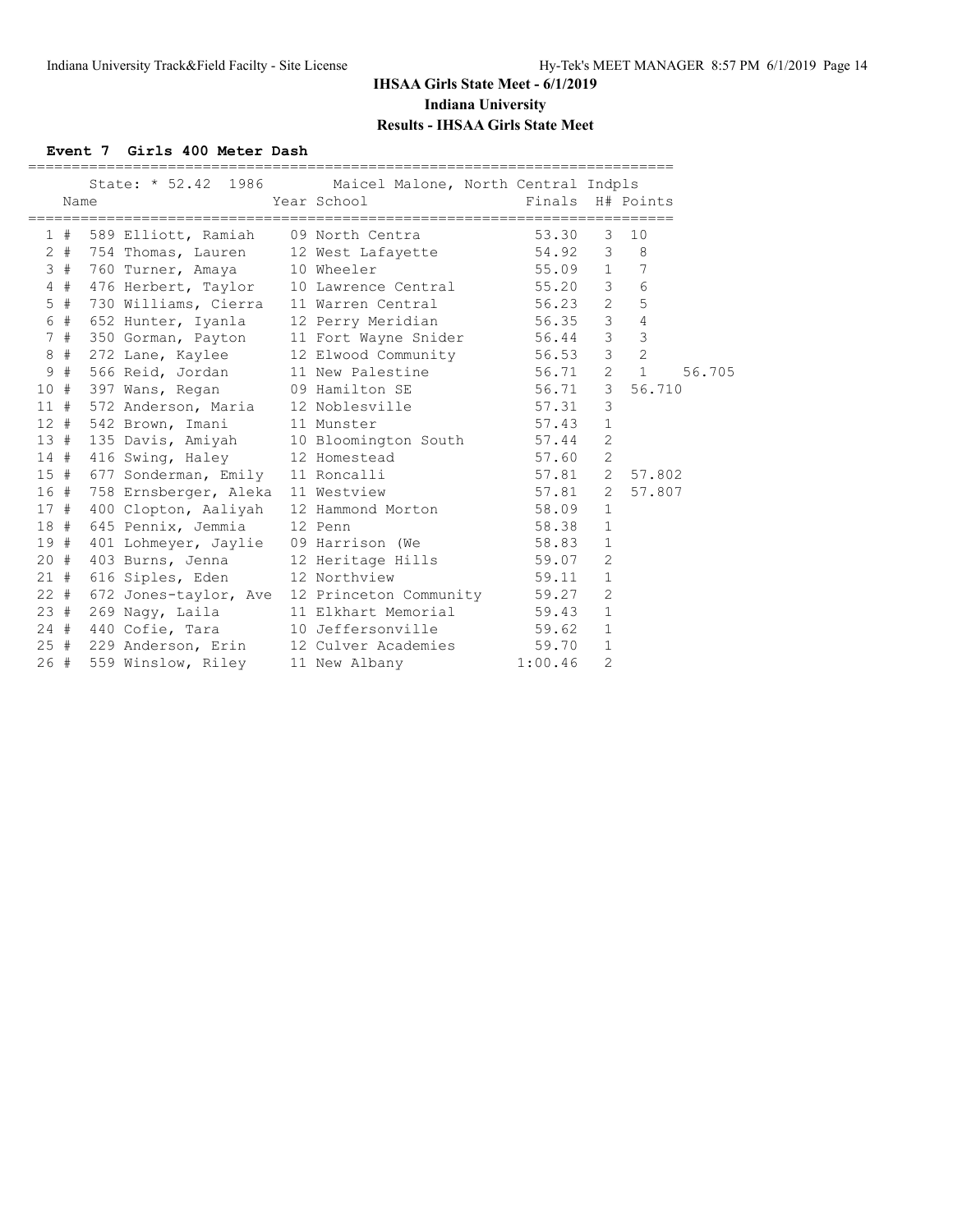### **Event 8 Girls 300 Meter Hurdles**

|     |      |                                 | State: * 41.36 2014 Symone Black, FW Concordia                                                     |                  |                |                |
|-----|------|---------------------------------|----------------------------------------------------------------------------------------------------|------------------|----------------|----------------|
|     | Name |                                 | Year School and the Marian School                                                                  | Finals H# Points |                |                |
|     |      |                                 |                                                                                                    |                  |                |                |
|     |      |                                 | 1 # 771 Robinson, Ella 12 Zionsville 42.05                                                         |                  | $\mathcal{B}$  | 10             |
|     |      |                                 |                                                                                                    |                  |                |                |
|     |      |                                 | 3 # 396 Sydnor, Tierra 12 Hamilton SE 43.93 3 7                                                    |                  |                |                |
|     |      |                                 | 4 # 448 Brady, Kayla 11 Laf Central Cath 44.16 3                                                   |                  |                | 6              |
|     | 5#   |                                 | 422 Sowinski, Mary Be 09 Chatard 44.64 2                                                           |                  |                | 5              |
|     |      |                                 | 6 # 477 Parchman, Ayana 12 Lawrence Central 44.73 3                                                |                  |                | $\overline{4}$ |
|     | 7#   | 434 Sanders, Reese 09 Cathedral |                                                                                                    | 44.75 2          |                | $\mathfrak{Z}$ |
| 8   |      |                                 | # 345 Kirkwood, Dylan 12 Fort Wayne Northrop 45.14 2                                               |                  |                | $\overline{c}$ |
| 9   | #    | 475 Tuerff, Riley 12 LaPorte    |                                                                                                    | $45.20$ 3        |                | $\mathbf{1}$   |
| 10# |      |                                 | 252 Jones, Rmonie 11 East Chicago (45.39)                                                          |                  | $\mathbf{1}$   |                |
|     |      |                                 | 11 # 762 Jackson, Isabella 10 Whiteland Community 45.60                                            |                  | 2              |                |
|     |      |                                 | 12 # 138 Monson, Jordan 12 Bloomington South 45.74 2                                               |                  |                |                |
|     |      |                                 | 13 # 407 Buck, Sophia 12 Homestead 45.88 3                                                         |                  |                |                |
|     | 14#  | 703 Jones, Courtney 09 TH South |                                                                                                    | 45.99            | $\overline{c}$ |                |
|     | 15#  |                                 | 636 Sakeuh, Patience 11 Pendleton Heights 46.32                                                    |                  | 3              |                |
|     |      |                                 | 16 # 711 Waling, Payton 12 Tri-West Hendricks 46.48                                                |                  | $\overline{2}$ |                |
|     | 17#  | 101 Hudson, Jordenne 12 Andrean |                                                                                                    | 46.81 1          |                |                |
|     |      |                                 | 18 # 686 Quinlan, Eva 11 South Dearborn 46.83 1                                                    |                  |                |                |
|     | 19 # |                                 | 532 Lucas, Beth 12 Mississinewa 46.88                                                              |                  | $\overline{2}$ |                |
|     | 20 # |                                 | 281 Zigenfus, Victori 12 EV Mater Dei 47.03                                                        |                  | $\overline{2}$ |                |
|     | 21#  |                                 | 612 Lehman, Karlee 12 Northridge 47.10                                                             |                  | $\mathbf{1}$   |                |
|     |      |                                 | 22 # 547 Frederick, Jasmin 12 New Albany 1 47.67 1<br>23 # 710 Powell. Abigail 12 Triton 1 47.82 1 |                  |                |                |
|     |      |                                 |                                                                                                    |                  |                |                |
|     | 24#  | 418 Barnes, Beth 12 Chatard     |                                                                                                    | 48.19            | 3              |                |
|     |      |                                 | 25 # 371 Stoffregen, Seely 12 Greencastle 48.22 1                                                  |                  |                |                |
|     |      |                                 | 26 # 618 Pfefferkorn, Maka 10 Northwestern 48.50                                                   |                  | $\mathbf{1}$   |                |
| 27# |      | 694 Sickbert, Grace             | 11 Southridge                                                                                      | 48.71            | $\mathbf{1}$   |                |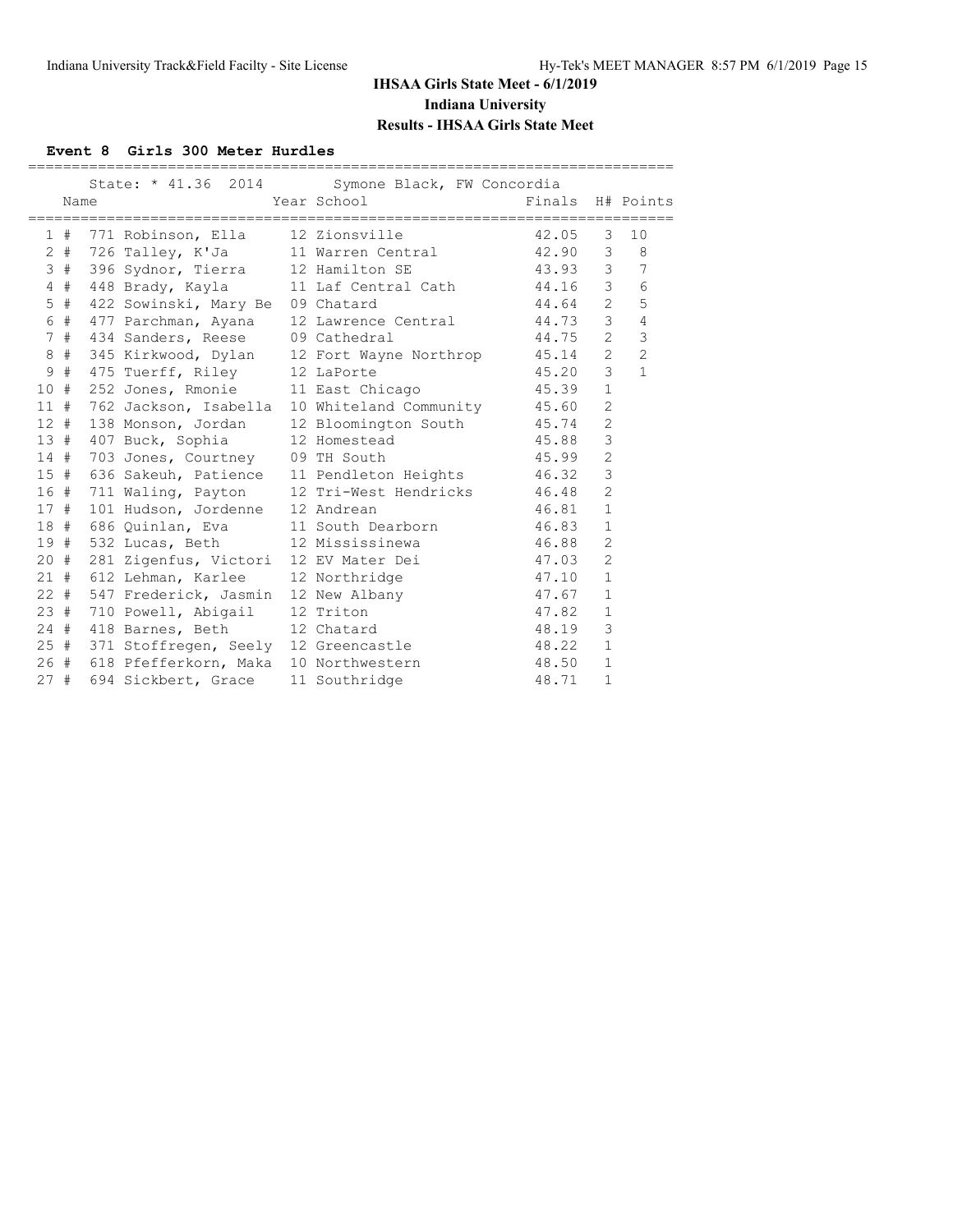**Event 9 Girls 800 Meter Run**

|      | State: * 2:07.91 2011 Brittany Neeley, Eastern Greentown<br>Year School<br>Name<br>_________________________                                  | Finals             |              | H# Points         |
|------|-----------------------------------------------------------------------------------------------------------------------------------------------|--------------------|--------------|-------------------|
|      | 1 # 663 Stanhope, Elizabe 12 Pike<br>$1:00.643$ (1:00.643) 2:06.615 (1:05.972)<br>228 Bussin X VI                                             | $2:06.62*$ 2 10    |              |                   |
|      | 2 # 228 Russin, Maddie 11 Crown Point<br>$1:01.367$ $(1:01.367)$ $2:08.226$ $(1:06.860)$                                                      | 2:08.23            | $\mathbf{1}$ | 8                 |
|      | 3 # 409 Dvorak, Julia<br>11 Homestead<br>$1:02.056$ $(1:02.056)$ $2:08.491$ $(1:06.435)$                                                      | 2:08.50            | 2            | 7                 |
|      | 4 # 165 Lynch, Abigail 10 Brownsburg<br>$1:02.154$ $(1:02.154)$<br>2:09.827(1:07.673)                                                         | 2:09.83            | 2            | 6                 |
|      | 5 # 752 Tate, Ellie<br>12 West Lafayette<br>$1:02.790$ $(1:02.790)$<br>$2:12.167$ $(1:09.377)$                                                | 2:12.17            | 2            | 5                 |
|      | 6 # 234 Rivera, Marissa<br>11 Culver Academies<br>$1:03.222$ $(1:03.222)$<br>$2:12.269$ $(1:09.047)$                                          | 2:12.27            | 2            | $\overline{4}$    |
|      | 7 # 417 Wiley, Addison 09 Huntington North<br>$1:05.142$ $(1:05.142)$<br>2:13.258 (1:08.116)                                                  | 2:13.26            | 2            | 3                 |
|      | 8 # 480 Dean, Grace<br>12 Lawrence North<br>$1:05.668$ $(1:05.668)$<br>$2:13.770$ $(1:08.102)$<br>9 # 377 Mitchell, Maria 10 Hamilton Heights | 2:13.77<br>2:14.67 | 2<br>2       | 2<br>$\mathbf{1}$ |
|      | 1:06.713(1:06.713)<br>$2:14.669$ $(1:07.956)$<br>10 # 180 Duffus, Zoe 10 Carroll (For                                                         | 2:14.84            | 2            |                   |
|      | $1:05.835$ $(1:05.835)$<br>$2:14.832$ $(1:08.998)$<br>11 # 376 Schroeder, Ellie 12 Guerin Catholic                                            | 2:16.17            | 2            |                   |
|      | $1:05.463$ $(1:05.463)$ $2:16.167$ $(1:10.705)$<br>12 # 224 DeBoer, Grace<br>12 Covenant Chr                                                  | 2:17.30            | $\mathbf{1}$ |                   |
|      | $1:04.767$ $(1:04.767)$<br>$2:17.291$ $(1:12.524)$<br>13 # 482 Greer, Sarah 12 Lawrence North                                                 | 2:17.32            | $\mathbf{1}$ |                   |
|      | $1:06.753$ $(1:06.753)$<br>$2:17.311$ $(1:10.559)$<br>14 # 759 Hellwege, Emma 09 Wheeler                                                      | 2:17.60            | $\mathbf{1}$ |                   |
|      | 1:05.111(1:05.111)<br>$2:17.594$ $(1:12.484)$<br>15 # 290 Sievern, Claire<br>12 EV Reitz Memoria                                              | 2:18.03            | 2            |                   |
|      | $1:07.112$ $(1:07.112)$<br>$2:18.024$ $(1:10.912)$<br>16 # 308 Schafer, Vera 09 Fishers<br>$1:05.471$ $(1:05.471)$ $2:18.043$ $(1:12.572)$    | 2:18.05            | $\mathbf 1$  |                   |
|      | 17 # 394 Mirro, Maddie 12 Hamilton SE<br>$1:05.884$ $(1:05.884)$ $2:18.720$ $(1:12.836)$                                                      | 2:18.72            | 2            |                   |
|      | 18 # 643 Marshall, Nicole 10 Penn<br>$1:06.111$ $(1:06.111)$ $2:19.921$ $(1:13.810)$                                                          | 2:19.93            | $\mathbf{1}$ |                   |
| 19 # | 133 Brummett, Olivia 10 Bloomington South<br>$1:07.561$ $(1:07.561)$<br>$2:22.104$ $(1:14.543)$                                               | 2:22.11            | 1            |                   |
|      | 20 # 550 Hawkins, Olivia<br>12 New Albany<br>$1:07.944$ $(1:07.944)$<br>2:22.377 (1:14.434)                                                   | 2:22.38            | 1            |                   |
|      | 21 # 223 Cooper, Summer<br>11 Concord<br>$1:08.156$ $(1:08.156)$<br>2:22.611(1:14.455)                                                        | 2:22.62            | $\mathbf 1$  |                   |
|      | 22 # 360 Comastri, Audrey<br>11 Franklin Central<br>1:06.411(1:06.411)<br>$2:23.361$ $(1:16.950)$                                             | 2:23.37            | $\mathbf 1$  |                   |
| 23 # | 567 Shaw, Brenna<br>10 New Palestine<br>$1:07.977$ $(1:07.977)$<br>$2:23.431$ $(1:15.455)$                                                    | 2:23.44            | 2            |                   |
| 24 # | 119 Carver, Mackenzie 11 Bloomington North<br>$1:07.160$ $(1:07.160)$<br>$2:27.065$ $(1:19.905)$                                              | 2:27.07            | $\mathbf{1}$ |                   |
|      | 25 # 287 Morphew, Allison<br>11 EV Reitz Memoria<br>$1:09.108$ $(1:09.108)$<br>$2:27.469$ $(1:18.361)$                                        | 2:27.47            | 2            |                   |
|      | 26 # 373 Hanna, Brenner<br>10 Greensburg<br>$1:09.256$ $(1:09.256)$<br>2:28.971 (1:19.715)                                                    | 2:28.98            | $\mathbf 1$  |                   |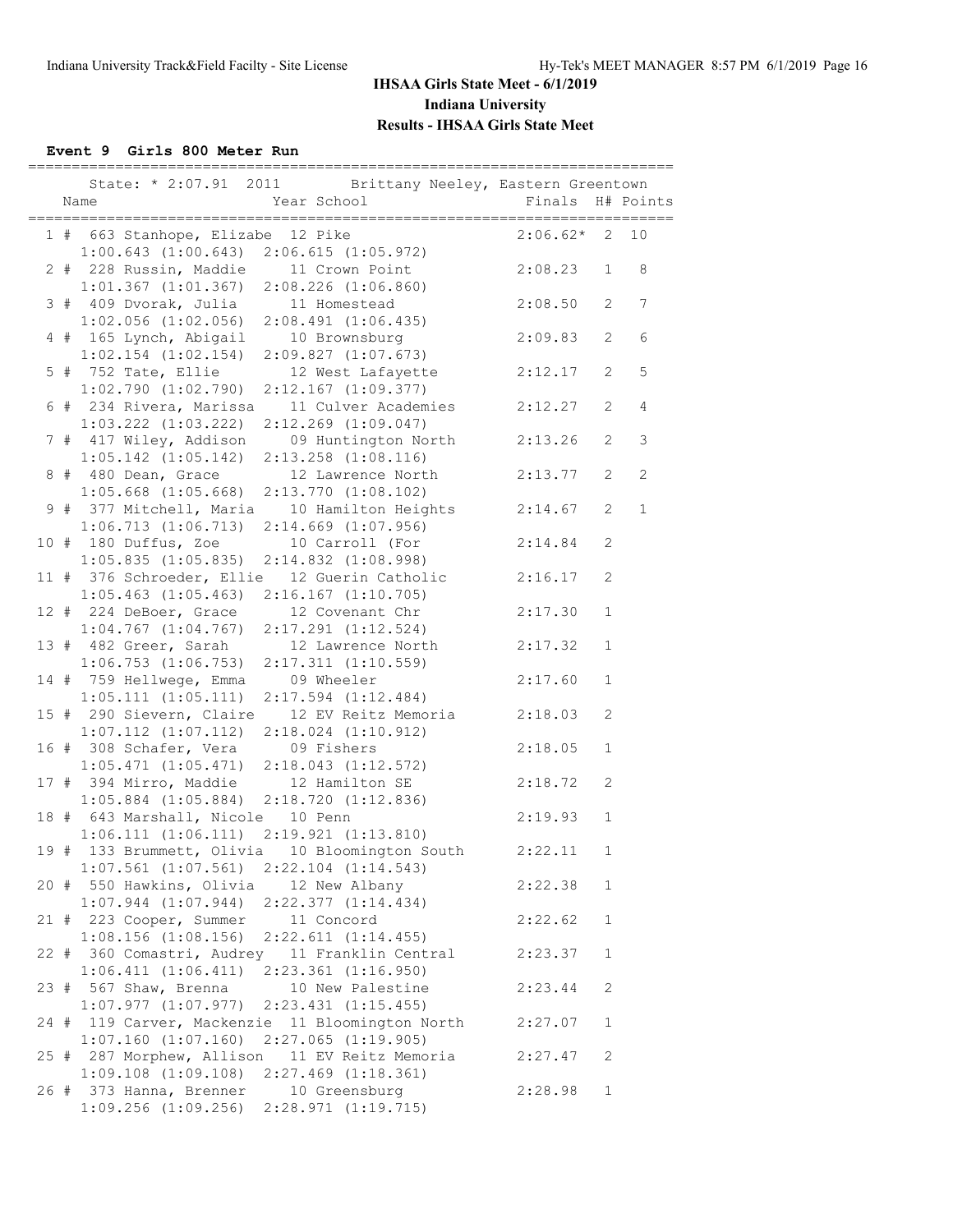### **....Event 9 Girls 800 Meter Run**

 27 # 698 Readinger, Addiso 10 TH North 2:29.75 1 1:05.896 (1:05.896) 2:29.742 (1:23.847)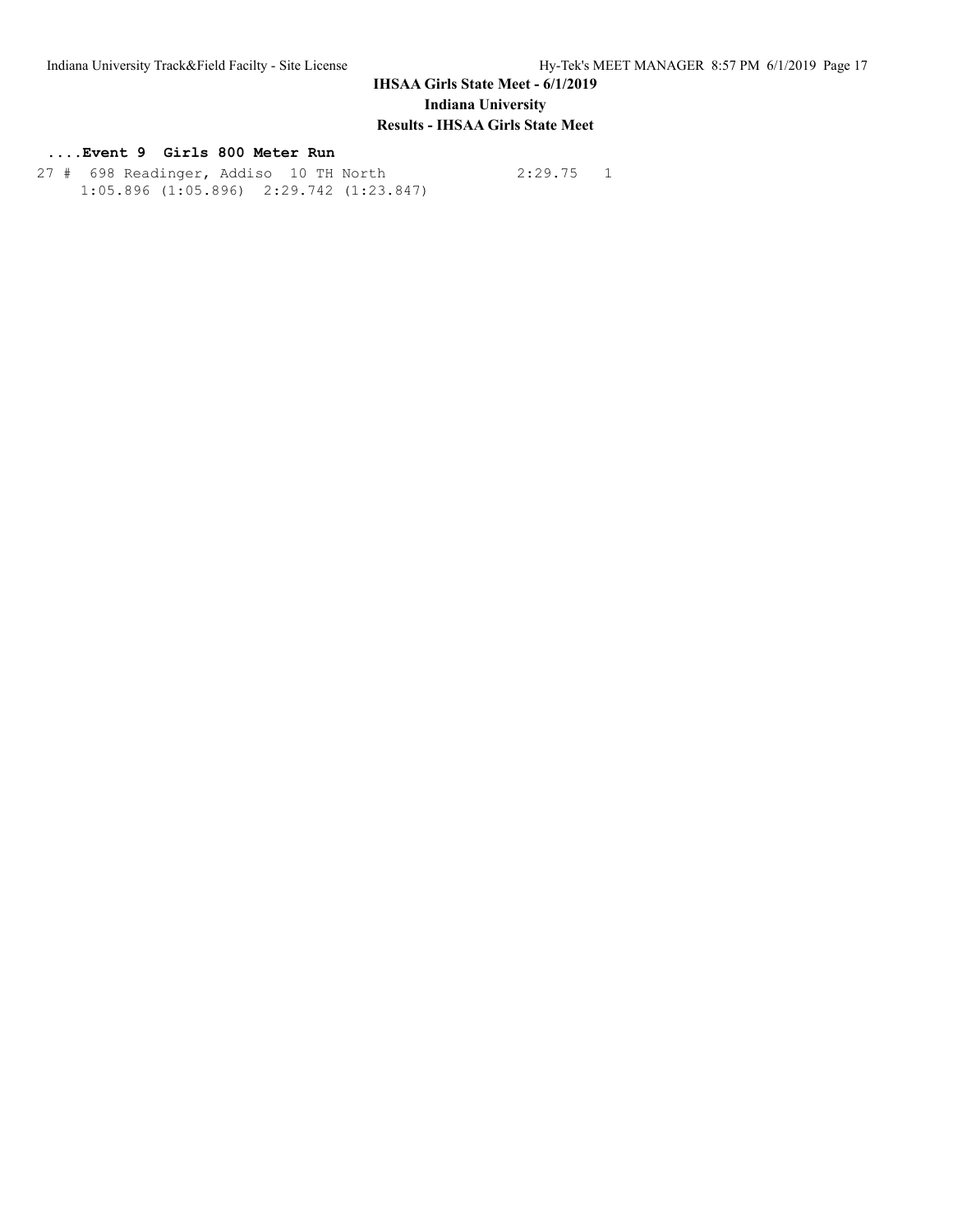**Event 10 Girls 3200 Meter Run**

|  | Name                                            | Year School | State: * 10:11.20 2015 Anna Rohrer, Mishawaka   | Finals Points |                                                                                             |  |
|--|-------------------------------------------------|-------------|-------------------------------------------------|---------------|---------------------------------------------------------------------------------------------|--|
|  |                                                 |             |                                                 |               |                                                                                             |  |
|  |                                                 |             | 1 # 185 Hathaway, Meagan 12 Carroll (For        | $10:30.84$ 10 |                                                                                             |  |
|  |                                                 |             |                                                 |               | $1:19.165$ (1:19.165) $2:40.217$ (1:21.052) $4:01.405$ (1:21.189) $5:22.630$ (1:21.225)     |  |
|  |                                                 |             | $6:44.563$ $(1:21.934)$ $8:04.072$ $(1:19.510)$ |               | 9:22.812 (1:18.740) 10:30.835 (1:08.024)                                                    |  |
|  | 2 # 777 Wasson, Katelyn 11 Zionsville           |             |                                                 | 10:31.05 8    |                                                                                             |  |
|  |                                                 |             | $1:18.759$ $(1:18.759)$ $2:39.334$ $(1:20.575)$ |               | $4:00.879$ $(1:21.545)$ $5:22.364$ $(1:21.485)$                                             |  |
|  |                                                 |             | $6:44.518$ $(1:22.155)$ $8:03.672$ $(1:19.154)$ |               | 9:22.564 (1:18.893) 10:31.049 (1:08.485)                                                    |  |
|  |                                                 |             | 3 # 328 Strzelecki, Erin 11 FW Biship Dwenge    | $10:35.63$ 7  |                                                                                             |  |
|  | $1:18.292$ $(1:18.292)$ $2:38.914$ $(1:20.623)$ |             |                                                 |               | $4:00.425$ $(1:21.511)$ $5:21.905$ $(1:21.480)$                                             |  |
|  | $6:44.207$ $(1:22.303)$                         |             | $8:03.806$ $(1:19.599)$                         |               | 9:22.579 (1:18.774) 10:35.625 (1:13.046)                                                    |  |
|  | 4 # 183 Green, Abby                             |             | 12 Carroll (For                                 | 10:38.18      | $6\overline{6}$                                                                             |  |
|  | 1:19.623(1:19.623)                              |             | $2:40.689$ $(1:21.066)$                         |               | $4:01.555$ $(1:20.866)$ $5:22.850$ $(1:21.295)$                                             |  |
|  | $6:44.878$ $(1:22.029)$                         |             | 8:04.505(1:19.627)                              |               | 9:23.585 (1:19.080) 10:38.172 (1:14.588)                                                    |  |
|  | 5 # 381 Black, Lulu                             |             | 12 Hamilton SE<br>$2:39.142$ $(1:20.665)$       | $10:39.01$ 5  |                                                                                             |  |
|  | $1:18.478$ $(1:18.478)$                         |             |                                                 |               | $4:00.596$ $(1:21.454)$ $5:22.091$ $(1:21.495)$<br>9:23.204 (1:18.926) 10:39.005 (1:15.801) |  |
|  | 6:44.375(1:22.285)<br>6 # 256 Crain, Annalyssa  |             | $8:04.278$ $(1:19.904)$                         | $10:48.16$ 4  |                                                                                             |  |
|  | $1:18.062$ $(1:18.062)$                         | 10 Edgewood | $2:41.388$ $(1:23.326)$                         |               | $4:00.295$ $(1:18.907)$ $5:21.816$ $(1:21.521)$                                             |  |
|  | $6:44.134$ $(1:22.319)$                         |             | $8:04.056$ $(1:19.922)$                         |               | 9:26.472 (1:22.417) 10:48.158 (1:21.686)                                                    |  |
|  | 7 # 502 James, Karina                           | 09 Lowell   |                                                 | $10:54.25$ 3  |                                                                                             |  |
|  | $1:19.958$ $(1:19.958)$                         |             | $2:42.986$ $(1:23.028)$                         |               | $4:06.506$ $(1:23.520)$ $5:30.583$ $(1:24.078)$                                             |  |
|  | $6:54.478$ $(1:23.895)$                         |             | 8:18.587(1:24.109)                              |               | 9:40.373 (1:21.787) 10:54.250 (1:13.877)                                                    |  |
|  | 8 # 154 Keller, Madeline                        |             | 09 Brebeuf Jesuit                               | 10:56.05      | $\overline{\phantom{a}}$                                                                    |  |
|  | $1:21.149$ $(1:21.149)$                         |             | $2:42.297$ $(1:21.148)$                         |               | $4:05.570$ $(1:23.274)$ $5:27.864$ $(1:22.295)$                                             |  |
|  | $6:51.563$ $(1:23.700)$                         |             | $8:15.974$ $(1:24.411)$                         |               | 9:39.162 (1:23.189) 10:56.050 (1:16.888)                                                    |  |
|  | 9 # 214 Cavanaugh, McKenn 12 Christian Ac       |             |                                                 | 10:56.32 1    |                                                                                             |  |
|  | $1:18.584$ $(1:18.584)$                         |             | $2:39.586$ $(1:21.002)$                         |               | $4:01.147$ $(1:21.561)$ $5:24.094$ $(1:22.948)$                                             |  |
|  | $6:50.832$ $(1:26.739)$                         |             | $8:17.708$ $(1:26.876)$                         |               | $9:42.173$ $(1:24.465)$ $10:56.313$ $(1:14.140)$                                            |  |
|  | 10 # 211 Ranta, Bailey                          |             | 09 Chesterton                                   | 11:02.98      |                                                                                             |  |
|  | $1:18.417$ $(1:18.417)$ $2:39.753$ $(1:21.336)$ |             |                                                 |               | $4:01.540$ $(1:21.787)$ $5:25.442$ $(1:23.902)$                                             |  |
|  | $6:51.218$ $(1:25.777)$                         |             | 8:16.179(1:24.961)                              |               | 9:41.100 (1:24.921) 11:02.973 (1:21.874)                                                    |  |
|  | 11 # 318 Liddle, Sydney                         |             | 11 Floyd Central                                | 11:03.40      |                                                                                             |  |
|  | $1:20.627$ $(1:20.627)$                         |             | $2:40.862$ $(1:20.235)$                         |               | $4:04.561$ $(1:23.700)$ $5:27.773$ $(1:23.213)$                                             |  |
|  |                                                 |             | $6:52.335$ $(1:24.562)$ $8:18.008$ $(1:25.674)$ |               | 9:42.611 (1:24.603) 11:03.397 (1:20.787)                                                    |  |
|  | 12 # 749 Schultz, Mary                          |             | 12 West Lafayette                               | 11:05.81      |                                                                                             |  |
|  |                                                 |             | $1:20.127$ $(1:20.127)$ $2:43.159$ $(1:23.033)$ |               | $4:05.257$ $(1:22.099)$ $5:28.735$ $(1:23.478)$                                             |  |
|  |                                                 |             | $6:52.152$ $(1:23.417)$ $8:16.476$ $(1:24.325)$ |               | $9:41.667$ $(1:25.191)$ $11:05.806$ $(1:24.140)$                                            |  |
|  | 13 # 640 Jankowski, Ellie 12 Penn               |             |                                                 | 11:06.38      |                                                                                             |  |
|  | $1:19.440$ $(1:19.440)$ $2:42.008$ $(1:22.569)$ |             |                                                 |               | $4:06.612$ $(1:24.605)$ $5:30.362$ $(1:23.750)$                                             |  |
|  | $6:55.920$ $(1:25.558)$                         |             | $8:21.994$ $(1:26.075)$                         |               | $9:45.986$ $(1:23.992)$ $11:06.374$ $(1:20.389)$                                            |  |
|  | 14 # 426 Wehrle, Mary Anna 11 Ritter            |             |                                                 | 11:10.90      |                                                                                             |  |
|  | $1:19.180$ $(1:19.180)$                         |             | $2:40.479$ $(1:21.300)$                         |               | $4:03.153$ $(1:22.675)$ $5:27.452$ $(1:24.299)$                                             |  |
|  | $6:52.492$ $(1:25.041)$                         |             | $8:18.526$ $(1:26.034)$                         |               | $9:44.297$ $(1:25.771)$ $11:10.891$ $(1:26.595)$                                            |  |
|  | 15 # 753 Tate, Emma                             |             | 12 West Lafayette                               | 11:16.82      |                                                                                             |  |
|  | 1:20.930(1:20.930)                              |             | 2:44.683(1:23.754)                              |               | 4:08.238 (1:23.555) 5:33.709 (1:25.471)                                                     |  |
|  | $7:00.803$ $(1:27.095)$                         |             | 8:27.050(1:26.247)                              |               | $9:52.712$ $(1:25.663)$ $11:16.814$ $(1:24.102)$                                            |  |
|  | 16 # 679 Chase, Ashton                          | 12 Seymour  |                                                 | 11:18.96      |                                                                                             |  |
|  | $1:20.657$ $(1:20.657)$                         |             | 2:44.893 (1:24.237)                             |               | $4:09.908$ $(1:25.015)$ $5:36.396$ $(1:26.488)$                                             |  |
|  | $7:03.904$ $(1:27.509)$                         |             |                                                 |               | 8:33.373 (1:29.470) 10:00.074 (1:26.701) 11:18.959 (1:18.885)                               |  |
|  | 17 # 157 Ricks, Kate                            |             | 12 Brebeuf Jesuit                               | 11:19.48      |                                                                                             |  |
|  | 1:20.610(1:20.610)                              |             | $2:42.647$ $(1:22.037)$                         |               | $4:06.202$ $(1:23.555)$ $5:30.809$ $(1:24.608)$                                             |  |
|  | $6:56.706$ $(1:25.897)$                         |             | $8:26.079$ $(1:29.374)$                         |               | 9:55.556 (1:29.477) 11:19.478 (1:23.923)                                                    |  |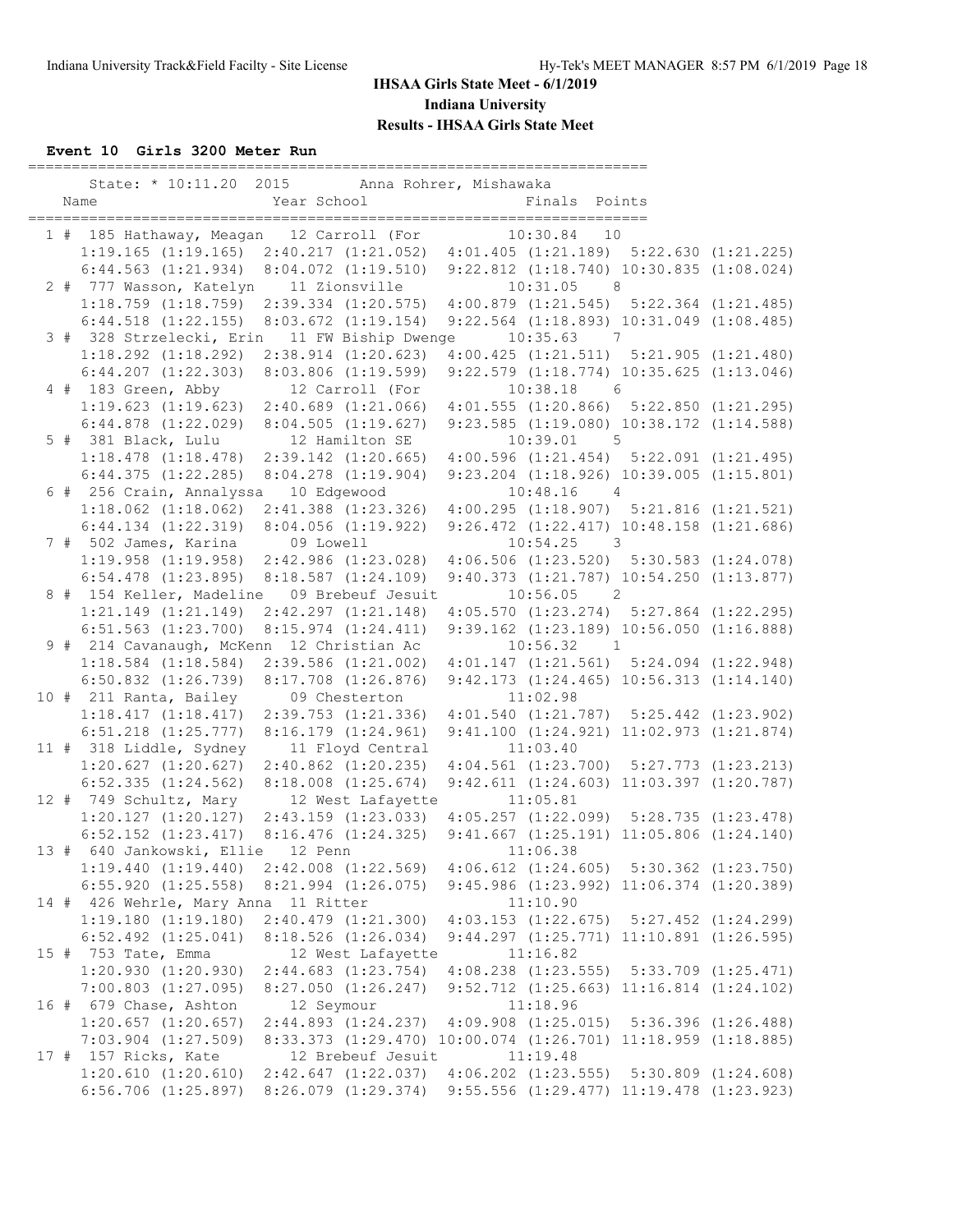### **....Event 10 Girls 3200 Meter Run**

|  | 18 # 265 Dyer, Morgan 11 Elkhart Memorial 11:21.12                                               |                                                                                                                                          |  |  |
|--|--------------------------------------------------------------------------------------------------|------------------------------------------------------------------------------------------------------------------------------------------|--|--|
|  | 1:19.093 (1:19.093) 2:40.372 (1:21.280) 4:04.961 (1:24.589) 5:30.068 (1:25.108)                  |                                                                                                                                          |  |  |
|  | $6:57.947$ $(1:27.879)$ $8:27.702$ $(1:29.755)$ $9:58.148$ $(1:30.447)$ $11:21.113$ $(1:22.965)$ |                                                                                                                                          |  |  |
|  | 19 # 368 Lacy, Lillian                                                                           | 10 Franklin Community 11:22.64                                                                                                           |  |  |
|  | $1:20.285$ $(1:20.285)$                                                                          | 2:43.267 (1:22.983) 4:06.843 (1:23.576) 5:33.042 (1:26.200)                                                                              |  |  |
|  | 7:02.511(1:29.469)                                                                               | 8:27.184 (1:24.674) 9:55.052 (1:27.869) 11:22.631 (1:27.579)                                                                             |  |  |
|  | 20 # 425 Wehrle, Mariah                                                                          | 11 Ritter 11:26.45                                                                                                                       |  |  |
|  | $1:18.847$ $(1:18.847)$                                                                          | $2:40.075$ (1:21.229) $4:05.485$ (1:25.410) $5:32.399$ (1:26.915)                                                                        |  |  |
|  | $7:02.289$ $(1:29.890)$                                                                          | 8:33.777 (1:31.489) 10:05.672 (1:31.895) 11:26.447 (1:20.775)                                                                            |  |  |
|  | 21 # 221 Morlok, Olivia                                                                          | 11 Columbus North 11:27.64                                                                                                               |  |  |
|  | $1:19.583$ $(1:19.583)$                                                                          | 2:42.099 (1:22.516) 4:05.958 (1:23.860) 5:32.687 (1:26.730)                                                                              |  |  |
|  | $7:00.865$ $(1:28.178)$                                                                          | 8:30.167 (1:29.303) 10:01.420 (1:31.253) 11:27.632 (1:26.213)                                                                            |  |  |
|  | 22 # 687 Cole, Megan 12 South Ripley 11:32.28                                                    |                                                                                                                                          |  |  |
|  | 1:18.464 (1:18.464) 2:40.014 (1:21.550) 4:05.167 (1:25.153) 5:32.555 (1:27.389)                  |                                                                                                                                          |  |  |
|  | $6:59.891$ $(1:27.336)$                                                                          | 8:33.403 (1:33.513) 10:05.460 (1:32.057) 11:32.275 (1:26.815)                                                                            |  |  |
|  |                                                                                                  |                                                                                                                                          |  |  |
|  | 23 # 319 Loftus, Chloe                                                                           | 11 Floyd Central 11:32.48                                                                                                                |  |  |
|  | $1:20.908$ $(1:20.908)$                                                                          | $2:44.934$ (1:24.026) 4:09.895 (1:24.961) 5:36.999 (1:27.105)                                                                            |  |  |
|  | 7:06.371(1:29.372)                                                                               | 8:37.989 (1:31.619) 10:08.808 (1:30.820) 11:32.476 (1:23.668)                                                                            |  |  |
|  | 24 # 170 Bates, Phoebe                                                                           | 11 Carmel 11:35.98                                                                                                                       |  |  |
|  | $1:18.962$ $(1:18.962)$                                                                          | $2:41.725$ $(1:22.763)$ $4:06.341$ $(1:24.616)$ $5:33.364$ $(1:27.024)$                                                                  |  |  |
|  | 7:03.096 (1:29.732)                                                                              | 8:34.337 (1:31.241) 10:06.478 (1:32.142) 11:35.974 (1:29.496)                                                                            |  |  |
|  | 25 # 699 Trausch, Zoe 12 TH North 11:42.08                                                       |                                                                                                                                          |  |  |
|  | $1:20.645$ $(1:20.645)$                                                                          | 2:44.511 (1:23.866) 4:08.998 (1:24.488) 5:36.561 (1:27.563)                                                                              |  |  |
|  | $7:06.641$ $(1:30.080)$                                                                          | 8:38.431 (1:31.790) 10:10.923 (1:32.493) 11:42.073 (1:31.150)                                                                            |  |  |
|  | 26 # 500 Boyer, Jordyn                                                                           | 12 Lowell 11:48.24                                                                                                                       |  |  |
|  | 1:19.919(1:19.919)                                                                               | 2:42.858 (1:22.940) 4:06.975 (1:24.117) 5:34.285 (1:27.310)                                                                              |  |  |
|  | $7:05.906$ $(1:31.621)$                                                                          | 8:40.412 (1:34.506) 10:16.908 (1:36.497) 11:48.234 (1:31.326)                                                                            |  |  |
|  | 27 # 731 Barnett, Wini                                                                           | 09 Warsaw Community 11:51.31                                                                                                             |  |  |
|  | $1:19.628$ $(1:19.628)$                                                                          | $2:41.429$ $(1:21.801)$ $4:05.807$ $(1:24.378)$ $5:32.943$ $(1:27.137)$<br>8:41.075 (1:36.041) 10:17.926 (1:36.851) 11:51.307 (1:33.382) |  |  |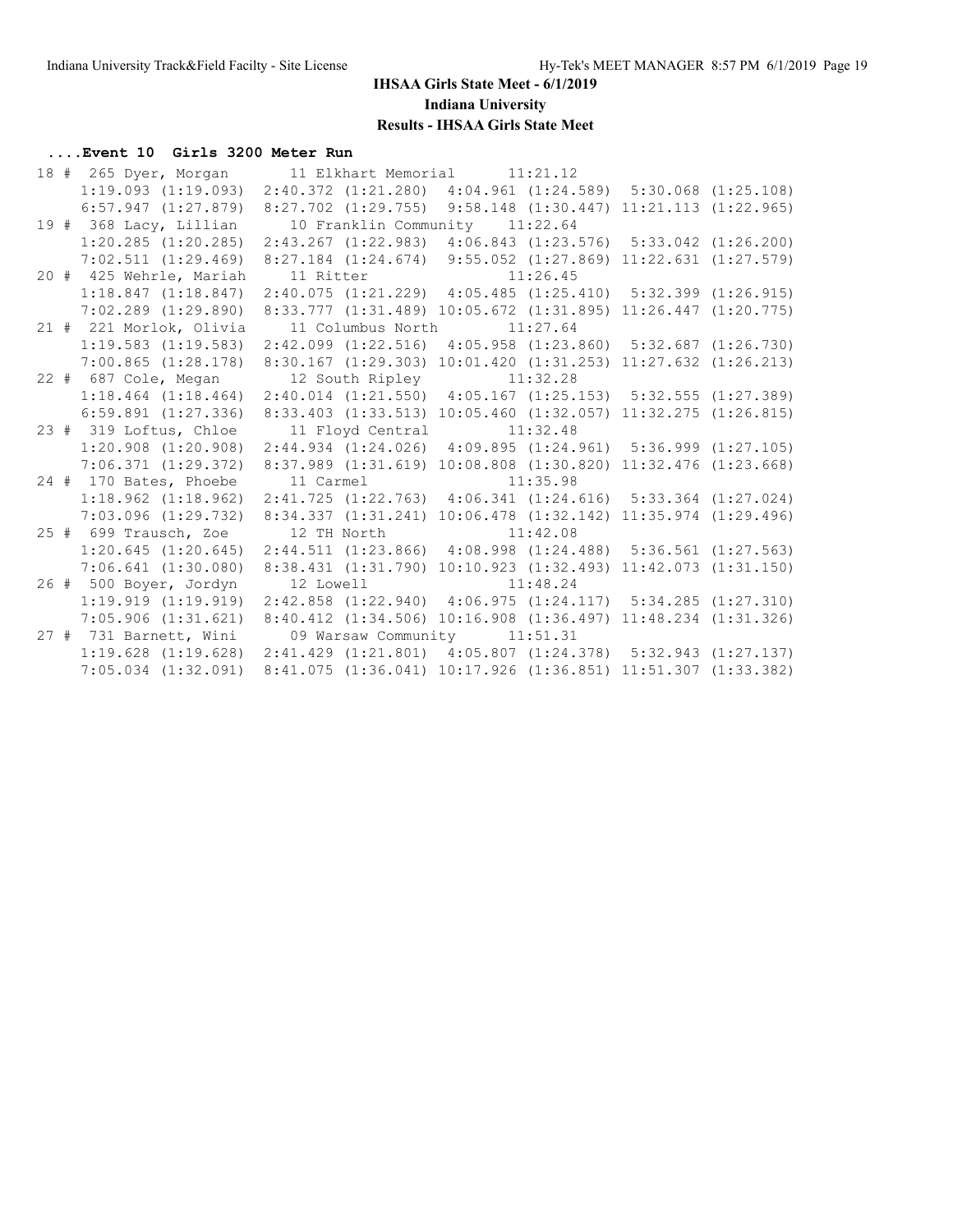### **Event 11 Girls 4x400 Meter Relay**

| State: * 3:47.37 2011 Lawrence North, Law. North                                                                                                     |                                     |    |
|------------------------------------------------------------------------------------------------------------------------------------------------------|-------------------------------------|----|
| M Brooks, A Franklin, A Spencer, C Miller<br>School                                                                                                  | Finals H# Points                    |    |
|                                                                                                                                                      |                                     |    |
| 1 North Central (Indianapolis)                                                                                                                       | $3:43.99*$ 3                        | 10 |
| 1) #586 Blue-Williams, Skylynn 11 2) #602 Robinson, Chanler 11                                                                                       |                                     |    |
| 3) #589 Elliott, Ramiah 09 4) #600 Robinson, Alyssa-Simone 12                                                                                        |                                     |    |
| 1:54.113 (1:54.113) 2:49.649 (55.536) 3:43.988 (54.340)                                                                                              |                                     |    |
| 2 Hamilton Southeastern                                                                                                                              | $3:45.72*$ 3 8                      |    |
| 1) #382 Burgess, Olivia 11 2) #386 Hammons, Mya 12<br>3) #396 Sydnor, Tierra 12 4) #397 Wans, Regan 09                                               |                                     |    |
|                                                                                                                                                      |                                     |    |
| 1:53.988 (1:53.988) 2:49.628 (55.640) 3:45.717 (56.090)                                                                                              |                                     |    |
| 3 Warren Central                                                                                                                                     | $3:47.16*$ 3                        | 7  |
| 1) #726 Talley, K'Ja 11 $2$ ) #725 Sullivan, Zoe 11                                                                                                  |                                     |    |
| 3) #730 Williams, Cierra 11 4) #720 Berry, Miracle 11                                                                                                |                                     |    |
| 1:55.054 (1:55.054) 2:51.554 (56.500) 3:47.160 (55.607)                                                                                              |                                     |    |
| 4 Zionsville<br>1) #769 Nazarov, Michelle 09 2) #771 Robinson, Ella 12                                                                               | $3:50.38$ 3                         | 6  |
| 3) #772 Robinson, Lily 09 4) #770 Rinehart, Lauren 11                                                                                                |                                     |    |
| $1:55.550$ (1:55.550) $2:54.635$ (59.085) $3:50.380$ (55.745)                                                                                        |                                     |    |
| 5 Indianapolis Bishop Chatard                                                                                                                        | $3:55.60$ 3 5                       |    |
| ndianapolis Bishop Chatard (1998)<br>1) #420 Dietrick, Katie 12 (2) #418 Barnes, Beth 12<br>3) #422 Sowinski, Mary Bea 09 (4) #423 Stickel, Mayan 09 |                                     |    |
|                                                                                                                                                      |                                     |    |
| $1:56.954$ (1:56.954) $2:57.079$ (1:00.125) 3:55.592 (58.513)                                                                                        |                                     |    |
| 6 Bloomington North                                                                                                                                  | $3:56.28$ 3                         | 4  |
| 1) #129 Roberts, Javenique 11 2) #130 Storm, Taylor 11                                                                                               |                                     |    |
| 3) #120 Clark, Kayli 11 4) #116 Abram, Hadley 11                                                                                                     |                                     |    |
| $1:57.286$ (1:57.286) $2:57.464$ (1:00.179) $3:56.271$ (58.807)                                                                                      |                                     |    |
| 7 New Palestine                                                                                                                                      | $3:56.30$ 2                         | 3  |
| 1) #566 Reid, Jordan 11                                                                                                                              | 2) #563 Crowder, Victoria 12        |    |
| 3) #570 Williams, Maigan 12 4) #568 Taylor, Sophia 12                                                                                                |                                     |    |
| $2:00.414$ (2:00.414) $2:59.996$ (59.582) $3:56.293$ (56.298)                                                                                        |                                     |    |
| 8 Perry Meridian                                                                                                                                     | $3:58.13$ 3                         | 2  |
| 1) #652 Hunter, Iyanla 12 (2) #647 Baird, Caitlin 12<br>3) #648 Bargue, Hannah 11 (4) #649 Dale, Ali 10                                              |                                     |    |
|                                                                                                                                                      |                                     |    |
| $2:03.055$ (2:03.055) 3:01.188 (58.133) 3:58.130 (56.943)                                                                                            |                                     |    |
| 9 Evansville Reitz Memorial                                                                                                                          | $3:58.51$ 2                         | 1  |
| 1) #286 Hayhurst, Ellen 12 (2) #290 Sievern, Claire 12                                                                                               |                                     |    |
| 3) #292 Wittmer, Mallory 11 4) #283 Brasseale, Jacqueline 09<br>2:01.209 (2:01.209) 3:00.342 (59.134) 3:58.505 (58.163)                              |                                     |    |
| 10 Pike                                                                                                                                              | 3:58.73<br>2                        |    |
| 1) #659 Miller, Ja'Niyah 11 2) #657 Hodges, Mary 09                                                                                                  |                                     |    |
| 3) #663 Stanhope, Elizabeth 12 4) #662 Ross, Jailyn 12                                                                                               |                                     |    |
| $2:00.542$ $(2:00.542)$ $3:01.318$ $(1:00.776)$                                                                                                      | $3:58.724$ (57.406)                 |    |
| 11 Culver Academies                                                                                                                                  | 3:59.00<br>$\overline{2}$           |    |
| 1) #233 Rivera, Madison 09                                                                                                                           | 2) #230 Bialek, Maggie 10           |    |
| 3) #234 Rivera, Marissa 11                                                                                                                           | 4) #229 Anderson, Erin 12           |    |
| 2:00.933 (2:00.933) 3:01.096 (1:00.163) 3:58.996 (57.900)                                                                                            |                                     |    |
| 12 Chesterton                                                                                                                                        | 4:00.04<br>$\blacksquare$           |    |
| 1) #205 Gentry, Bree 09                                                                                                                              | 2) #203 Dunn, Camryn 09             |    |
| 3) #202 Craycraft, Ashley 11 4) #208 Moore, Haley 12                                                                                                 |                                     |    |
| $2:01.358$ $(2:01.358)$ $3:00.701$ $(59.343)$ $4:00.033$ $(59.333)$                                                                                  |                                     |    |
| 13 West Lafayette                                                                                                                                    | 4:00.63<br>$\overline{\phantom{a}}$ |    |
| 1) #751 Strachan, Camila 10<br>2) #752 Tate, Ellie 12                                                                                                |                                     |    |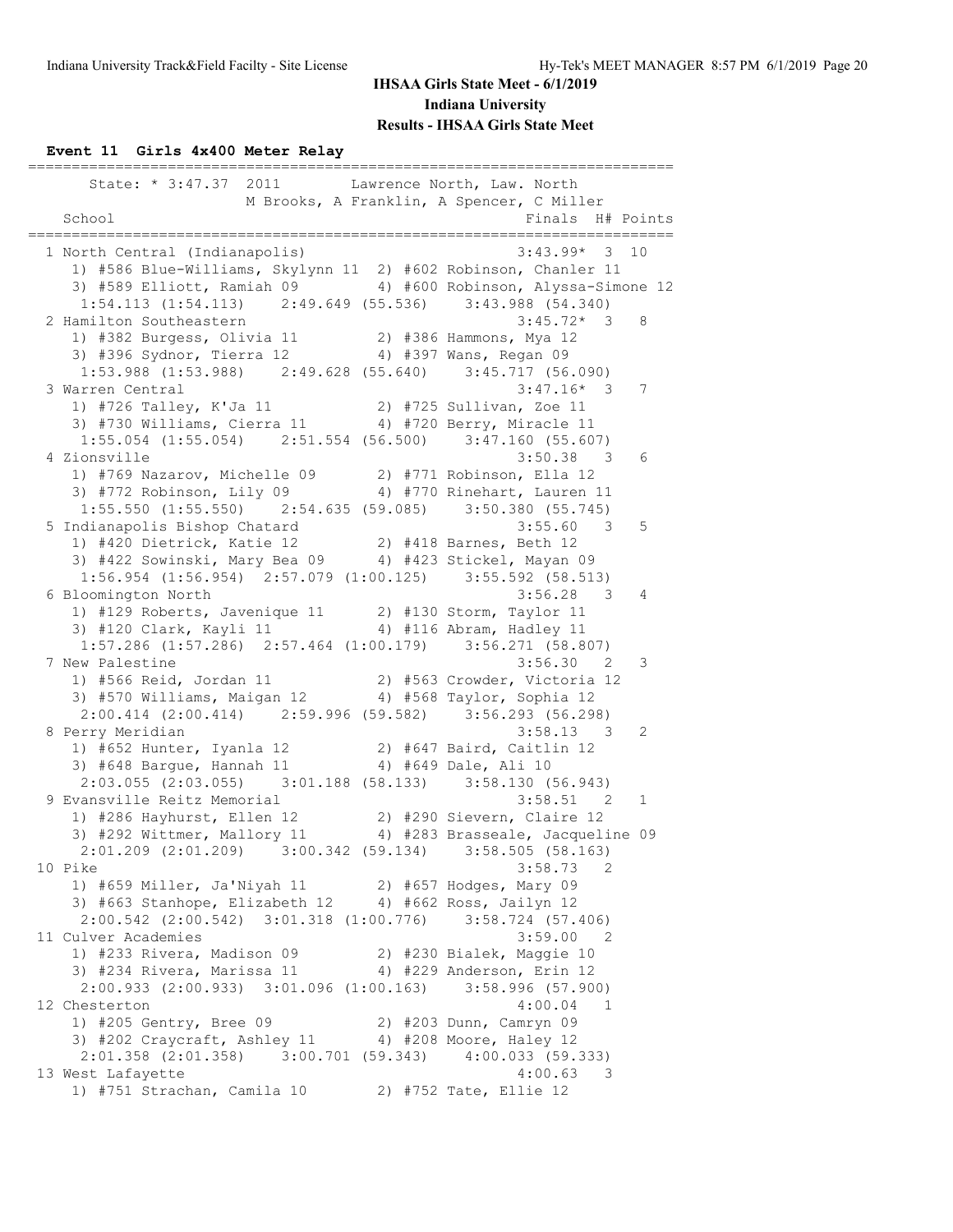#### **....Event 11 Girls 4x400 Meter Relay**

3) #745 Marks, Ella 10 4) #754 Thomas, Lauren 12 2:00.547 (2:00.547) 3:01.796 (1:01.250) 4:00.625 (58.830) 14 Northridge 4:00.73 1 1) #614 Sorg, Madison 12 2) #609 Hoefer, Ella 09 3) #615 Stoltzfus, Ariana 12 4) #608 Heerschop, Shelby 11 2:00.831 (2:00.831) 3:02.008 (1:01.178) 4:00.726 (58.718) 15 East Central 4:01.03 2 1) #242 Grimm, Eva 12 2) #245 Lengerich, Ellie 10 3) #241 Greiwe, Lily 12 4) #238 Fey, Emma 12 1:58.268 (1:58.268) 3:00.486 (1:02.218) 4:01.021 (1:00.535) 16 Noblesville 4:01.68 2 1) #572 Anderson, Maria 12 2) #573 Boles, DeLaney 10 3) #580 Sharples-Gordon, Isabella 4) #576 Hazelrigg, Anna 11 1:59.021 (1:59.021) 3:01.530 (1:02.510) 4:01.680 (1:00.150) 17 New Albany 4:02.12 1 1) #547 Frederick, Jasmine 12 2) #559 Winslow, Riley 11 3) #550 Hawkins, Olivia 12 4) #553 Sogge, Kelsi 12 2:01.989 (2:01.989) 3:02.736 (1:00.747) 4:02.112 (59.377) 18 Edgewood 4:03.40 1 1) #259 Milah, Alyssa 11 2) #258 Meyer, Kaylee 12 3) #260 Sherfield, Claire 09 4) #255 Bolander, Elizabeth 10 2:02.437 (2:02.437) 3:02.997 (1:00.560) 4:03.395 (1:00.398) 19 Brownsburg 4:03.66 2 1) #161 Daniels, Elizabeth 12 2) #163 Griffin, Jordan Fr 3) #165 Lynch, Abigail 10 4) #162 Dixon, Brooke 11 2:03.456 (2:03.456) 3:04.780 (1:01.325) 4:03.657 (58.878) 20 Penn 4:03.78 2 1) #643 Marshall, Nicole 10 2) #638 Carrico, Kelsi 11 3) #641 Lacognato, Maya 12 4) #645 Pennix, Jemmia 12 2:02.469 (2:02.469) 3:05.081 (1:02.612) 4:03.774 (58.694) 21 Floyd Central 4:05.14 1 1) #321 Semer, Racquel 10 2) #322 Suer, Grace 10 3) #316 Kaiser, Keegan 09 4) #313 Clare, Natalie 10 2:02.737 (2:02.737) 3:02.547 (59.810) 4:05.134 (1:02.587) 22 Bloomington South 4:06.03 1 1) #139 Rajamani, Hannah 12 2) #140 Rauh, Isabelle 10 3) #138 Monson, Jordan 12 4) #135 Davis, Amiyah 10 2:08.616 (2:08.616) 3:07.574 (58.958) 4:06.021 (58.448) 23 Valparaiso 4:07.44 1 1) #716 Grisafi, Isabella 10 2) #718 Tsagris, Anastasia 11 3) #717 Jaime, Sophia 09 4) #713 Cummins, Skyler 10 2:03.269 (2:03.269) 3:05.633 (1:02.365) 4:07.440 (1:01.807) 24 Fort Wayne North Side 1) #332 Benson, Takyira 10 2) #333 Lane, Anna 11 3) #335 Mitchell, Trinity 12 4) #336 Springer, Zyara 10 2:04.311 (2:04.311) 3:04.590 (1:00.280) 4:08.519 (1:03.930) 25 Lake Central 4:13.05 1 1) #465 Long, Meghan 12 2) #474 Zubeck, Lillian 11 3) #466 Martisek, Abby 10 4) #459 Fritz, Melissa 10 2:04.924 (2:04.924) 3:07.436 (1:02.512) 4:13.042 (1:05.607) -- Homestead DQ 3 ran inside line 1) #410 Gealy, Kara 12 2) #416 Swing, Haley 12 3) #409 Dvorak, Julia 11 4) #413 Jones, Rhylee 11 2:00.217 (2:00.217) 2:58.333 (58.116) 3:55.319 (56.986)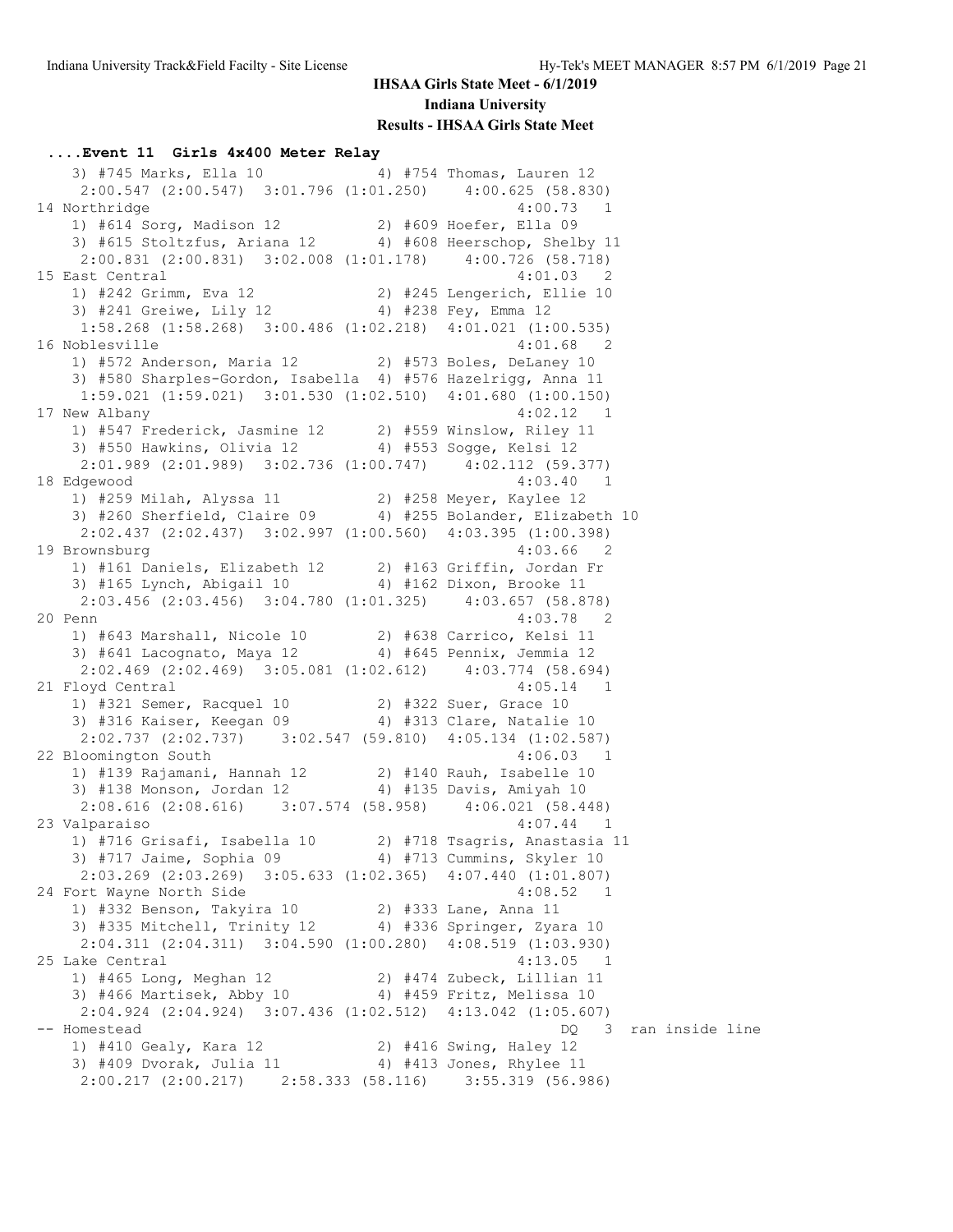**Event 12 Girls High Jump**

| Name                                                                                                                                  | State: * 6-00 1985 Angela Bradburn, Norwell<br>Year School<br>----------------------- | Finals Points |             |
|---------------------------------------------------------------------------------------------------------------------------------------|---------------------------------------------------------------------------------------|---------------|-------------|
| 1 # 584 Tyler, Shelby 12 Noblesville<br>$5-00$ $5-02$ $5-04$ $5-05$ $5-06$ $5-07$ $5-08$ $5-09$ $5-10$<br>P                           | O P P O P XO O XXX                                                                    | $5 - 09.00$   | 10          |
| 2 # 723 Humphrey, Tacoria 10 Warren Central<br>5-00 5-02 5-04 5-05 5-06 5-07 5-08 5-09<br>O O XO O XO XO XO XXX                       |                                                                                       | $5 - 08.00$ 8 |             |
| 3 # 762 Jackson, Isabella 10 Whiteland Community J5-08.00<br>5-00 5-02 5-04 5-05 5-06 5-07 5-08 5-09<br>O O O XO O XXO XXX<br>$\circ$ |                                                                                       |               | 7           |
| 4 # 688 Bowlds, Kelsey 12 South Spencer 5-07.00<br>5-00 5-02 5-04 5-05 5-06 5-07 5-08<br>0 0 XO 0 0 0 XXX                             |                                                                                       |               | 6           |
| 5 # 114 Goss, Khera         11 Ben Davis<br>5-00 5-02 5-04 5-05 5-06 5-07<br>P O O O O XXX                                            |                                                                                       | $5 - 06.00$   | 5           |
| 6 # 674 Slaughter, Naimah 12 Rock Creek Academy J5-06.00<br>5-00 5-02 5-04 5-05 5-06 5-07<br>P O XO XXO O XXX                         |                                                                                       |               | 4           |
| 7 # 447 Schoonveld, Taylo 09 Kankakee Valley 5-05.00<br>$5 - 00$ $5 - 02$ $5 - 04$ $5 - 05$ $5 - 06$<br>$O$ $O$ $O$ $XXX$<br>$\circ$  |                                                                                       |               | 3           |
| 8 # 225 Crandall, Haylea 11 Crawford County 55-05.00<br>$5 - 00$ $5 - 02$ $5 - 04$ $5 - 05$ $5 - 06$<br>O O XO XXO XXX                |                                                                                       |               | 2           |
| 9 # 198 Leatherman, Melea 12 Central Noble 5-04.00<br>$5 - 00$ $5 - 02$ $5 - 04$ $5 - 05$<br>P O O XXX                                |                                                                                       |               | $\mathbf 1$ |
| 10 # 498 Fleming, Kalea 10 Loogootee<br>$5 - 00$ $5 - 02$ $5 - 04$ $5 - 05$<br>O XO XO XXX                                            |                                                                                       | $J5 - 04.00$  |             |
| 10 # 358 Xayarath, Erica 12 Fort Wayne Wayne 55-04.00<br>$5 - 00$ $5 - 02$ $5 - 04$ $5 - 05$<br>O XO XO XXX                           |                                                                                       |               |             |
| $12$ # 671 Butz, Gina<br>$5 - 00$ $5 - 02$ $5 - 04$ $5 - 05$<br>O O XXO XXX                                                           | 10 Portage                                                                            | $J5 - 04.00$  |             |
| 12 # 402 Coyne, Gracey<br>$5 - 00$ $5 - 02$ $5 - 04$ $5 - 05$<br>O O XXO XXX                                                          | 10 Heritage                                                                           | $J5 - 04.00$  |             |
| 14 # 678 Griffith, Charity 12 Rushville Co 55-04.00<br>$5 - 00$ $5 - 02$ $5 - 04$ $5 - 05$<br>XO O XXO XXX                            |                                                                                       |               |             |
| 15 # 399 Harris, Eris 12 Hammond Bishop Noll 5-02.00<br>$5 - 00$ $5 - 02$ $5 - 04$<br>O O XXX                                         |                                                                                       |               |             |
| 15 # 540 Rastovski, Emily 10 Morgan Township 5-02.00<br>$5 - 00$ $5 - 02$ $5 - 04$<br>O O XXX                                         |                                                                                       |               |             |
| 15 # 668 Barker, Aubrey 12 Plainfield<br>$5 - 00$ $5 - 02$ $5 - 04$<br>O O XXX                                                        |                                                                                       | $5 - 02.00$   |             |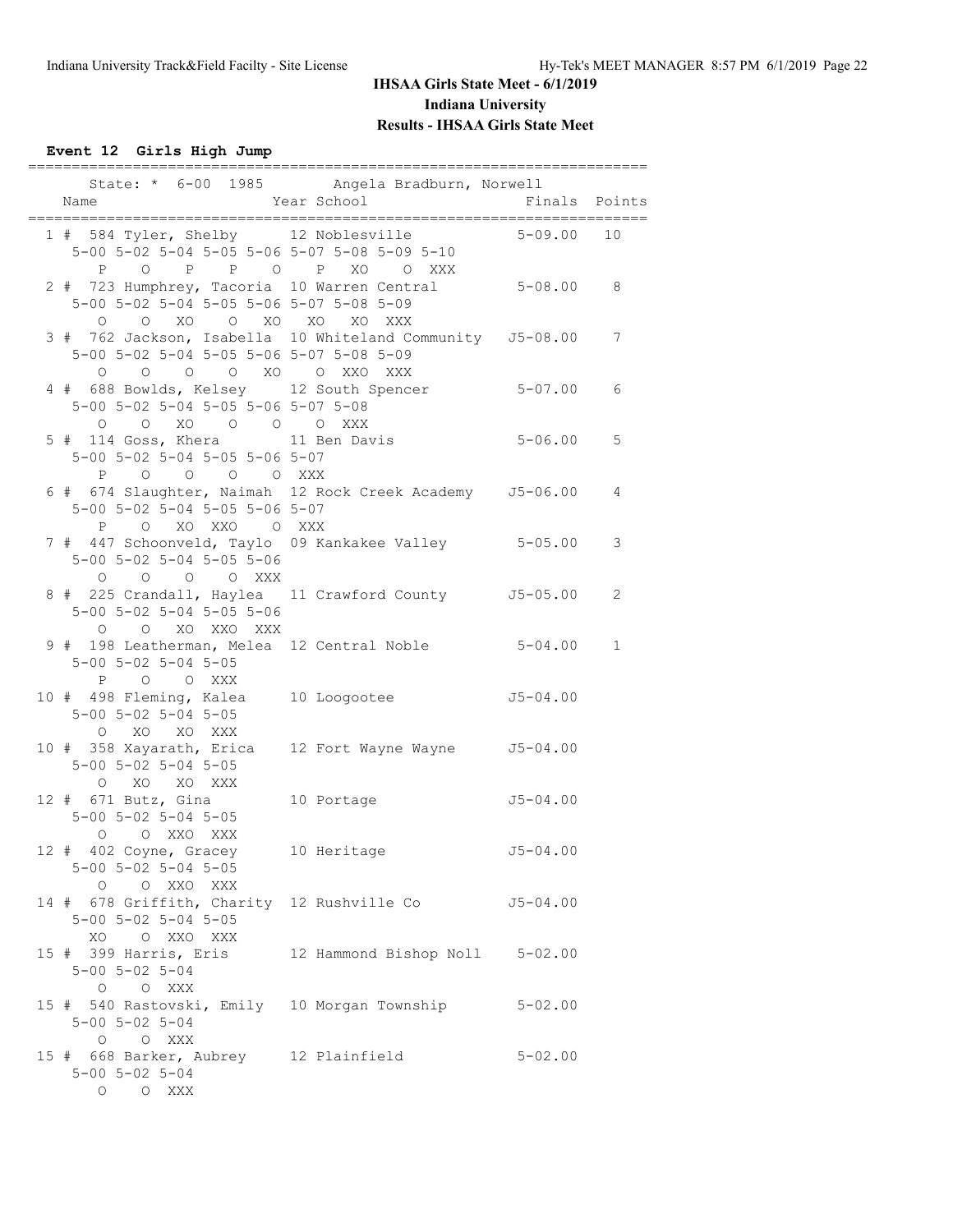| Event 12 Girls High Jump                                                                             |              |
|------------------------------------------------------------------------------------------------------|--------------|
| 18 # 227 Hennessey, Allyss 12 Crown Point 55-02.00<br>$5 - 00$ $5 - 02$ $5 - 04$<br>XO O XXX         |              |
| 19 # 216 Lukasik, Alyssa 12 Clinton Prairie 55-02.00<br>$5 - 00$ $5 - 02$ $5 - 04$<br>O XO XXX       |              |
| 19 # 293 Bontrager, Chloe 12 Fairfield<br>$5 - 00$ $5 - 02$ $5 - 04$<br>O XO XXX                     | $J5 - 02.00$ |
| 21 # 571 Campbell, Kalin 11 New Washington<br>$5 - 00$ $5 - 02$ $5 - 04$<br>XXO XO XXX               | $J5 - 02.00$ |
| 22 # 331 Smith, Adison 10 Fort Wayne C<br>$5 - 00$ $5 - 02$ $5 - 04$<br>O XXO XXX                    | $J5 - 02.00$ |
| 22 # 282 Pogue, Katie 09 Evansville North 55-02.00<br>$5 - 00$ $5 - 02$ $5 - 04$                     |              |
| O XXO XXX<br>24 # 696 McCormick, Jewel 11 Springs Valley<br>$5 - 00$ $5 - 02$ $5 - 04$<br>XO XXO XXX | $J5 - 02.00$ |
| 24 # 423 Stickel, Mayan 09 Chatard<br>$5 - 00$ $5 - 02$ $5 - 04$<br>XO XXO XXX                       | $J5 - 02.00$ |
| 26 # 670 Marohn, Claudia 10 Plymouth<br>$5 - 00$ $5 - 02$<br>O XXX                                   | $5 - 00.00$  |
| 26 # 606 O'Neal, Ashley 12 North Putnam<br>$5 - 00$ $5 - 02$<br>O XXX                                | $5 - 00.00$  |
| 28 # 647 Baird, Caitlin 12 Perry Meridian 55-00.00<br>$5 - 00$ $5 - 02$<br>XO XXX                    |              |
| 28 # 733 Kilburn, Grayson 11 Warsaw Community 55-00.00<br>$5 - 00$ $5 - 02$<br>XO XXX                |              |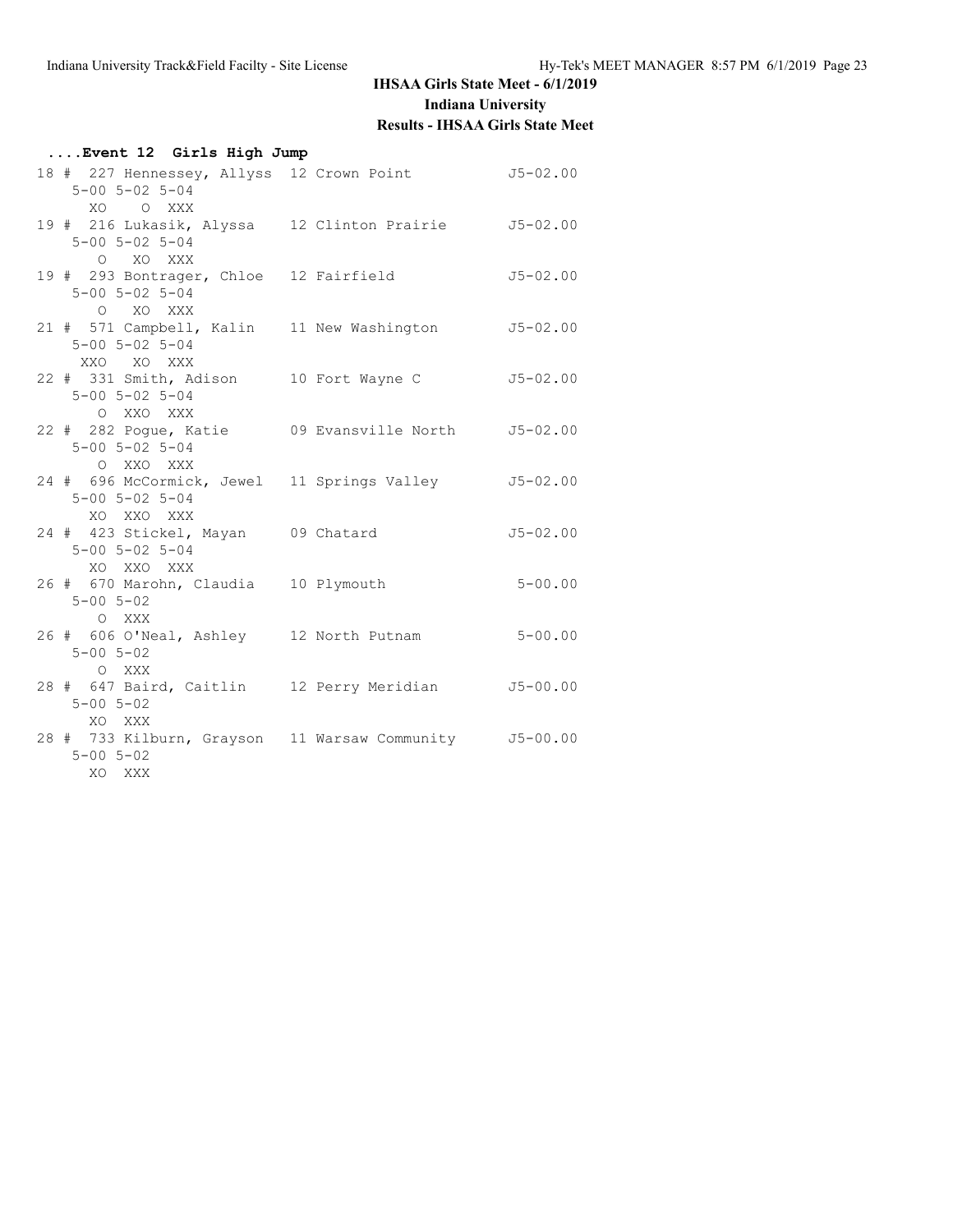**Event 13 Girls Long Jump**

| ----------------------------<br>--------------------------------<br>State: * 20-04 1986 Tonya Sedwick, Jeffersonville                                                                                                                                |     |
|------------------------------------------------------------------------------------------------------------------------------------------------------------------------------------------------------------------------------------------------------|-----|
| 1 # 722 Hoosier, Prommyse 12 Warren Central 19-09.75 -1.7 10<br>$19-01.75(0.3)$ $19-00(-0.6)$ $19-06.50(-0.3)$ $19-09.75(-1.7)$ $19-04(1.1)$ $F\text{OUL}(0.4)$                                                                                      |     |
| 2 # 460 Johnson, LaTreasu 10 Lake Central 18-11.50 0.6<br>$18-05(-0.8)$ $17-06(-2.1)$ $18-11.50(0.6)$ $FOUL(-1.4)$ $18-03.50(1.0)$ $18-00.75(1.1)$                                                                                                   | 8   |
| 3 # 674 Slaughter, Naimah 12 Rock Creek Academy 18-07.75 1.3 7                                                                                                                                                                                       |     |
| FOUL(0.3) FOUL(-0.7) $18-00.50(-1.0)$ $18-05.50(0.2)$ $17-02.50(-1.8)$ $18-07.75(1.3)$<br>4 # 685 Pittman, Claire 12 SB Washington 18-07.50 1.0 6                                                                                                    |     |
| 18-06.75(-1.5) FOUL(-2.5) 16-08.50(-2.0) 18-07.50(1.0) 18-02.75(-0.4) FOUL(0.6)<br>5 # 194 Riley, Julia 12 Center Grove 18-07.00 1.0 5                                                                                                               |     |
| $17-11.75(-0.3)$ FOUL $(0.9)$ $18-07(1.0)$ FOUL $(1.0)$ FOUL $(1.4)$ FOUL $(0.6)$<br>6 # 169 Reed, Jai 11 Calumet 18-05.50 -0.3 4                                                                                                                    |     |
| FOUL(1.4) $17-04(0.2)$ $18-05.50(-0.3)$ $18-05.50(1.6)$ $17-07.25(-2.3)$ $17-04.50(0.5)$<br>7 # 396 Sydnor, Tierra 12 Hamilton SE 18-01.75 -0.4 3<br>FOUL(-0.4) 18-01.75 (-0.4) 16-07.50(-1.0) FOUL 17-03.75(-1.7) FOUL                              |     |
| 8 # 513 McHenry, Payton 12 Merrillville $18-01.00$ -1.7 2                                                                                                                                                                                            |     |
| $15-04.50(-2.5)$ $18-01(-1.7)$ $17-04.50(1.3)$ $FOUL(0.9)$ $16-10(0.8)$ $FOUL(0.1)$<br>9 # 358 Xayarath, Erica 12 Fort Wayne Wayne 17-09.00 1.5 1                                                                                                    |     |
| $16-11.25(0.9)$ $17-06.75(0.1)$ $16-11.75(1.0)$ $16-00.25(-0.5)$ $17-00.25(-0.2)$ $17-09(1.5)$<br>10 # 603 Sowell, Shaunyae 12 North Centra 17-06.25 0.1<br>$17-06.25(0.1)$ $12-00.50(-1.8)$ $17-01.50(-0.2)$ $F0UL(-1.6)$ $16-02(-0.1)$ $F0UL(0.4)$ |     |
| 11 # 273 Brigham, Tionne 12 Evansville Bosse 17-03.00 -1.2<br>$17-03(-1.2)$ $16-09(-0.8)$ $15-01.25(-0.6)$                                                                                                                                           |     |
| 12 # 347 Patterson, Morgan 09 Fort Wayne Northrop J17-03.00                                                                                                                                                                                          | 0.3 |
| $15-04(0.2)$ $17-03(0.3)$ FOUL(-0.7)<br>13 # 549 Grant, Mariah 12 New Albany 17-02.50<br>17-02.50(1.2) FOUL FOUL                                                                                                                                     | 1.2 |
| 14 # 134 Bryan, Faye 12 Bloomington South 17-01.50                                                                                                                                                                                                   | 1.3 |
| $15-11(0.4)$ $17-01.50(1.3)$ $16-08.75(1.0)$<br>$17 - 00.75$<br>15 # 410 Gealy, Kara 12 Homestead<br>$16-06.50(0.7)$ $16-11.50(-2.5)$ $17-00.75(0.9)$                                                                                                | 0.9 |
| 16 # 748 Penquite, Katy 12 West Lafayette 17-00.50<br>FOUL 17-00.50(0.3) FOUL                                                                                                                                                                        | 0.3 |
| 17 # 581 Siefert, Kiana 09 Noblesville 16-11.50<br>$15-10.50(0.1)$ $16-11.50(0.8)$ $16-11(1.3)$                                                                                                                                                      | 0.8 |
| $16-10.25(0.2)$ $16-03.75(0.2)$ $15-10.75(-1.9)$                                                                                                                                                                                                     | 0.2 |
| 19 # 113 Gomillia, Anajah 12 Ben Davis<br>$16 - 09.00 - 0.7$<br>$16-07(-1.5)$ $16-09(-0.7)$ $15-09(-1.0)$                                                                                                                                            |     |
| 20 # 617 Easter, Joan 10 Northwestern<br>$16 - 08.25$<br>$16-05.75(-0.4)$ $16-08.25(1.9)$ $16-05.25(-0.1)$                                                                                                                                           | 1.9 |
| 21 # 618 Pfefferkorn, Maka 10 Northwestern<br>$16 - 07.75$<br>$16-07.75(0.4) 16-06.75(0.6) 16-02.50(-0.9)$                                                                                                                                           | 0.4 |
| 22 # 636 Sakeuh, Patience 11 Pendleton Heights<br>$16 - 07.25 - 1.5$<br>$15-09.75(-2.5)$ $16-07.25(-1.5)$ $16-05(-1.3)$                                                                                                                              |     |
| 23 # 558 White, Shalandria 09 New Albany<br>$16 - 06.50 - 0.8$<br>$16-06.50(-0.8)$ FOUL $(0.5)$ 16-04.25 $(0.3)$                                                                                                                                     |     |
| 24 # 307 Scally, Ella 09 Fishers<br>$J16-06.50 - 0.6$<br>FOUL $(0.9)$ FOUL $(0.2)$ 16-06.50 $(-0.6)$                                                                                                                                                 |     |
| 25 # 149 Palmer, Jessica 12 Bowman Academy<br>$16 - 05.25 - 0.7$<br>FOUL $(1.6)$ 16-05.25 $(-0.7)$ 15-04.50 $(-2.1)$                                                                                                                                 |     |
| 26 # 445 Sproles, Samantha 10 Jennings County<br>$16 - 02.50$<br>$16-00.75(-0.7)$ $15-08.50(-0.1)$ $16-02.50(1.0)$                                                                                                                                   | 1.0 |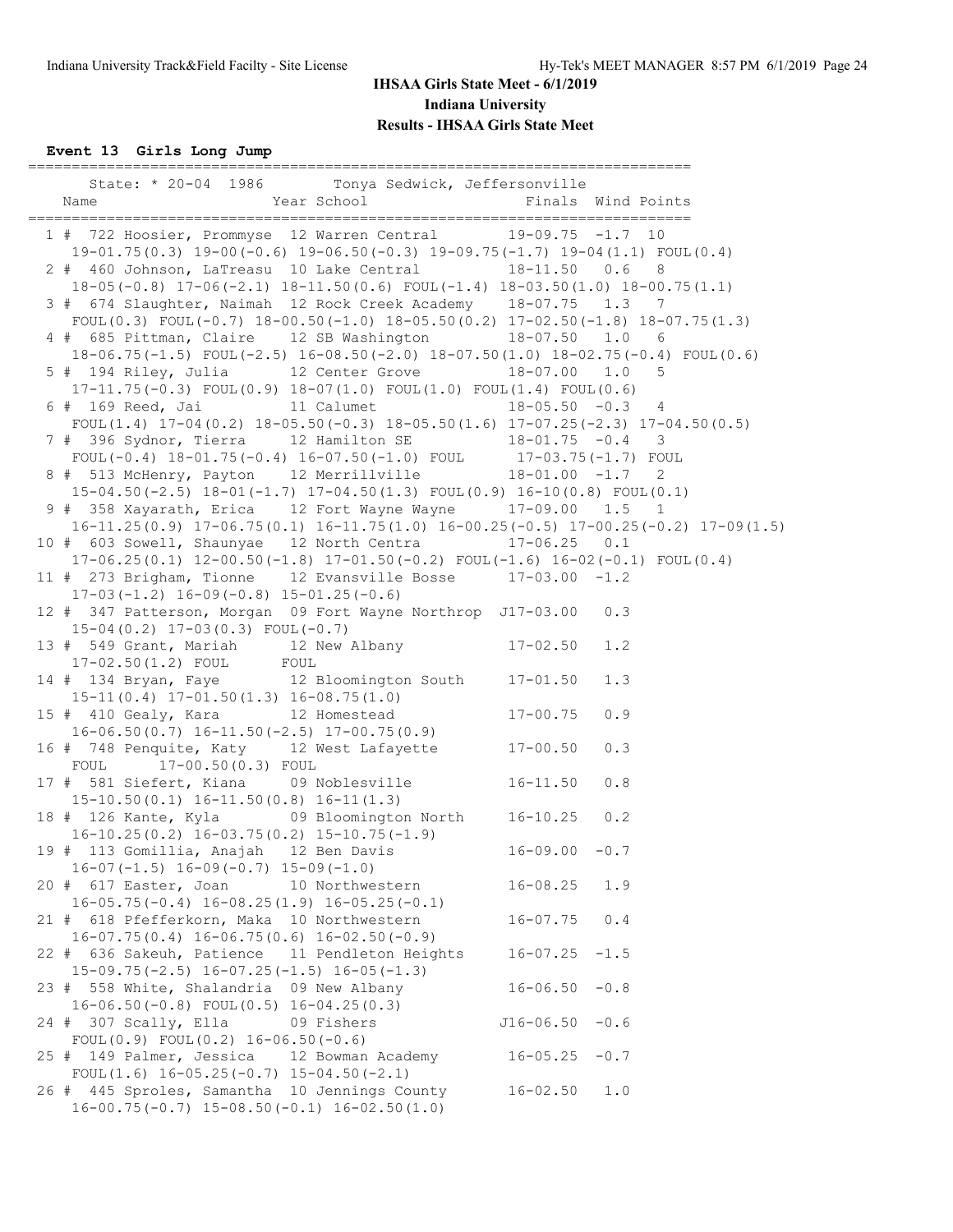### **....Event 13 Girls Long Jump**

| 27 # 432 Parchman, Alexis 10 Cathedral    | $15 - 08.50 - 0.6$ |  |
|-------------------------------------------|--------------------|--|
| FOUL $(-1.4)$ FOUL $(2.0)$ 15-08.50(-0.6) |                    |  |
| 28 # 680 Eads, Megan 10 Shelbyville       | $14 - 11.00$ 1.2   |  |
| $14-11(1.2)$ FOUL $(0.2)$ FOUL $(-1.9)$   |                    |  |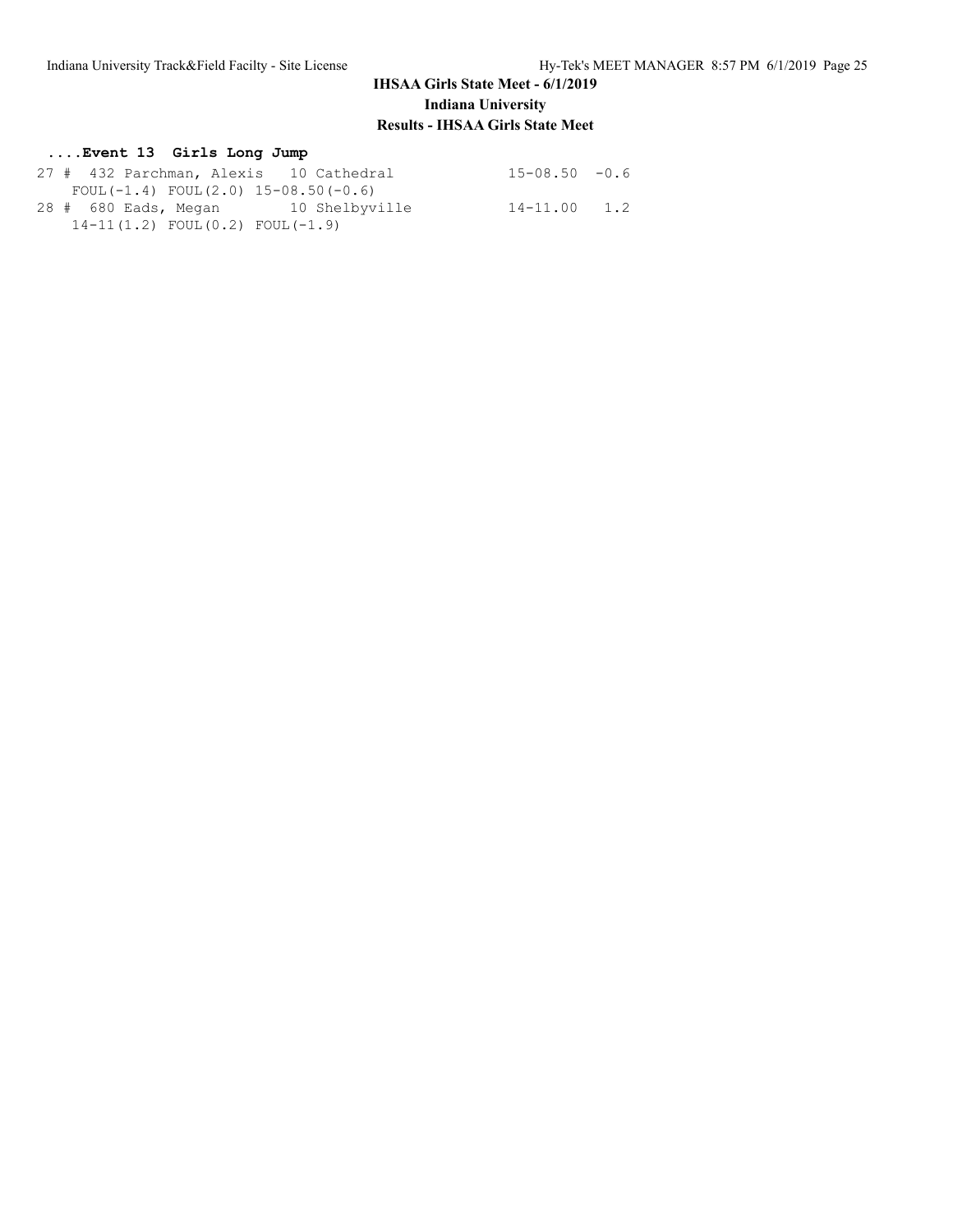**Event 14 Girls Discus Throw**

|  | ==========                                                                                |                                                                                           |               |                 |
|--|-------------------------------------------------------------------------------------------|-------------------------------------------------------------------------------------------|---------------|-----------------|
|  | Year School<br>Name                                                                       | State: * 168-06 2013 Adriana Brown, Lawrence Central                                      | Finals Points |                 |
|  | 142-05 141-09 135-09 132-00 143-03 FOUL                                                   | 1 # 673 Redlin, Hannah 11 Rensselaer Central                                              | 143-03        | 10              |
|  |                                                                                           | 2 # 446 Truesdell, Kayla 12 Jennings County<br>136-10 123-09 120-00 104-01 116-11 137-09  | $137 - 09$ 8  |                 |
|  | 3 # 701 England, Lauren 12 TH South<br>125-01 134-10 FOUL 127-09 FOUL 136-08              |                                                                                           | $136 - 08$    | $7\overline{ }$ |
|  |                                                                                           | 4 # 362 Evans, Cassandra 11 Franklin Central<br>126-00 134-07 125-02 FOUL 131-11 120-08   | $134 - 07$    | $\sqrt{6}$      |
|  | 132-03 110-09 128-09 FOUL 99-03 122-10                                                    | 5 # 339 Barnes, Markalah 12 Fort Wayne Northrop                                           | $132 - 03$    | $\mathbf 5$     |
|  | 6 # 667 Kauffman, Madison 12 Pioneer<br>113-02 127-04 131-03 120-06 FOUL FOUL             |                                                                                           | $131 - 03$    | 4               |
|  | 7 # 747 Omonode, Alaina 11 West Lafayette<br>129-00 FOUL 117-01 121-01 130-01 117-08      |                                                                                           | $130 - 01$    | 3               |
|  |                                                                                           | 8 # 374 Bonser, Emily 12 Greenwood Community<br>126-08 129-09 108-03 125-03 114-11 126-07 | $129 - 09$    | 2               |
|  | 9 # 601 Robinson, Briyann 12 North Centra<br>124-04 126-00 129-06 FOUL 110-10 102-11      |                                                                                           | $129 - 06$    | $\mathbf 1$     |
|  | 10 # 486 Rendell, Mercedes 12 Lawrence North<br>107-05 129-01 125-08 105-11 127-11 121-07 |                                                                                           | $129 - 01$    |                 |
|  | 11 # 682 Merritt, Rebecca 11 Sheridan<br>FOUL FOUL 128-03                                 |                                                                                           | $128 - 03$    |                 |
|  | FOUL 127-05 FOUL                                                                          | 12 # 593 Ingle, Matisen 12 North Centra                                                   | $127 - 05$    |                 |
|  | 121-06 127-00 120-08                                                                      | 13 # 757 Pentecost, Zoe 12 Westfield                                                      | $127 - 00$    |                 |
|  | 14 # 187 Parker, Averi<br>FOUL FOUL 126-08                                                | 10 Cass                                                                                   | $126 - 08$    |                 |
|  | 15 # 112 Birch, Gabby<br>123-04 FOUL FOUL                                                 | 12 Bellmont                                                                               | $123 - 04$    |                 |
|  | 109-10 115-04 121-03                                                                      | 16 # 472 Schoonmaker, Sara 09 Lake Central                                                | $121 - 03$    |                 |
|  | 17 # 539 Bormet, Ella<br>120-00 119-09 FOUL                                               | 11 Morgan Township                                                                        | $120 - 00$    |                 |
|  | 111-05 116-04 109-02                                                                      | 18 # 167 Weldy, Katherine 12 Brownsburg 116-04                                            |               |                 |
|  | FOUL 106-03 116-04                                                                        | 19 # 755 Weatherly, Ashley 12 West Lafayette 3116-04                                      |               |                 |
|  | 20 # 262 Pulianas, Mia<br>FOUL FOUL 116-02                                                | 10 Elkhart Central                                                                        | $116 - 02$    |                 |
|  | 21 # 709 Phelps, Averi<br>99-04 115-09 104-10                                             | 10 Tri                                                                                    | $115 - 09$    |                 |
|  | 22 # 497 Shafford, Vanessa<br>115-07 110-10 FOUL                                          | 10 Linton-Stockton                                                                        | $115 - 07$    |                 |
|  | 23 # 369 Hillyard, Maria<br>110-10 109-01 109-05                                          | 12 Gibson Southern                                                                        | $110 - 10$    |                 |
|  | 24 # 220 Coleman-turner, B<br>FOUL 99-09 106-03                                           | 12 Columbus East                                                                          | $106 - 03$    |                 |
|  | 25 # 280 Dickerson, Mariah<br>FOUL FOUL 105-05                                            | 10 EV Mater Dei                                                                           | $105 - 05$    |                 |
|  | 26 # 607 Prok, Adalie<br>98-00 95-02 FOUL                                                 | 12 Northeast Dubois                                                                       | $98 - 00$     |                 |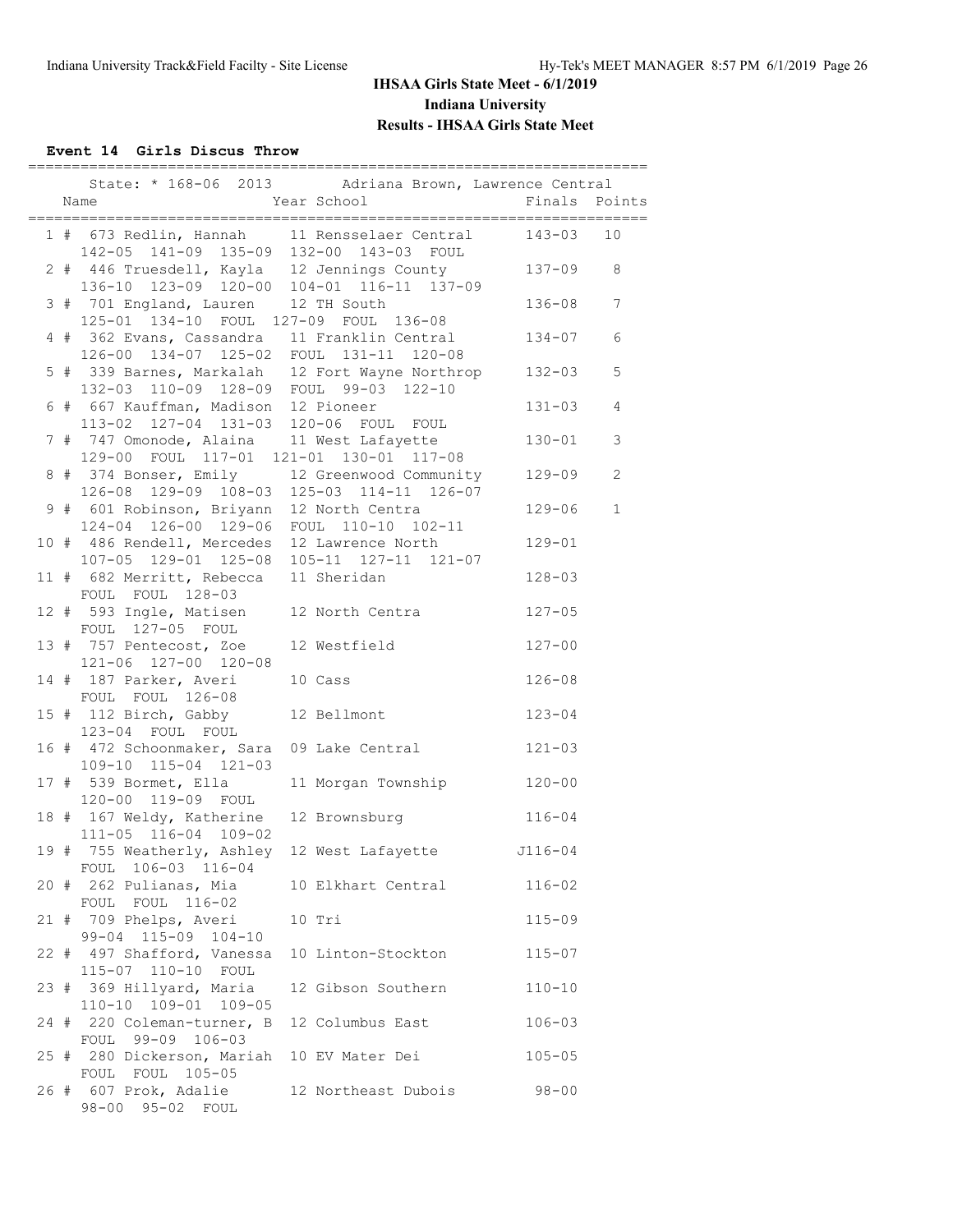# **....Event 14 Girls Discus Throw**

-- # 412 James, Brittnee 12 Homestead FOUL FOUL FOUL FOUL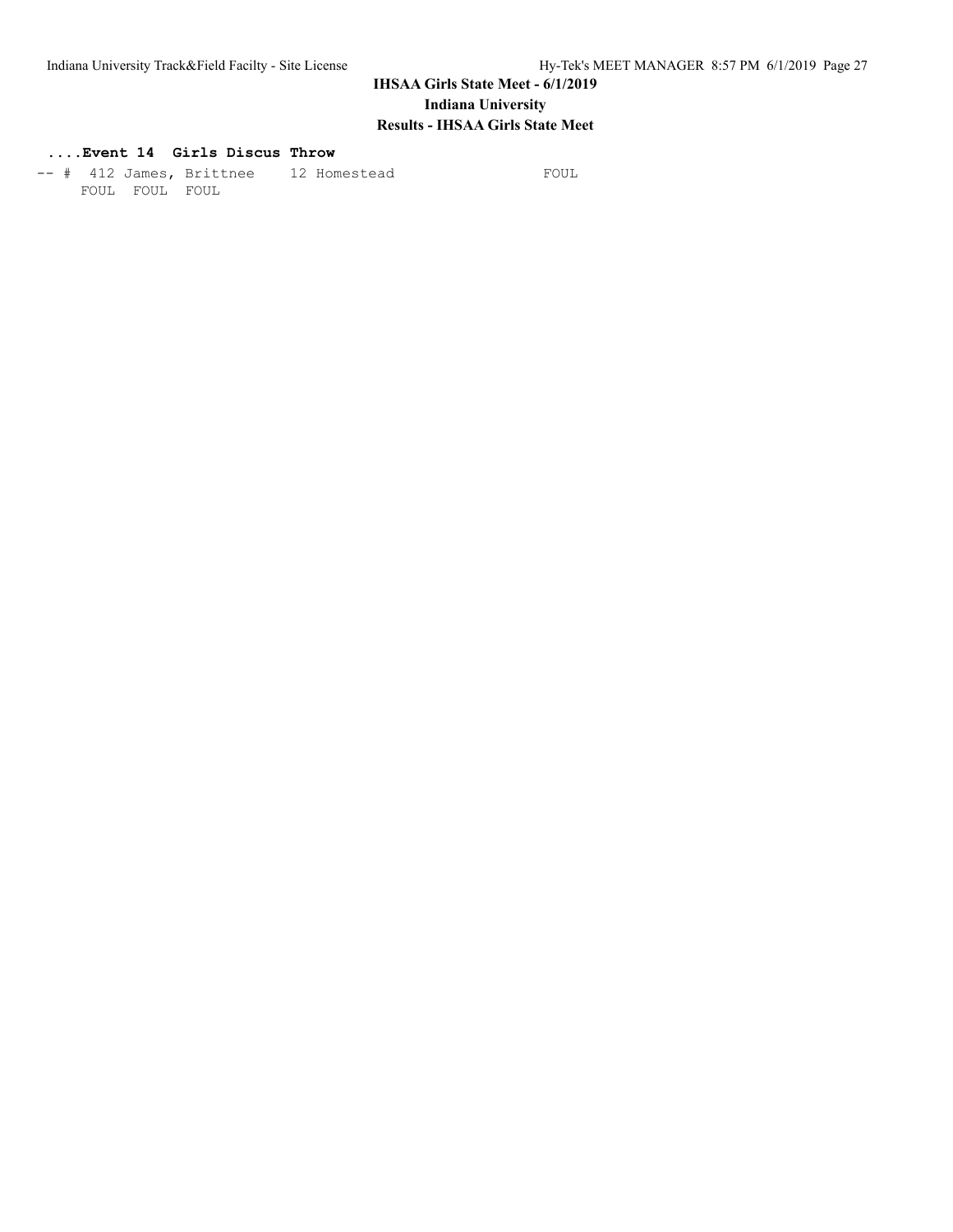**Event 15 Girls Shot Put**

|  | State: * 50-09 2011 Tori Bliss, Portage                                                                                                                     |                |
|--|-------------------------------------------------------------------------------------------------------------------------------------------------------------|----------------|
|  |                                                                                                                                                             |                |
|  | 1 # 681 Hill, Erikka 10 Shenandoah 44-02.00 10<br>FOUL 41-03.25 43-05.75 43-03.25 44-02 FOUL                                                                |                |
|  | 2 # 755 Weatherly, Ashley 12 West Lafayette 43-06.25 8<br>42-06 43-03.75 43-05.75 FOUL 43-06.25 42-09                                                       |                |
|  | 3 # 458 Ellis, Makeda 12 Lake Central 43-03.25 7                                                                                                            |                |
|  | 40-08.75 39-10 42-02 40-10.25 42-10 43-03.25<br>4 # 372 Grimes, Lily 12 Greensburg 42-11.75<br>41-11.50 41-11.25 42-11.75 FOUL 41-10.25 42-03.50            | $\sqrt{6}$     |
|  | 5 # 374 Bonser, Emily 12 Greenwood Community 42-11.25<br>38-10.25 42-01.50 39-05.50 38-09.50 42-11.25 42-06.75                                              | $\mathbf 5$    |
|  | 6 # 747 Omonode, Alaina 11 West Lafayette 41-07.75<br>39-09.75 41-07.75 40-10.25 38-08.50 39-01.50 FOUL                                                     | $\overline{4}$ |
|  | 7 # 486 Rendell, Mercedes 12 Lawrence North 41-05.75<br>39-08.75 41-01.50 41-05.75 41-03.75 FOUL FOUL                                                       | $\mathsf 3$    |
|  | 8 # 701 England, Lauren 12 TH South 41-01.25<br>41-01.25 FOUL 40-11.75 39-07 40-03 40-07                                                                    | $\overline{c}$ |
|  | 9 # 339 Barnes, Markalah 12 Fort Wayne Northrop 40-06.50                                                                                                    | $\mathbf 1$    |
|  | 40-01.25 38-10.75 40-03.50 38-06.25 39-09 40-06.50<br>10 # 507 Freel, Payton 12 Madison-Grant 40-00.25<br>40-00.25 39-05.50 37-11.50 39-06.25 FOUL 40-00.25 |                |
|  | 11 # 187 Parker, Averi 10 Cass<br>$39 - 11.50$<br>37-09.75 FOUL 39-11.50                                                                                    |                |
|  | 12 # 539 Bormet, Ella 11 Morgan Township 39-08.25<br>38-03.75 39-08.25 FOUL                                                                                 |                |
|  | 13 # 375 Nelson, Jaecy 09 Griffith<br>$38 - 10.00$<br>38-10 34-09.25 FOUL                                                                                   |                |
|  | 14 # 601 Robinson, Briyann 12 North Centra 38-06.75<br>36-02.50 36-11.25 38-06.75                                                                           |                |
|  | 15 # 412 James, Brittnee 12 Homestead<br>$38 - 05.00$<br>FOUL FOUL 38-05                                                                                    |                |
|  | 16 # 682 Merritt, Rebecca 11 Sheridan 38-04.50<br>38-04.50 FOUL FOUL                                                                                        |                |
|  | 17 # 109 Nichols, Haley 11 Avon (1990) 38-00.50<br>36-09.25 38-00.50 37-01                                                                                  |                |
|  | 18 # 446 Truesdell, Kayla 12 Jennings County J38-00.50<br>FOUL 38-00.50 FOUL                                                                                |                |
|  | 19 # 404 Gordon, Rebekah 10 Heritage Hills 38-00.00<br>$36 - 08.50$ $35 - 09$ $38 - 00$                                                                     |                |
|  | 20 # 280 Dickerson, Mariah 10 EV Mater Dei<br>$37 - 09.50$<br>36-00.75 FOUL 37-09.50                                                                        |                |
|  | 21 # 761 Emberton, Reagan 12 Whiteland Community 37-06.75<br>37-06.75 FOUL 37-00.50                                                                         |                |
|  | 22 # 627 Bradtmueller, Gra 10 Norwell<br>$37 - 02.50$<br>35-10.75 37-02.50 36-08                                                                            |                |
|  | 23 # 697 Clark, Tyresha 10 TH North<br>$37 - 01.00$<br>37-01 FOUL FOUL                                                                                      |                |
|  | 24 # 538 Sanders, Alex 12 Mooresville<br>$37 - 00.25$                                                                                                       |                |
|  | 37-00.25 37-00.25 36-10<br>25 # 193 Rasche, Ella 10 Center Grove<br>36-03.25 36-08.50 FOUL<br>$36 - 08.50$                                                  |                |
|  | 26 # 684 Parker, Alecia 10 South Bend Adams<br>$35 - 05.75$<br>30-00.25 FOUL 35-05.75                                                                       |                |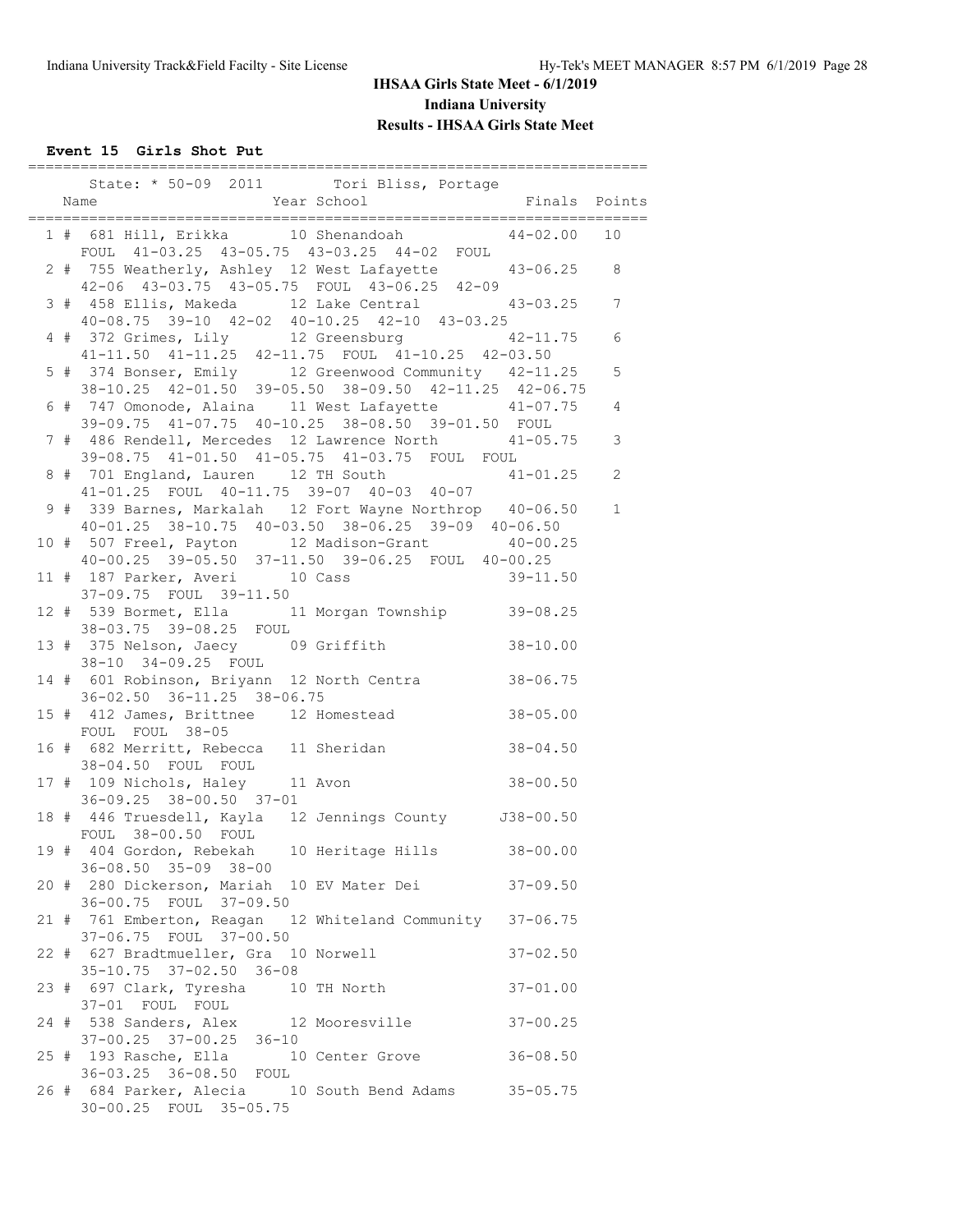### **....Event 15 Girls Shot Put**

 27 # 369 Hillyard, Maria 12 Gibson Southern 31-11.25 30-08.50 31-06.50 31-11.25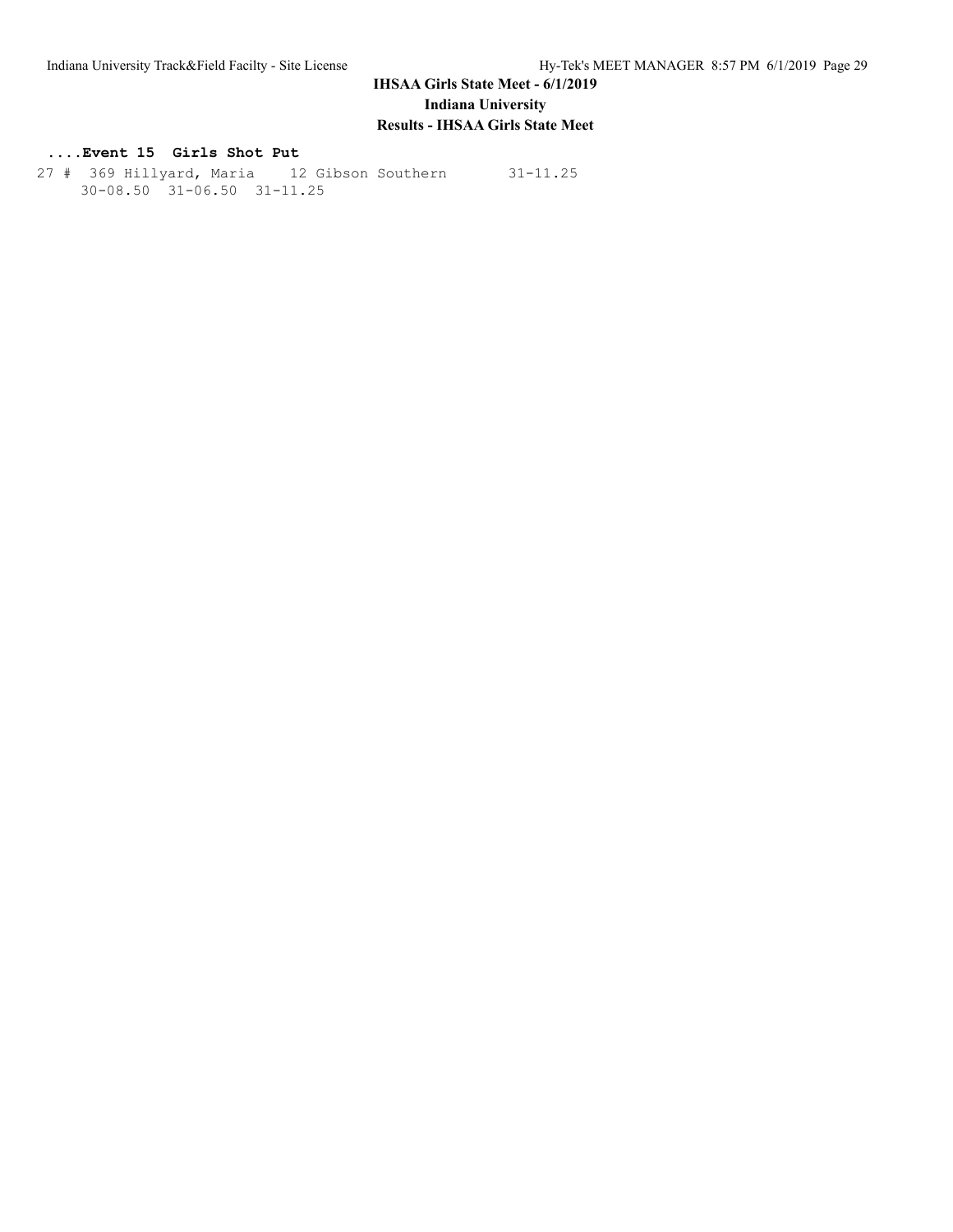**Event 16 Girls Pole Vault**

| Name                                                                                                                             | State: * 13-06.25 2009 Ellie McCardwell, Pendleton Hts<br>Year School               | Finals Points       |                |
|----------------------------------------------------------------------------------------------------------------------------------|-------------------------------------------------------------------------------------|---------------------|----------------|
| 1 # 383 Drish, Kennedy 12 Hamilton SE 12-09.00                                                                                   | 9-06 10-00 10-06 11-00 11-03 11-06 11-09 12-00 12-03 12-06 12-09 13-00              |                     | 10             |
| 2 # 189 Jarosinski, Taylo 10 Center Grove                                                                                        | P P P P P XO XO O O O                                                               | $J12 - 09.00$       | XO<br>XXX<br>8 |
|                                                                                                                                  | 9-06 10-00 10-06 11-00 11-03 11-06 11-09 12-00 12-03 12-06 12-09 13-00              |                     | XXX            |
| 3 # 469 Rigg, Madison 12 Lake Central                                                                                            | 9-06 10-00 10-06 11-00 11-03 11-06 11-09 12-00 12-03 12-06<br>P O P P XO O O XO XXO | $12 - 03.00$<br>XXX | $\overline{7}$ |
| 4 # 411 Gery, Josephine 10 Homestead 11-09.00 6<br>$\mathbf{P}$                                                                  | 9-06 10-00 10-06 11-00 11-03 11-06 11-09 12-00<br>P P XO O XO O XXX                 |                     |                |
| 5 # 298 Casey, Alison 10 Fishers                                                                                                 | 9-06 10-00 10-06 11-00 11-03 11-06 11-09 12-00<br>P P O O O O XO XXX                | J11-09.00           | 5              |
| 6 # 508 Robison, Sabrina 11 McCutcheon<br>P                                                                                      | 9-06 10-00 10-06 11-00 11-03 11-06 11-09 12-00<br>P O XO P XXO XXO XXX              | J11-09.00           | 4              |
| 7 # 560 Barr, Tristan 10 New Castle<br>9-06 10-00 10-06 11-00 11-03 11-06 11-09<br>P 0 0 0 0 0                                   | XXX                                                                                 | $11 - 06.00$        | 3              |
| 8 # 756 Huckstep, Grace 11 Western Boone<br>9-06 10-00 10-06 11-00 11-03 11-06 11-09<br>$\circ$<br>$\overline{O}$                | O XO O O XXX                                                                        | J11-06.00           | 2              |
| 9 # 215 Burita, Maggie 11 Churubusco<br>9-06 10-00 10-06 11-00 11-03 11-06 11-09<br>O XXO                                        | $O$ $O$ $XO$ $O$<br>XXX                                                             | $J11-06.00 1$       |                |
| 10 # 478 Bakx, Carolyn 12 Lawrence North J11-06.00<br>9-06 10-00 10-06 11-00 11-03 11-06 11-09<br>$\mathbb{P}$<br>$\overline{O}$ | O XO O XO XXX                                                                       |                     |                |
| 11 # 323 Zeinemann, Annali 09 Floyd Central 11-03.00<br>9-06 10-00 10-06 11-00 11-03 11-06<br>O XO O O<br>P                      | XXX                                                                                 |                     |                |
| 12 # 398 Wilhelm, Ella 09 Hamilton SE J11-03.00<br>9-06 10-00 10-06 11-00 11-03 11-06<br>P XXO XO O XXX<br>P                     |                                                                                     |                     |                |
| 13 # 222 Salemme, Adrienne 11 Columbus North J11-03.00<br>9-06 10-00 10-06 11-00 11-03 11-06<br>P P P O XO                       | XXX                                                                                 |                     |                |
| 13 # 741 Parzygnot, Jada 12 Wawasee<br>9-06 10-00 10-06 11-00 11-03 11-06                                                        |                                                                                     | $J11 - 03.00$       |                |
| 15 # 584 Tyler, Shelby 12 Noblesville<br>9-06 10-00 10-06 11-00 11-03 11-06<br>P O O O XXO XXX                                   |                                                                                     | $J11 - 03.00$       |                |
| 16 # 605 Meurer, Makinzi 12 North Knox 10-06.00<br>$9-06$ 10-00 10-06 11-00<br>P O XO XXX                                        |                                                                                     |                     |                |
| 17 # 406 Polizotto, Elena 12 Hobart<br>9-06 10-00 10-06 11-00<br>$P \qquad \qquad$<br>XO<br>XO XXX                               |                                                                                     | $J10-06.00$         |                |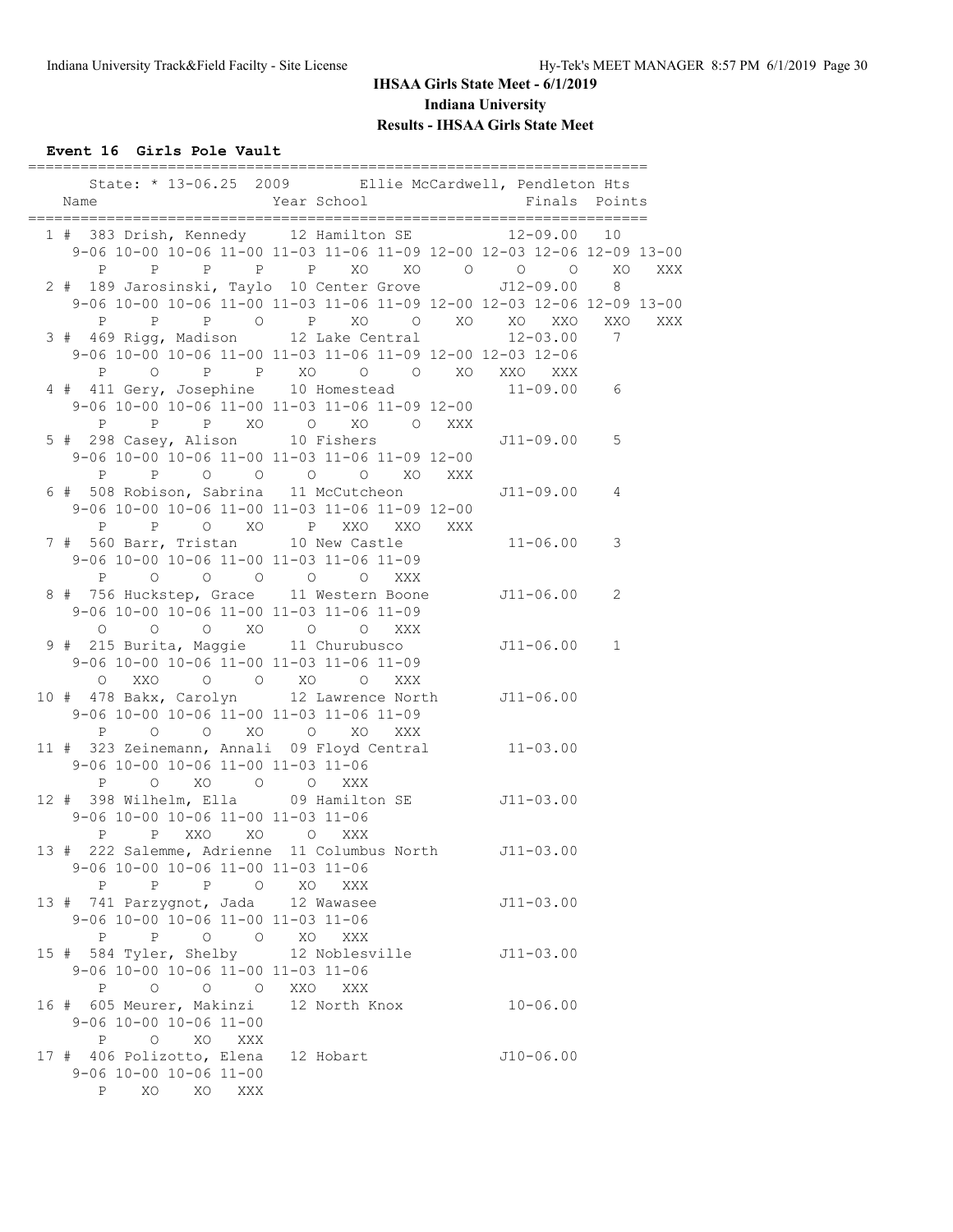| Event 16 Girls Pole Vault                                                                              |                  |                                                          |                              |  |  |
|--------------------------------------------------------------------------------------------------------|------------------|----------------------------------------------------------|------------------------------|--|--|
| 17 # 635 Drake, Dazia 12 Owen Valley 310-06.00<br>$9 - 06$ 10-00 10-06 11-00<br>O XO XXX<br>XO.        |                  |                                                          |                              |  |  |
| 19 # 530 Hartnagel, Franci 12 Mishawaka Marian<br>9-06 10-00 10-06 11-00<br>P XO XXO XXX               |                  | $J10-06.00$                                              |                              |  |  |
| 19 # 314 Davis, Reece<br>$9 - 06$ 10-00 10-06 11-00<br>O XXO<br>XO.<br>XXX                             | 09 Floyd Central | $J10-06.00$                                              |                              |  |  |
| 21 # 689 Piatt, Kierstin<br>$9 - 06$ 10-00 10-06 11-00<br>XXO<br>$\circ$<br>XXO<br>XXX                 | 11 Southport     | $J10-06.00$                                              |                              |  |  |
| 22 # 414 Krizon, Gwendolyn 11 Homestead<br>$9 - 06$ $10 - 00$ $10 - 06$<br>O XXX<br>$\circ$            |                  | $10 - 00.00$                                             |                              |  |  |
| 23 # 732 Kehler, Caitlin 12 Warsaw Community J10-00.00<br>$9 - 06$ $10 - 00$ $10 - 06$<br>P XO XXX     |                  |                                                          |                              |  |  |
| 23 # 244 Johnson, Casey 12 East Central<br>$9 - 06$ $10 - 00$ $10 - 06$<br>O XO XXX                    |                  | $J10-00.00$                                              |                              |  |  |
| 25 # 516 Miller, Meghan 12 Michigan City J10-00.00<br>$9 - 06$ $10 - 00$ $10 - 06$<br>XXO XXO XXX      |                  |                                                          |                              |  |  |
| 26 # 370 Lewis, Sydney 12 Greencastle 9-06.00<br>$9 - 06$ $10 - 00$<br>XO XXX                          |                  |                                                          |                              |  |  |
| -- # 253 Olesh, Margaret 11 Eastern (Pekin)<br>$9 - 06$<br>XXX                                         |                  | ΝH                                                       |                              |  |  |
| Women - Team Rankings - 16 Events Scored                                                               |                  |                                                          |                              |  |  |
| 1) North Central (Indianapoli 75 2) Warren Central<br>3) Hamilton Southeastern 48<br>$E = \frac{1}{2}$ | 20               | 4) West Lafayette<br>$\mathcal{L}$ Equat Morroc Nouthnon | 52<br>42<br>$\cap$ $\subset$ |  |  |

|  | I, NOIGH CONGIGI (INGIGHAPOII | ل <i>ا</i> | Z) WAIICH CCHCIAI             | ے ب |
|--|-------------------------------|------------|-------------------------------|-----|
|  | 3) Hamilton Southeastern      | 48         | 4) West Lafayette             | 42  |
|  | 5) Zionsville                 | 30         | 6) Fort Wayne Northrop        | 26  |
|  | 7) Brebeuf Jesuit             | 23         | 8) Lake Central               | 22  |
|  | 9) Center Grove               | 21         | 10) Pike                      | 20  |
|  | 11) Carroll (Fort Wayne) 16   |            | 12) Lawrence Central          | 14  |
|  | 12) Brownsburg                | 14         | 12) Noblesville               | 14  |
|  | 15) Huntington North          | 13         | 15) Indianapolis Bishop Chata | 13  |
|  | 15) Homestead                 | 13         | 18) Merrillville              | 12  |
|  | 18) Franklin Central          | 12         | 20) Rock Creek Academy        | 11  |
|  | 20) Fishers                   | 11         | 20) Perry Meridian            | 11  |
|  | 23) Rensselaer Central        | 10         | 23) Shenandoah                | 10  |
|  | 25) Lowell                    | 9          | 25) Terre Haute South Vigo    | 9   |
|  | 25) Fort Wayne Bishop Dwenger | 9          | 25) Ben Davis                 | 9   |
|  | 29) Crown Point               | 8          | 29) Jennings County           | 8   |
|  | 31) Wheeler                   |            | 31) Greenwood Community       |     |
|  | 31) Whiteland Community       | 7          | 31) Indianapolis Cardinal Rit | 7   |
|  | 31) Penn                      |            | 31) Andrean                   |     |
|  | 37) South Bend Washington     | 6          | 37) Greensburg                | 6   |
|  | 37) Indianapolis Cathedral    | 6          | 37) Pendleton Heights         | 6   |
|  | 37) South Spencer             | 6          | 37) Lafayette Central Catholi | 6   |
|  | 43) Carmel                    | 5          | 43) Lawrence North            | 5   |